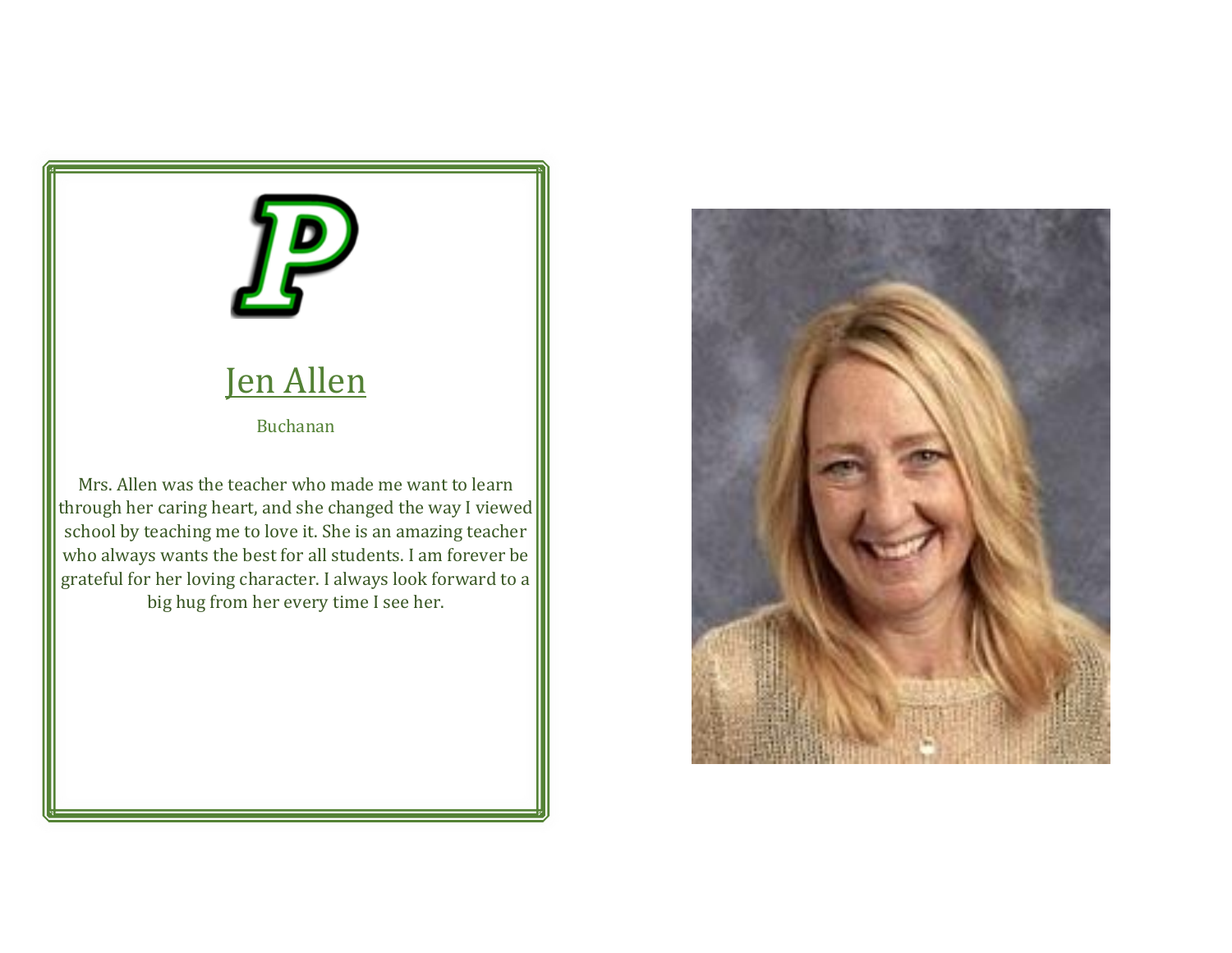## Mrs. Anderson

Jefferson

My time being a student of Mrs. Anderson from Jefferson was great. She was my first grade teacher. When I moved and had to go to a new school, she was always very kind and welcoming. I remember enjoying her class so much that I never dreaded coming to school. I still have some art projects we did in that class just to remember her by.

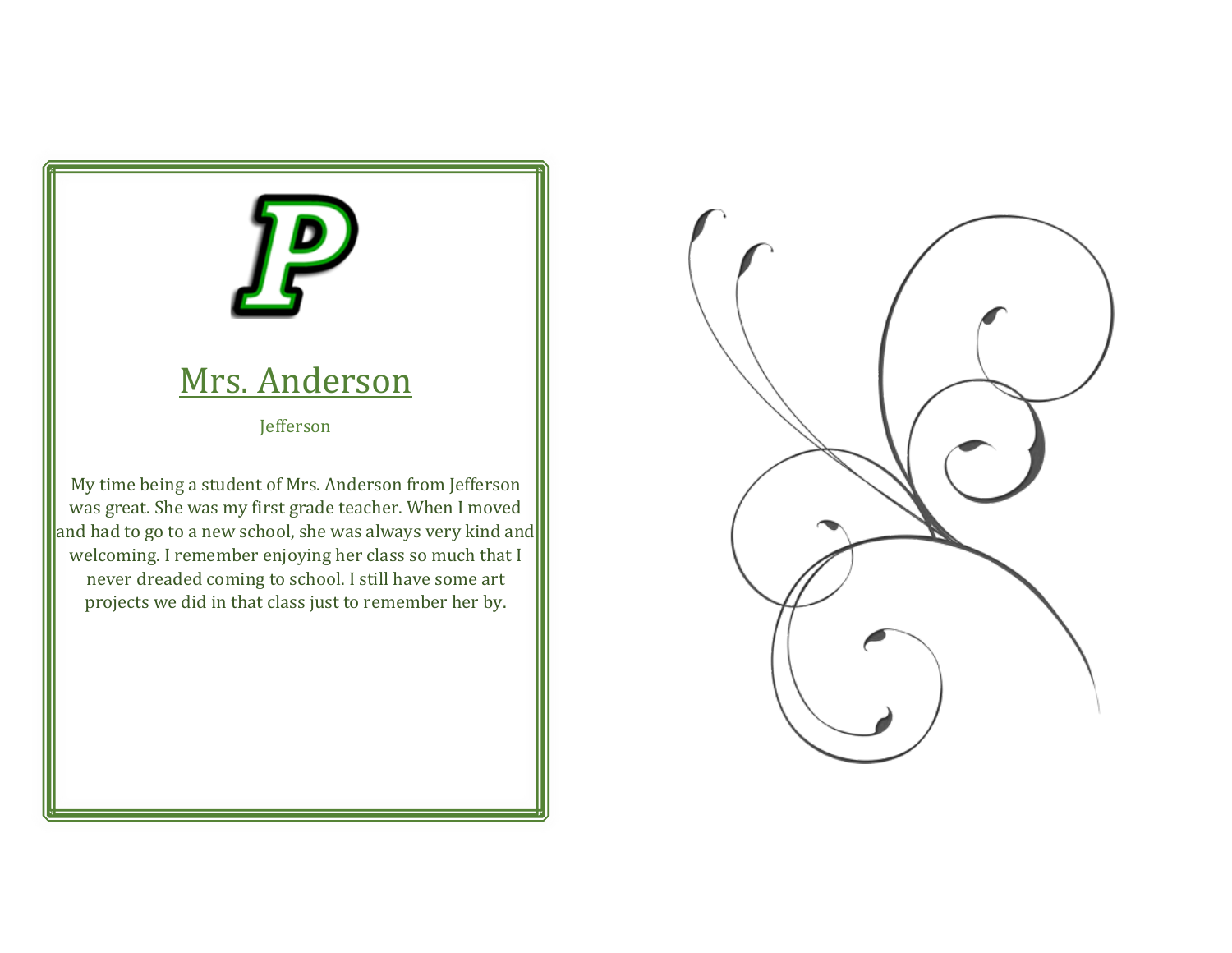#### Hope Armstrong

**McKinley** 

The teacher that had the biggest impact on me in middle school was Mrs.Armstrong. This woman has shaped me into the human I am today. From having her in sixth grade to going and volunteering my sophomore and junior year, the love that radiates off her doesn't go unnoticed. I was her student of the year my sixth grade year and will forever remember the feeling I felt as she called my name. Teachers who care about you and your personal life outside of school are the ones who make the biggest difference, thank you Mrs.Armstrong for helping me become the person I am.

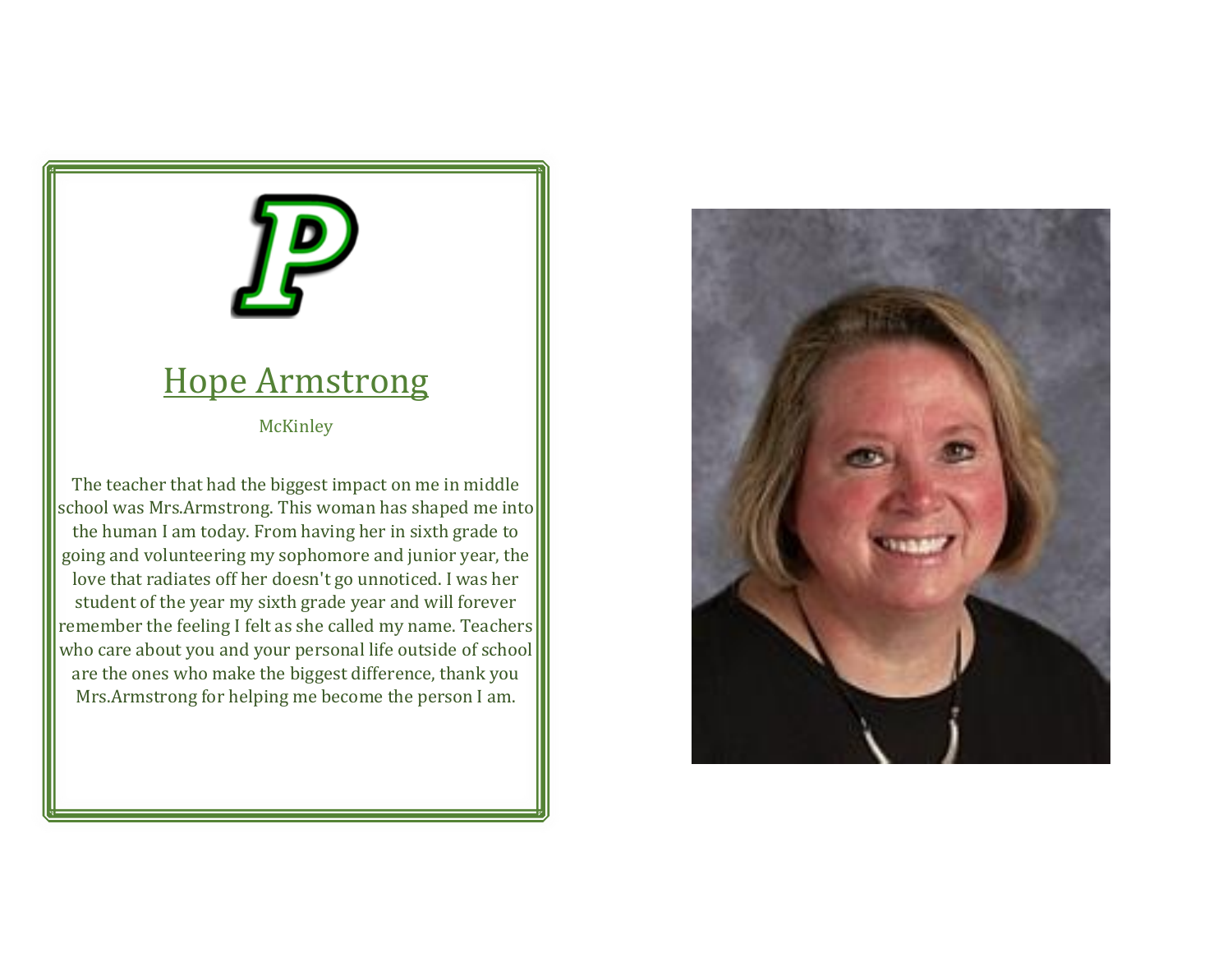#### Tiffany Benham

T.F. Riggs

Tiffany Benham was the teacher that had the biggest impact on me in high school. Mrs. Benham is not only one of the best teachers I have had the honor of knowing but she was also a safe spot to land. A teacher is more than someone who assigns you homework and gives you tests. Mrs. Benham is much more than that, she is compassionate about teaching as well as her students.

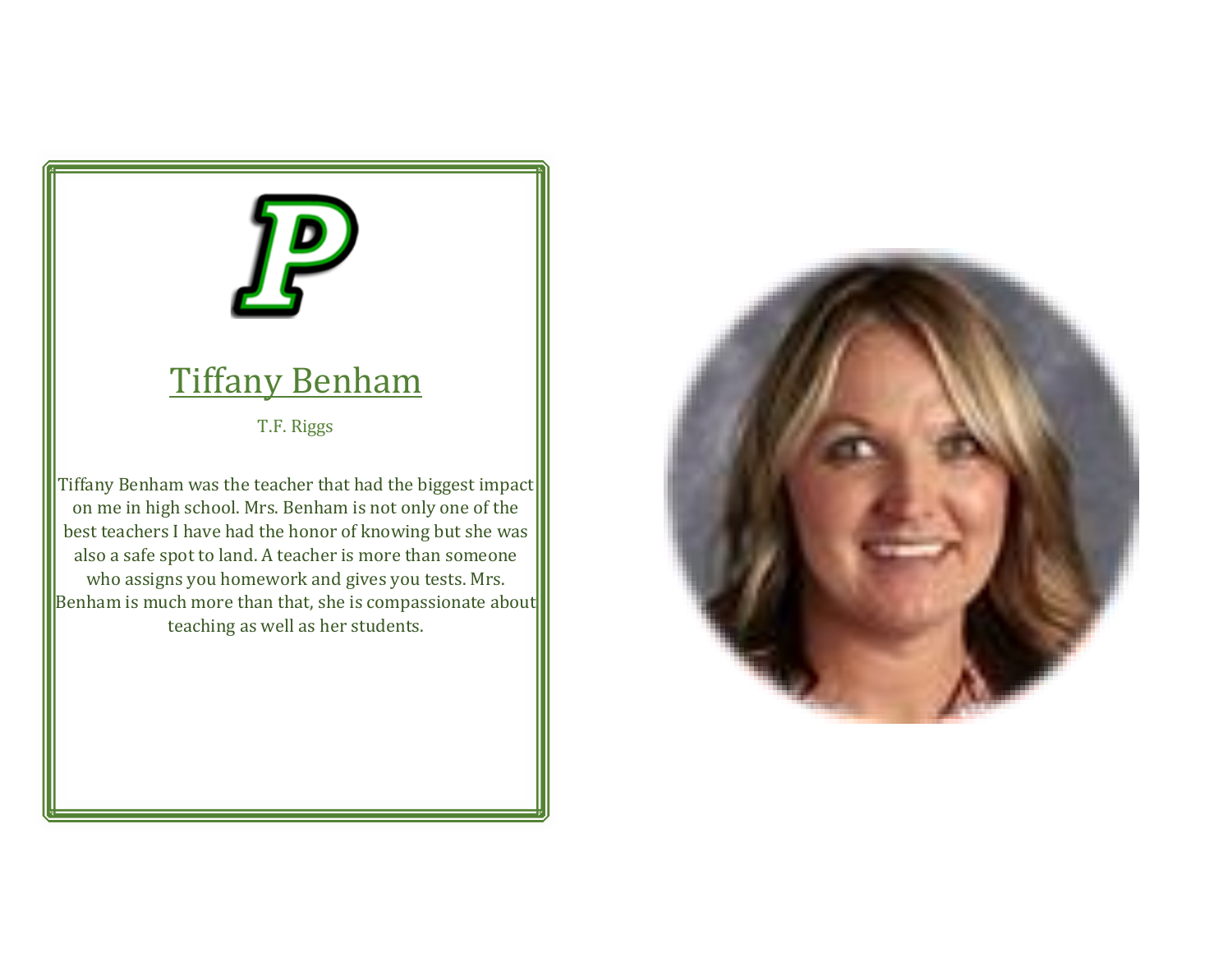#### Kim Bierle

T.F. Riggs

The teacher who has made the biggest impact on my high school career is Ms. Bierle. I took geography and psychology with her and loved her teaching style. She had real conversations with us about all the topics and is one of the most down to earth people I know. I loved her willingness to let us roller skate around the school as a social experiment for psychology. Whenever I see her in the hallway, she always says hi and checks in to see how I'm doing. We worked hard in her class but she always had ways of making the information fun to learn about.

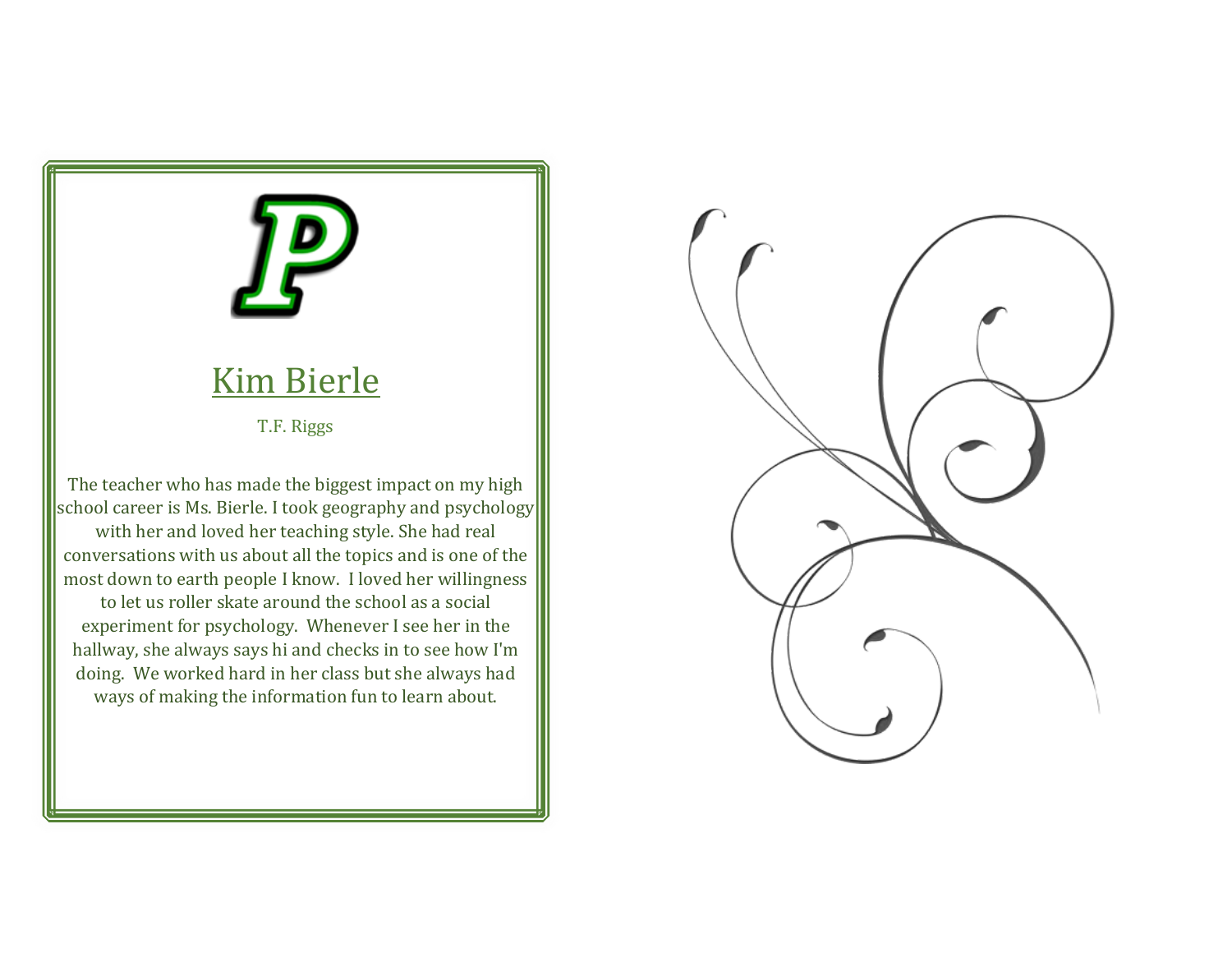#### Charis Blanchette

T.F. Riggs

Charis Blanchette has had the biggest impact on me through all my years in the Pierre School District. She was a very easy-going teacher while always having a point or incentive she was getting at, which I believe helps students learn much easier. Also, she was always there for everyone. She made sure everyone was going down the right path in life and if not, she was always there to talk and help. Most importantly, she gained the trust of many students, making it very easy to learn while enjoying it. Mrs.Blanchette is a great teacher and is someone I will always trust and have faith to help me out in all circumstances.

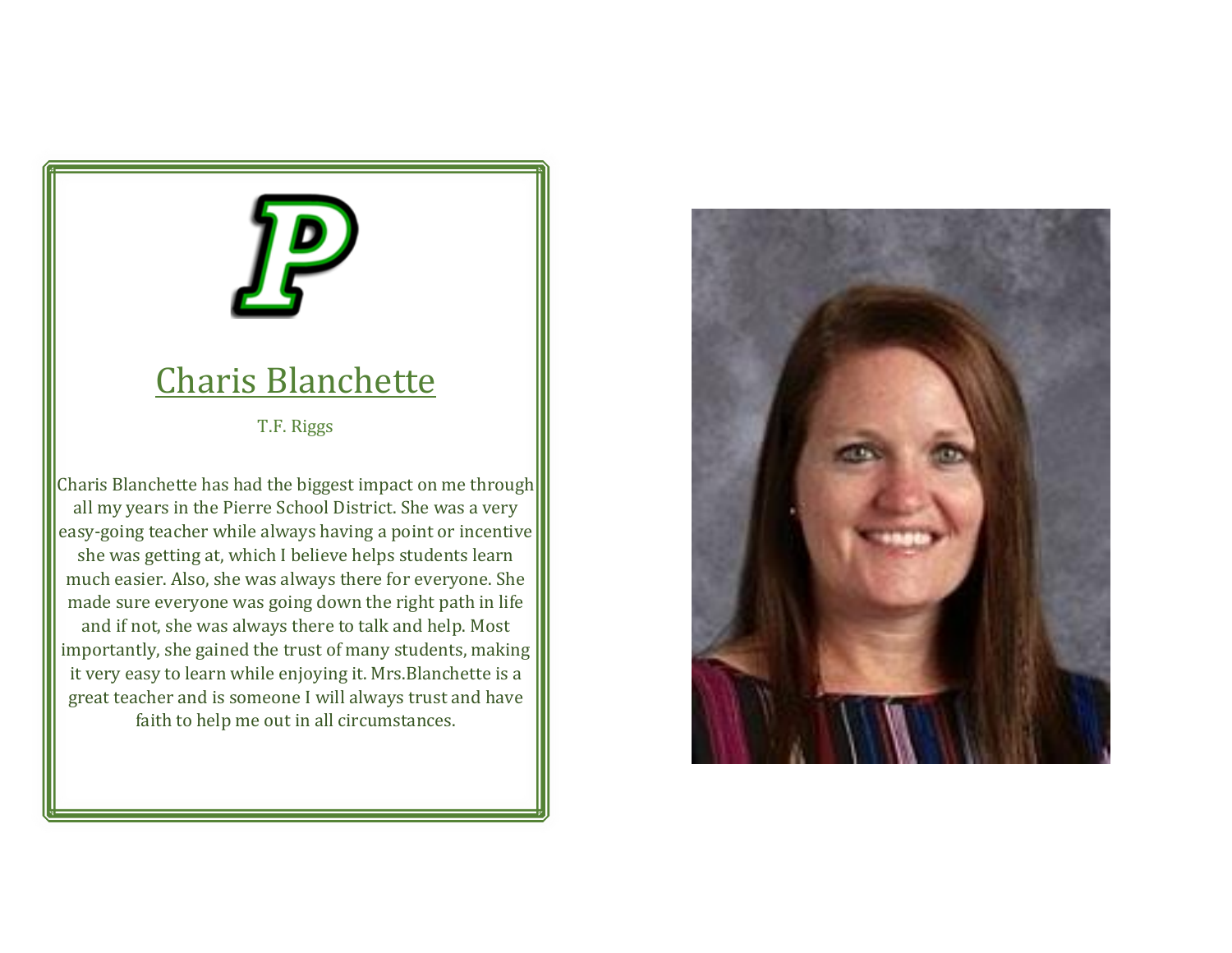## Lezlie Blasius (Kimball) In Kimball, my most influential teacher was Mrs. Lezlie Blasius. She was a teacher who always pointed me in the right direction and pushed me to work harder and harder. She constantly shared her love for learning with me, and she helped me overcome the great obstacles of telling time and around the world math games. Mrs. B always brought a

great attitude and smile that shaped my entire outlook of learning and why it is important to get an education.

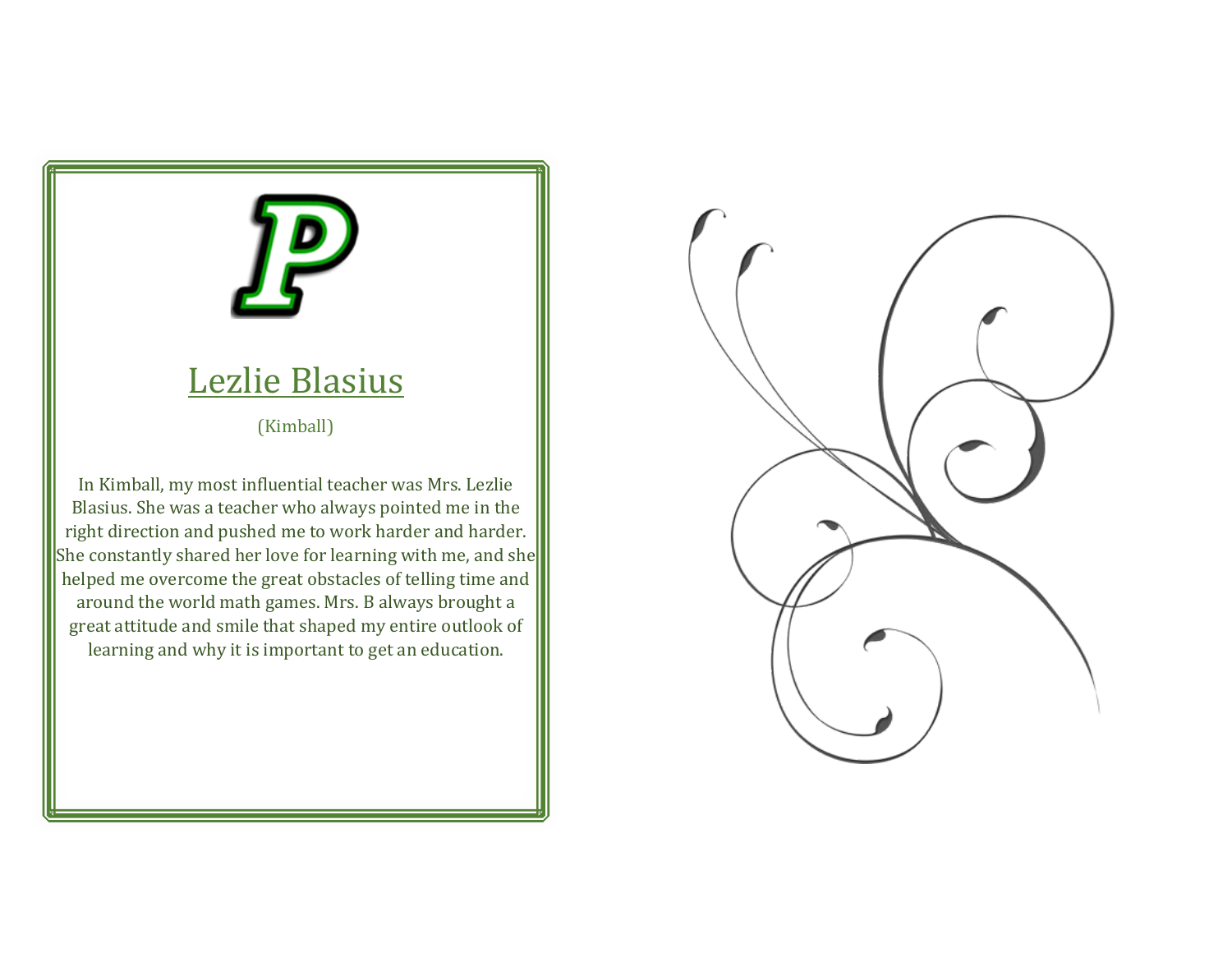## Karla Blemaster

Washington

Mrs. Blemaster- 4th grade Washington Elementary. I loved Mrs. Blemaster's class because I remember having a lot of fun in her classroom every day. We always had fun assignments, cool art projects (that I still have today!), and the best snack times with her bathtub bed. She always found a way to make us truly excited about what we were learning and enjoy our time at school.

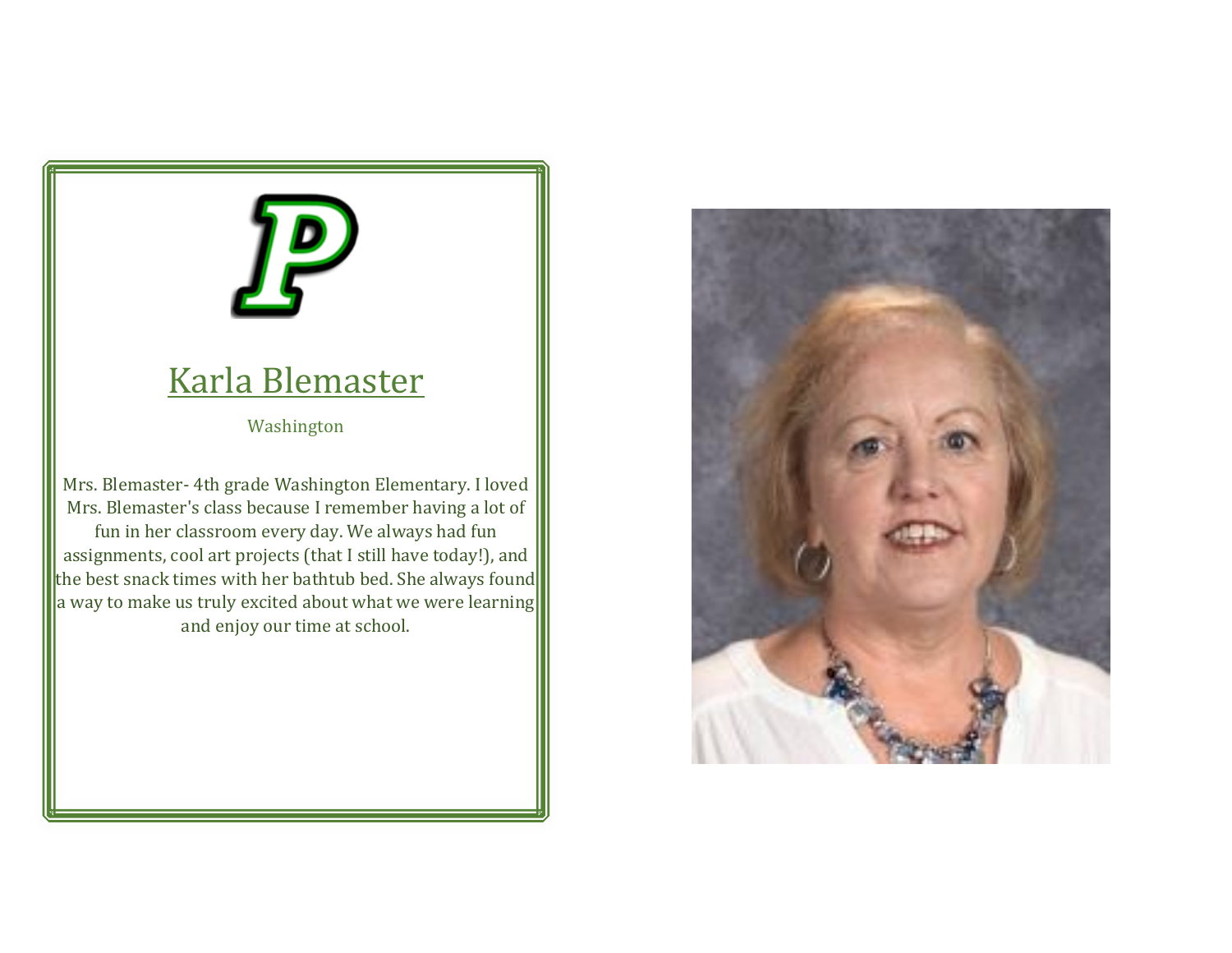#### Sandy Block-Hansen

Washington

I remember Mrs. Block-Hanson would start every day of third grade with a fist bump as we entered the classroom. She was very tough and strong willed. She taught me that a positive attitude and outlook was all that was needed to handle any situation.

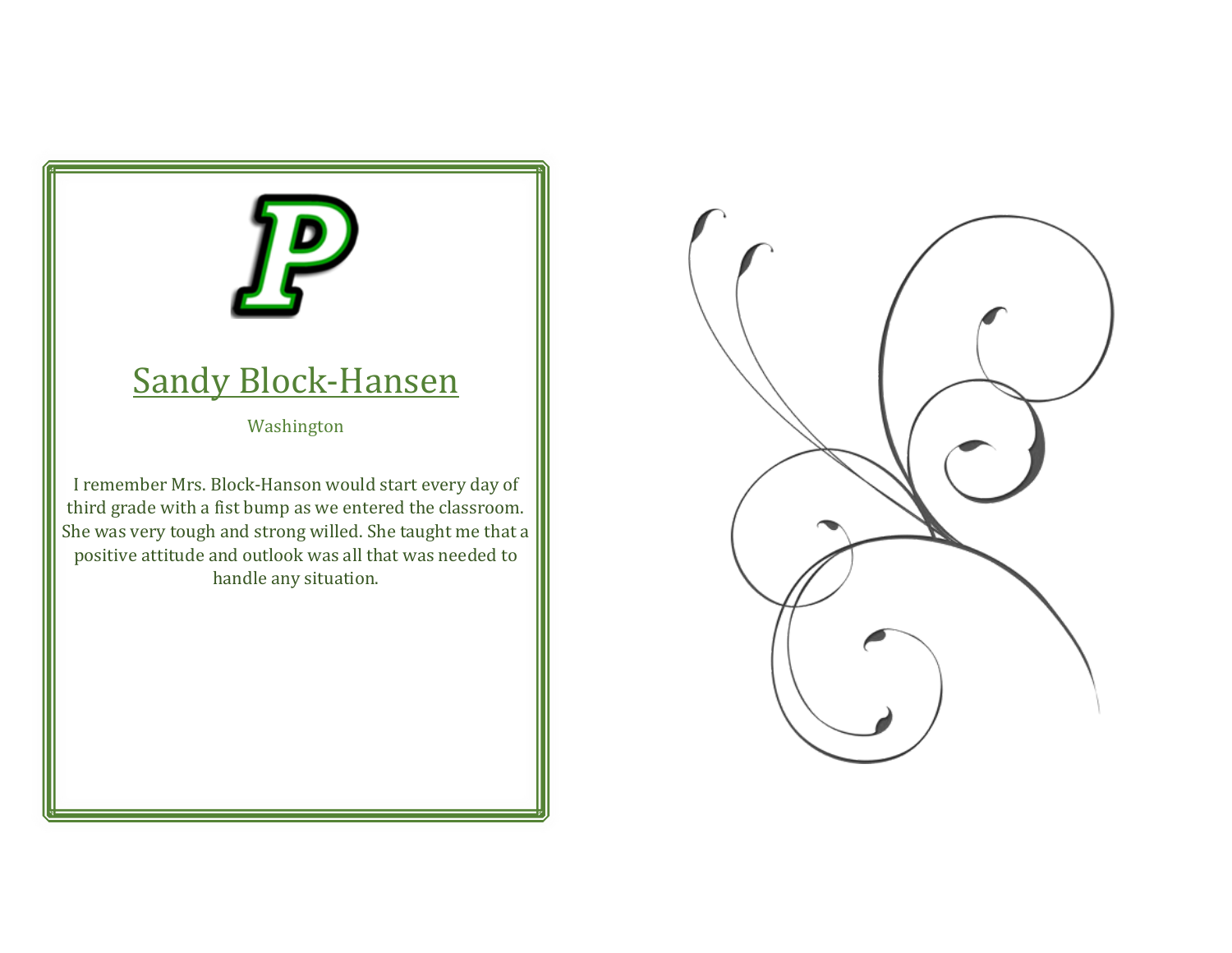#### Bryan Bonhorst

T.F. Riggs

In Bryan Bonhorst's 10th grade English and speech class, he made language arts much more enjoyable for me, even though it is not one of my favorite subjects. In his class I learned to get out of my comfort zone to become a better speaker and writer.

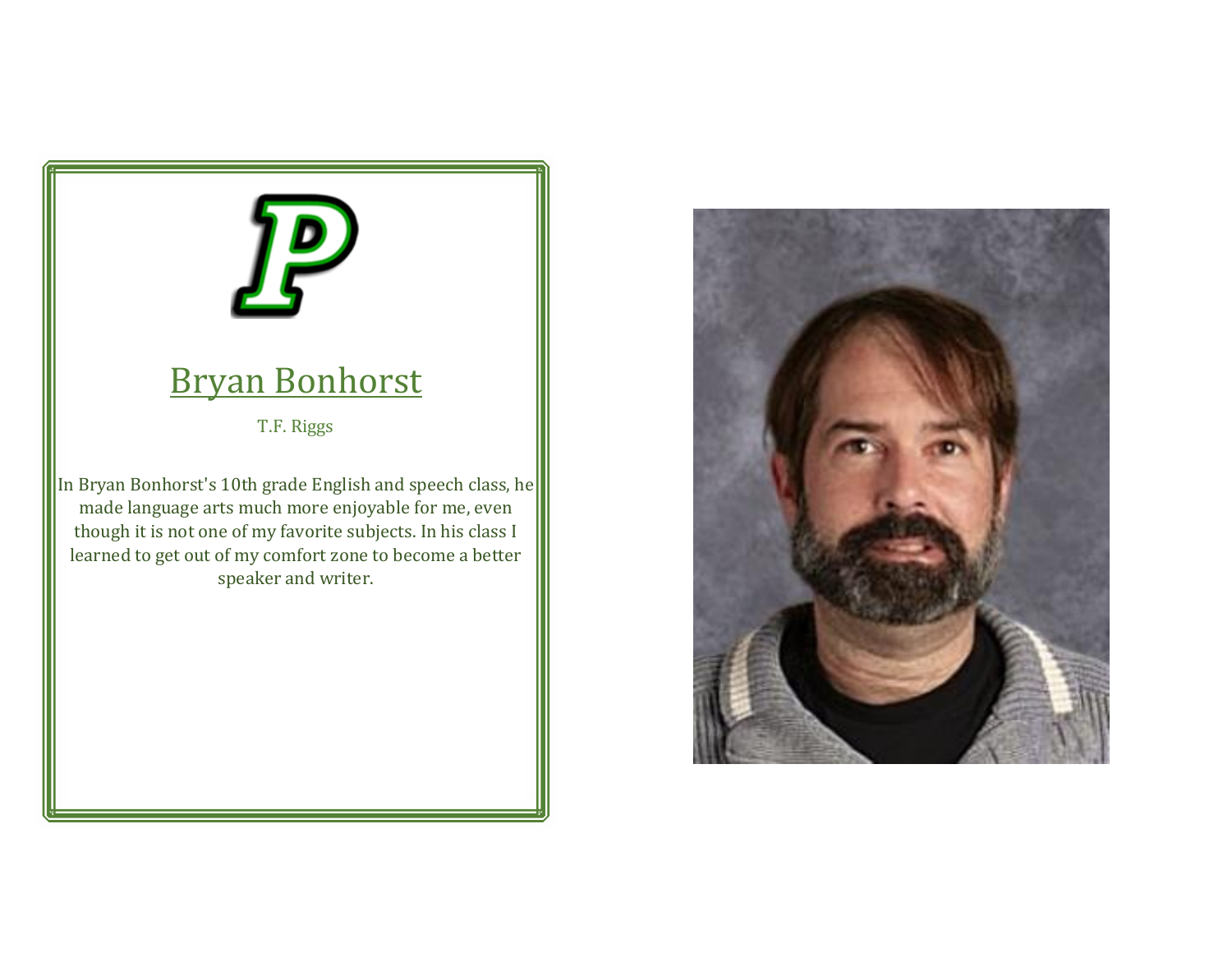

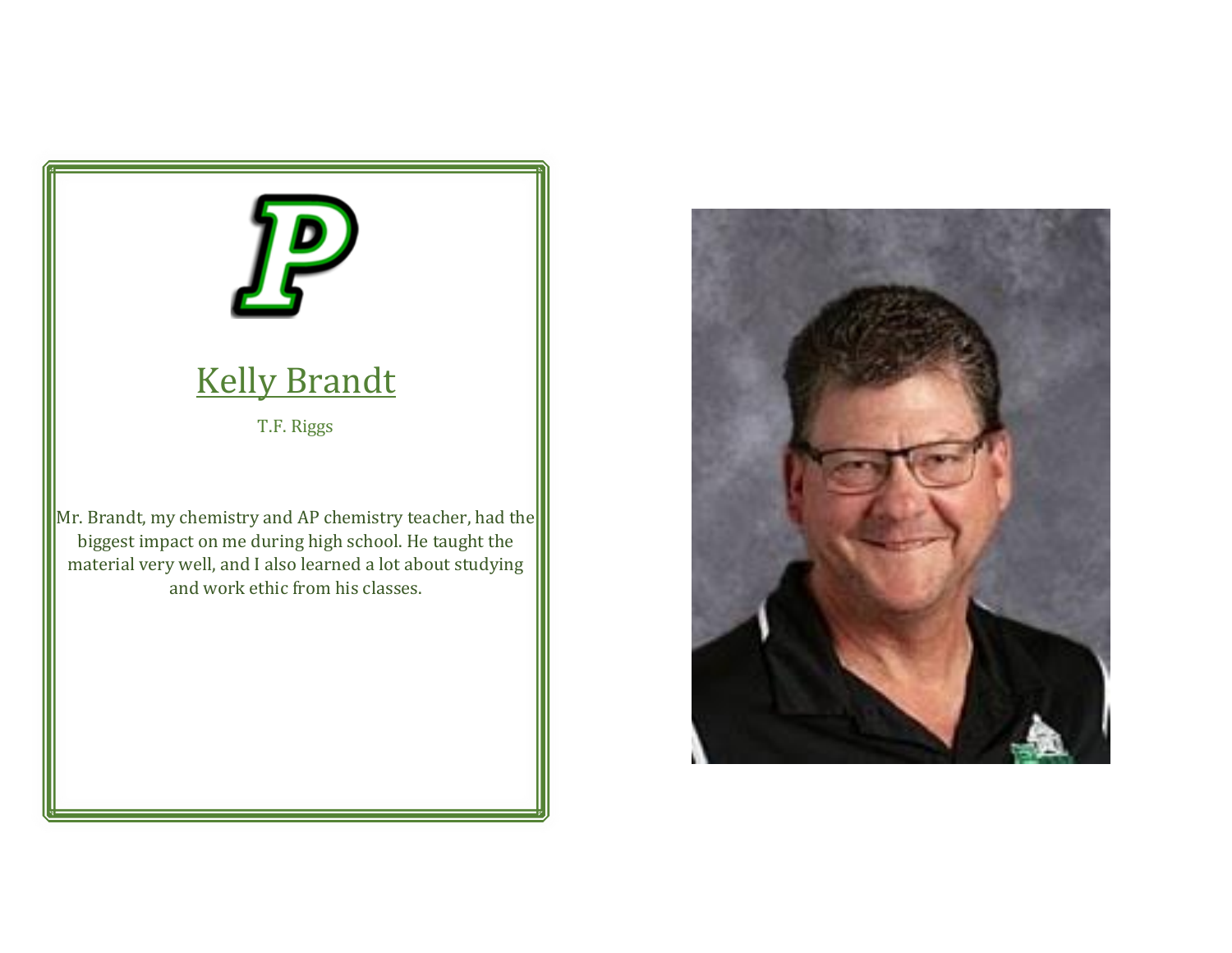#### Darlene Braun

St. Joseph

Darlene Braun had an incredible impact on me. She was always so firm but in the kindest way. When my grandfather was terminally ill, she would always ask me how I was doing. This kindness and care that she showed to everyone showed me how to be compassionate to everyone.

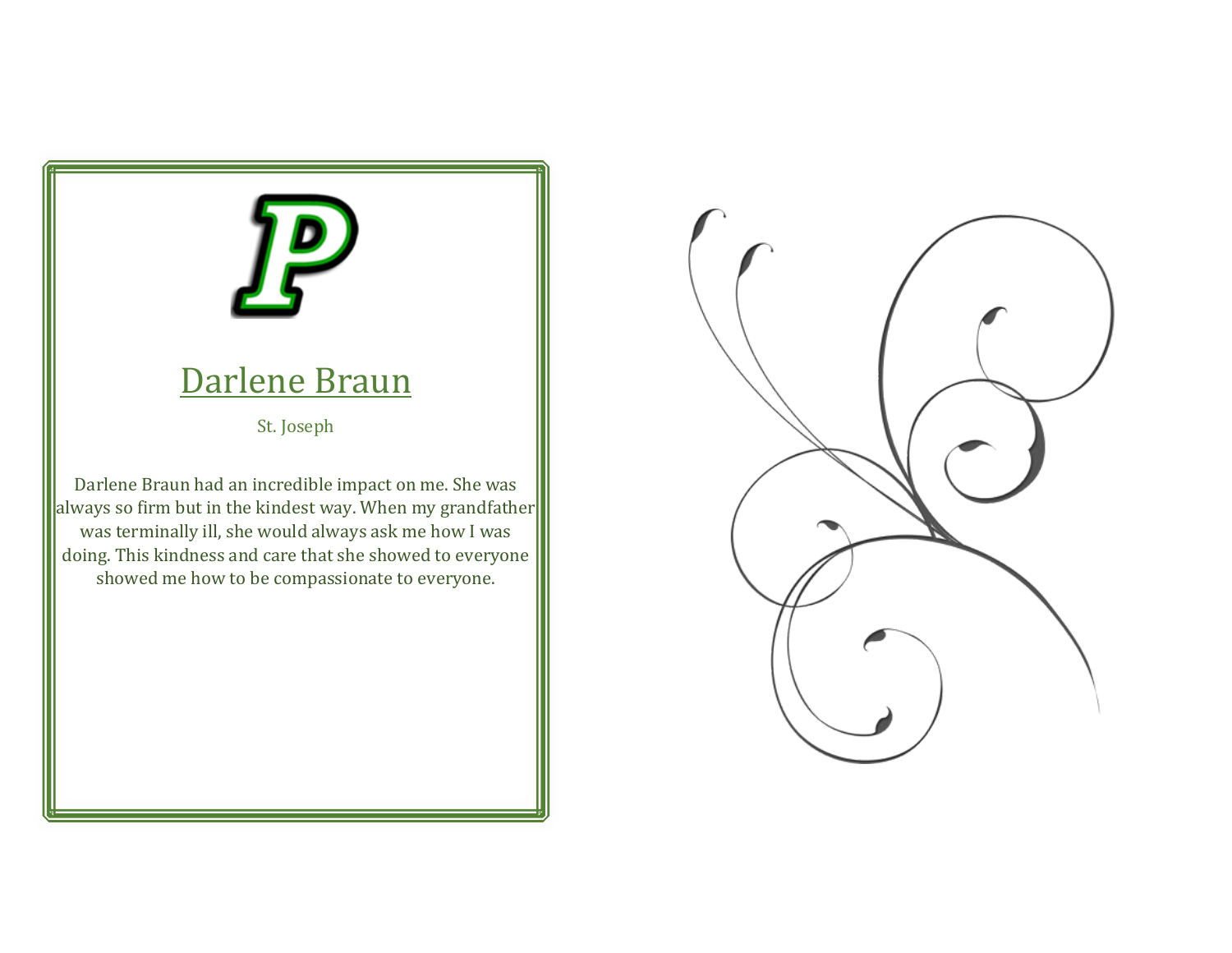#### Chelsey Coverdale

GMMS

Mrs.Chelsey Coverdale, my 8th grade Pre-Algebra teacher, was the teacher that had the biggest impact on me throughout my elementary and middle school years. Her passion for math and her eagerness to teach us everyday really inspired me. She always came to school in a good mood and tried her hardest to help us understand confusing concepts. Mrs. Coverdale is one of the many teachers who I admire and inspired me to want to go into the teaching profession.

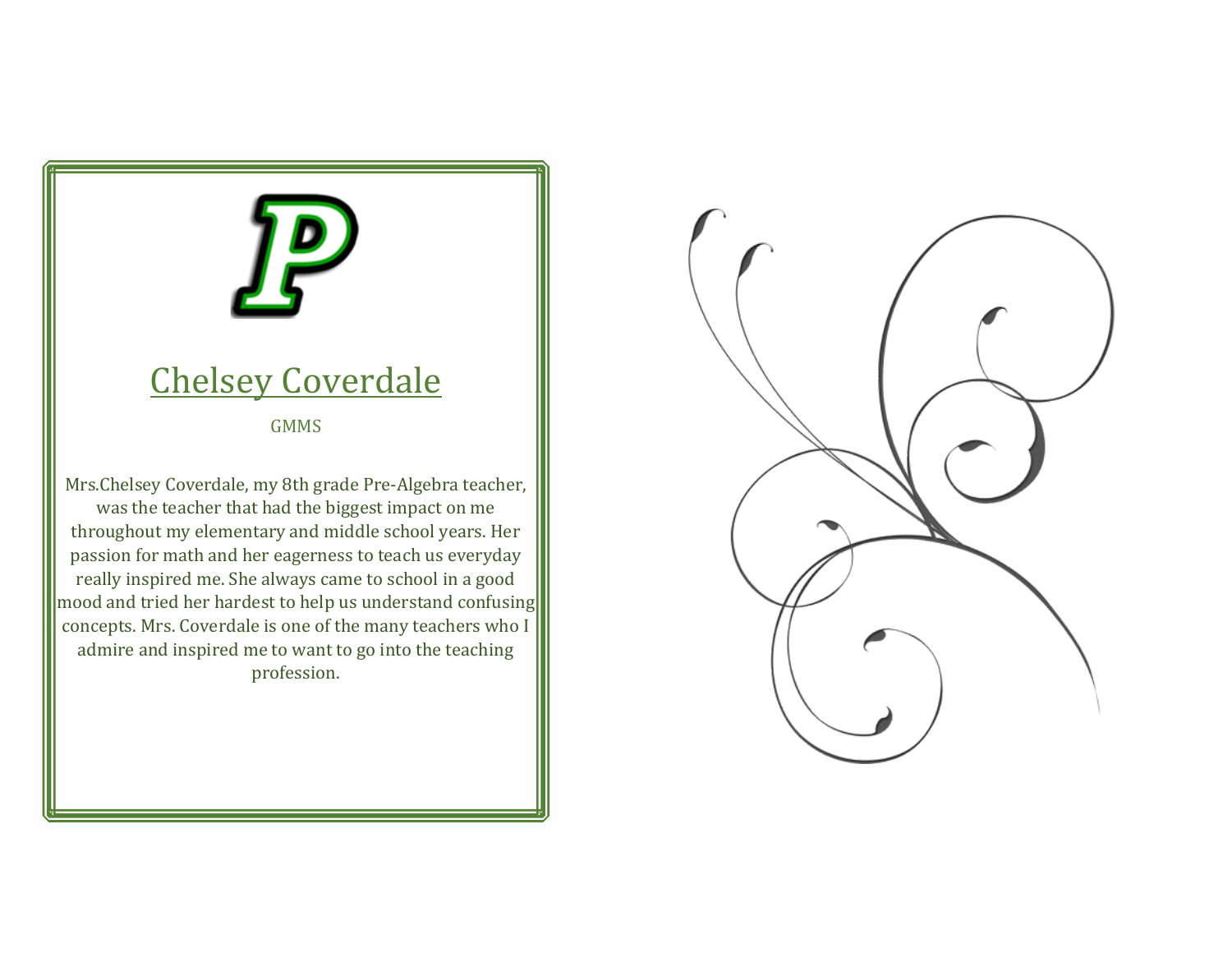#### Rob Coverdale

Washington

The staff member that has had the most impact on my life is Rob Coverdale. From an early age, I was drawn to Robâ $\varepsilon$ <sup>m</sup>s father-like qualities and how he made everyone around him feel important. He was my coach for various sports throughout my elementary and middle school career. What I always found unique about Rob is how much he desired others to be the best they could be. Rob was a huge role model in my life that someday I want to duplicate.

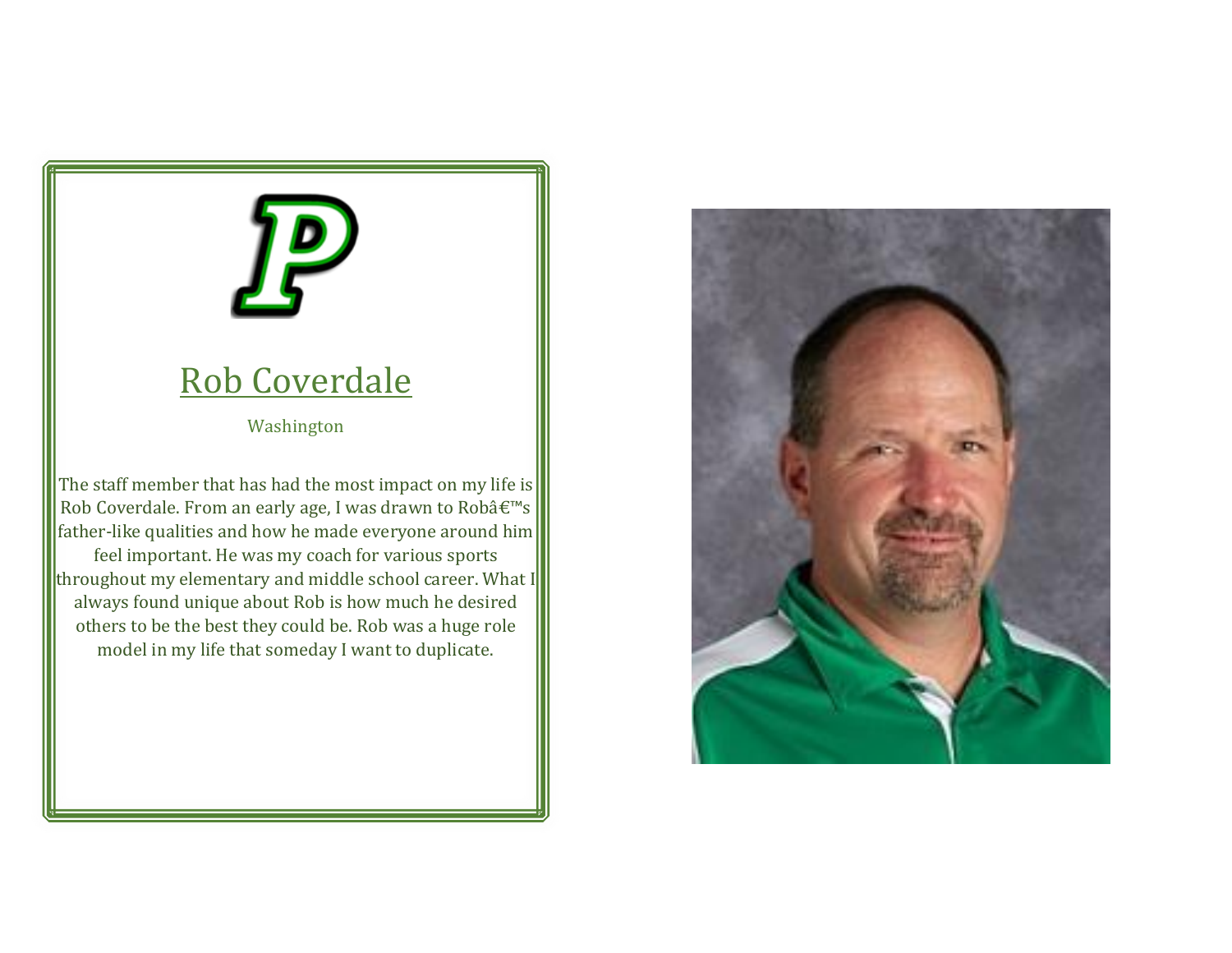# Kimberley Davis

#### Washington

Mrs. Davis, my middle school social studies teacher, had a massive impact on who I am today. She taught me to love learning and to enjoy school. She also taught me to cherish my time in middle school and high school, as well as my time with my parents. Thank you, Mrs. Davis, for everything you have done for me.

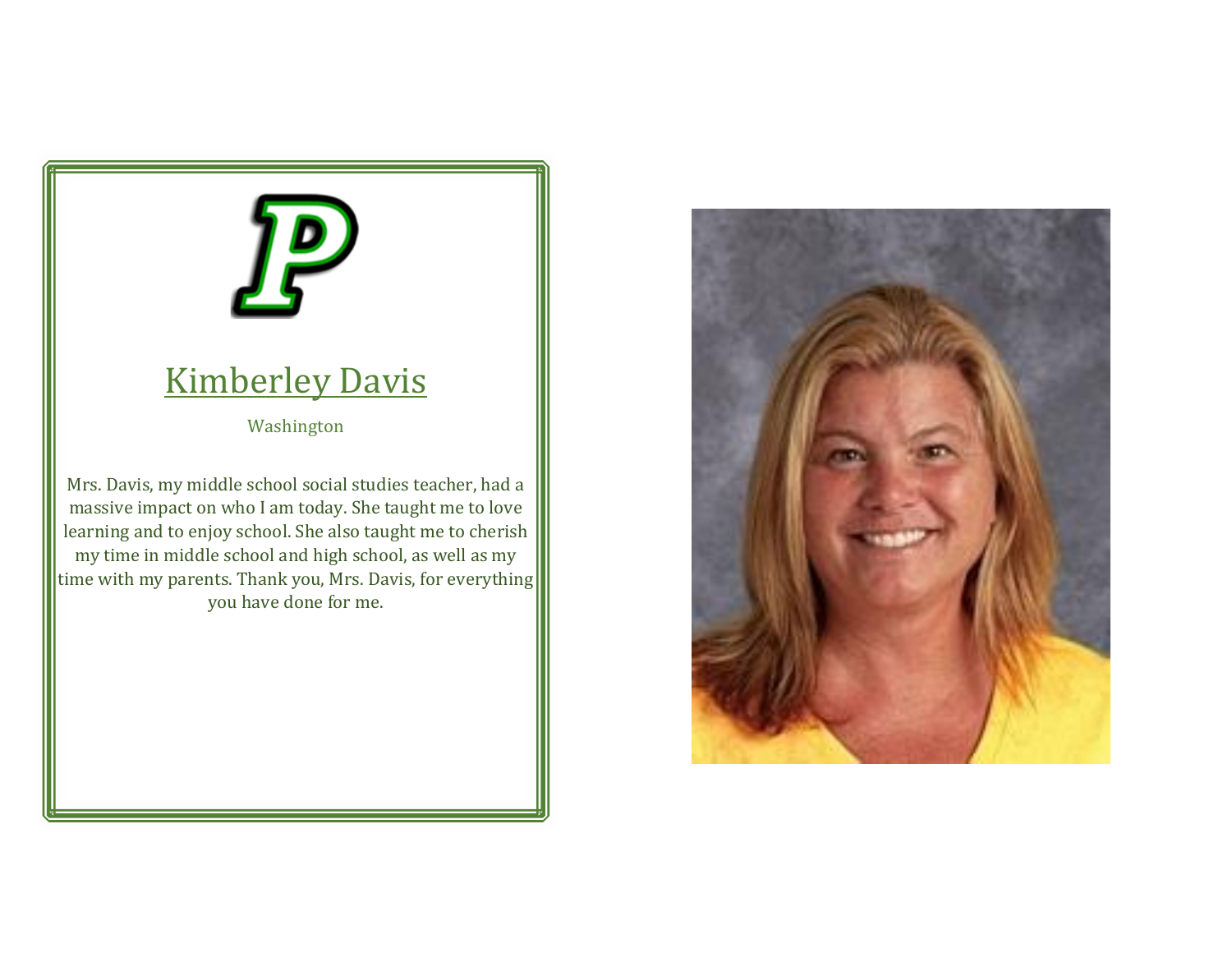# Megan Deal

Washington

Megan Deal was my second grade teacher, although I don't remember much about second grade I remember I loved to come to school because she made class so much fun. My favorite memory of her class was before christmas break, we took empty milk cartons and glued graham crackers to the sides and decorated it with candy making gingerbread houses.

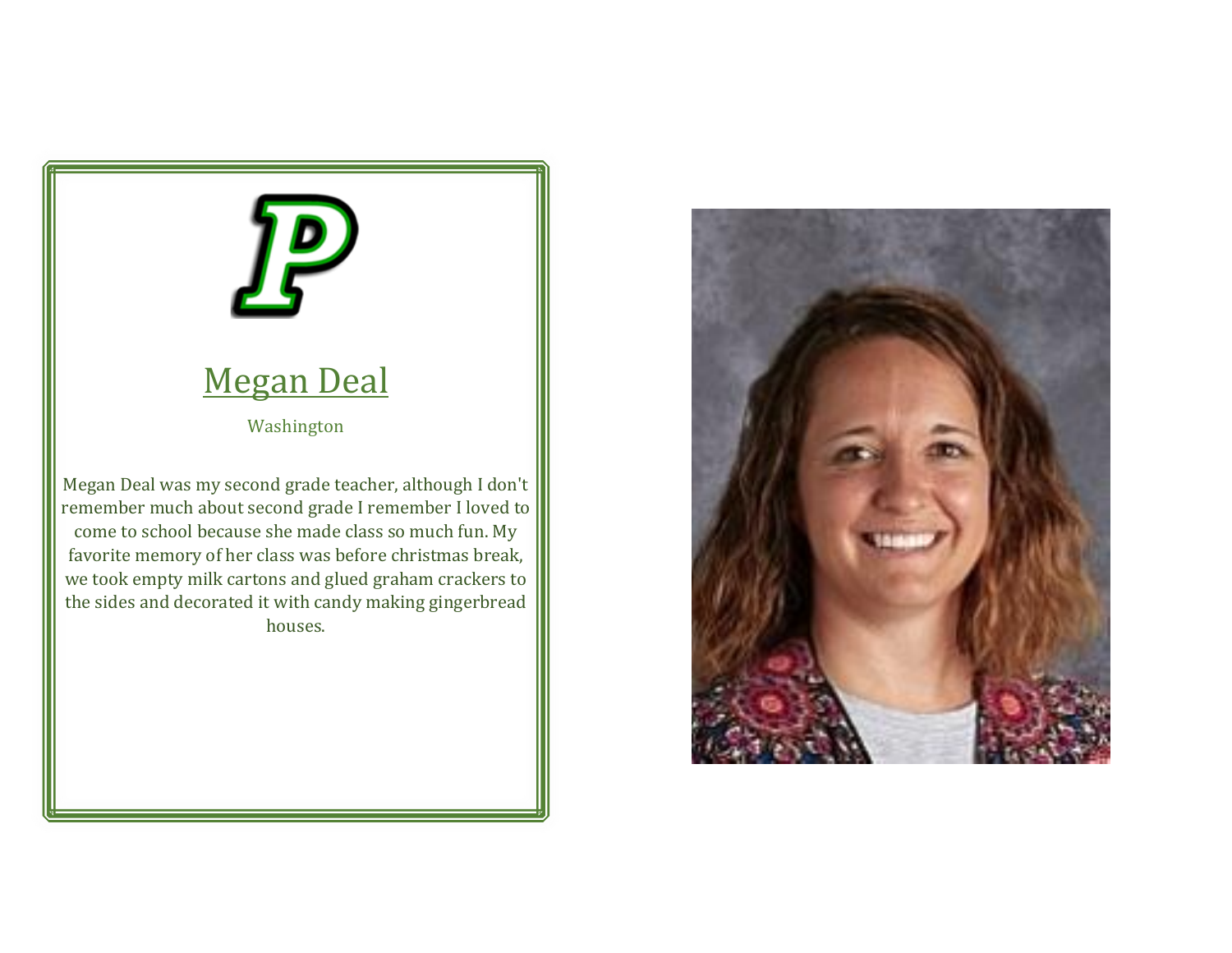

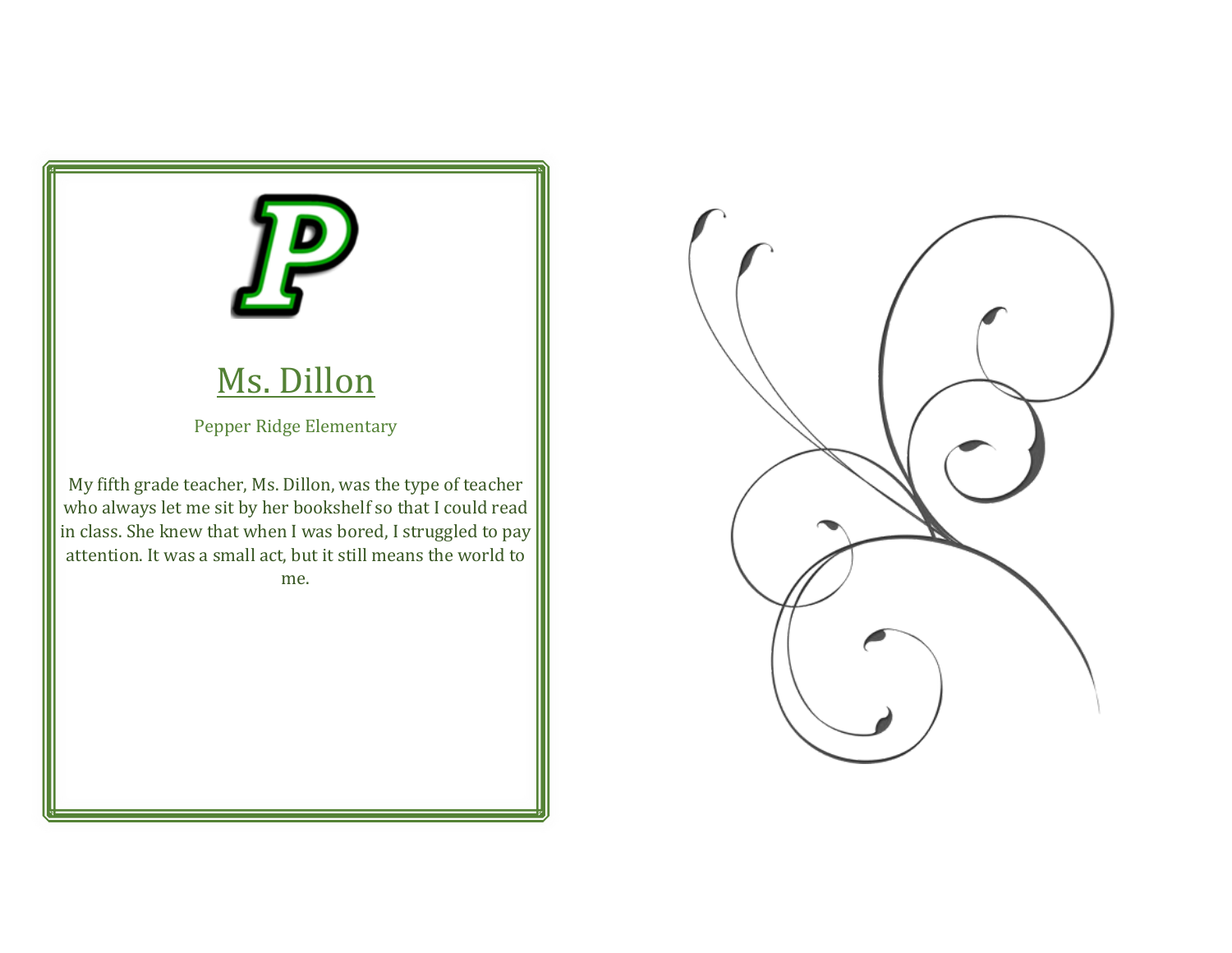#### Roger Edwards

#### GMMS

Roger Edwards has had a great impact on my life. I had him as a Track coach and his involvement led me to pursue cross country, where I continued to compete for the entirety of my high school career. I appreciated his genuine interest in me, along with many of my fellow teammates. He always made sure to wish the team good luck and was invested in mine and everyone else's success in meeting their goals and succeeding long-term. He has always been invested in correcting my form and making sure I felt good about how a race went. I was in soccer all the way until my 8th grade year when Mr. Edwards convinced me to try Cross-Country. My 8th grade year I did both Soccer and Cross-Country and through his influence and involvement in making running enjoyable and something to strive to better myself at, I ultimately switched over. Without him coaching me, I don't think I would have chosen running. He made running fun. Thinking back on it now, I can't imagine not running.

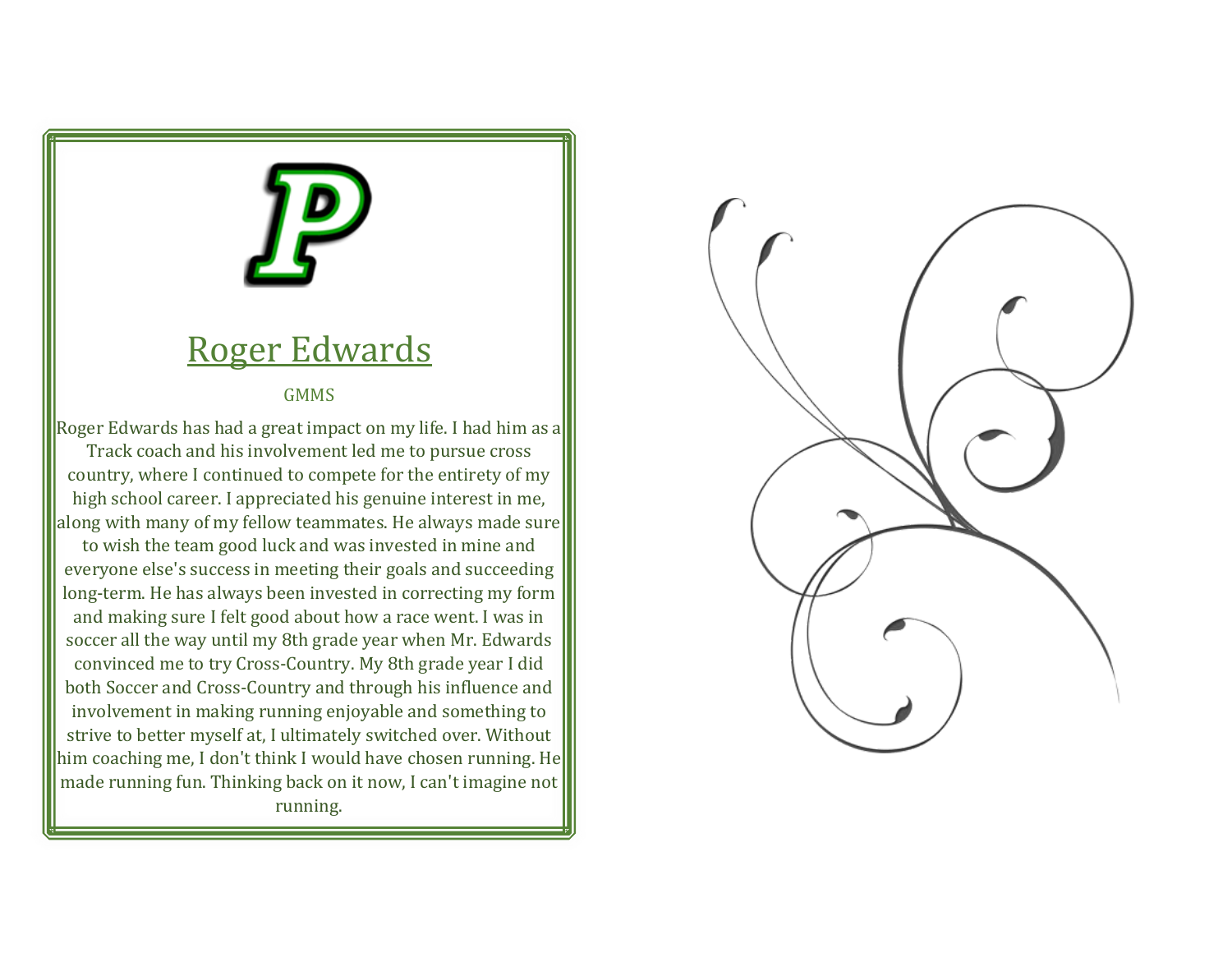## Vasthi Gibson

T.F. Riggs

Mrs. Gibson is, by far, my most favorite teacher I've ever had. She always had a smile on her face which lit up the room. No one was ever in a bad mood in her room. All of her stories that she told made us closer to her. Her class made me realize that it possible to have fun in a classroom. Learning didn't feel like learning because we had so much fun with her.

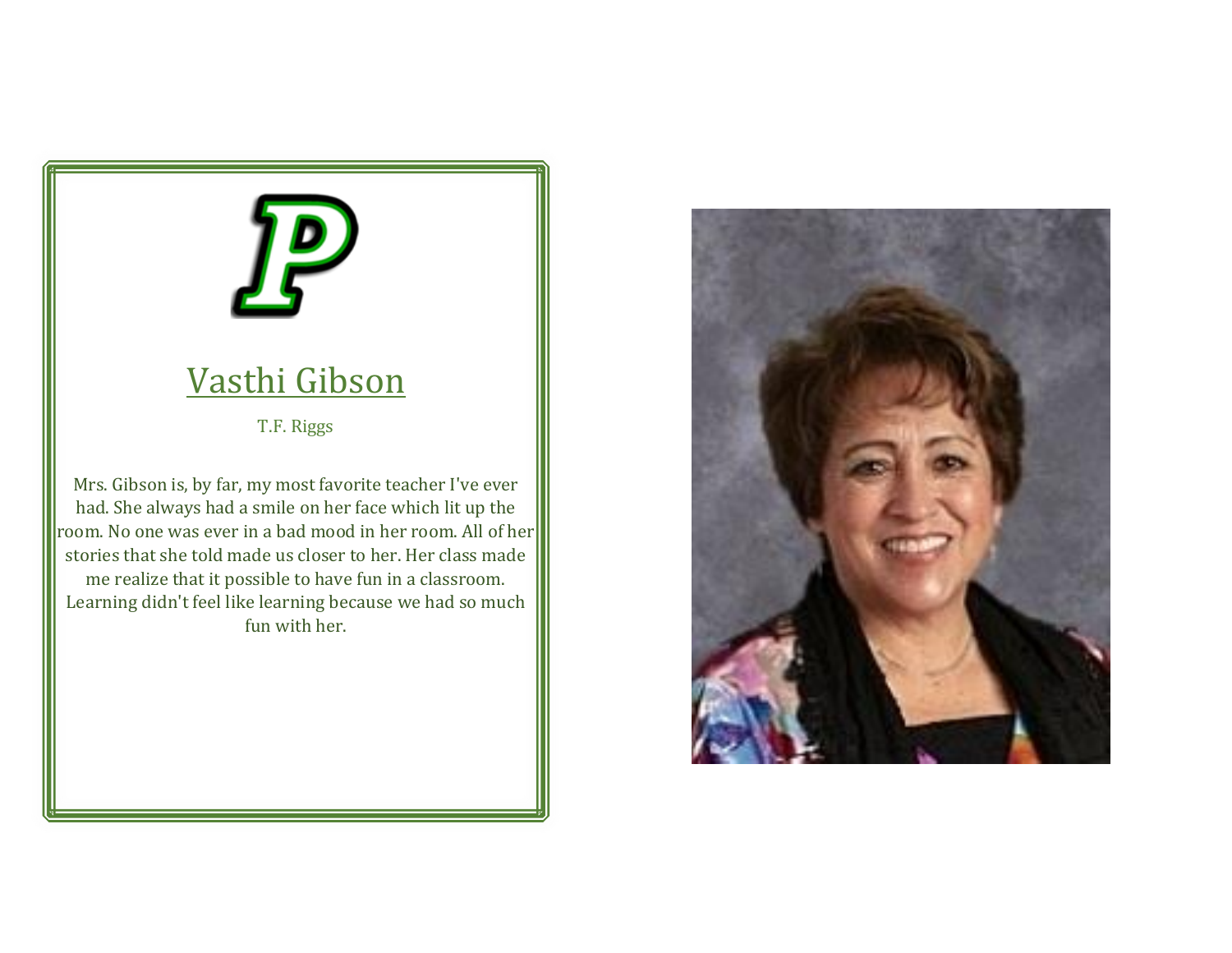# Sadie Goodman T.F. Riggs Sadie Goodman has had the biggest impact on my life. She keeps track of my educational and extra-curricular activities. We get along well and enjoy a friendly banter.

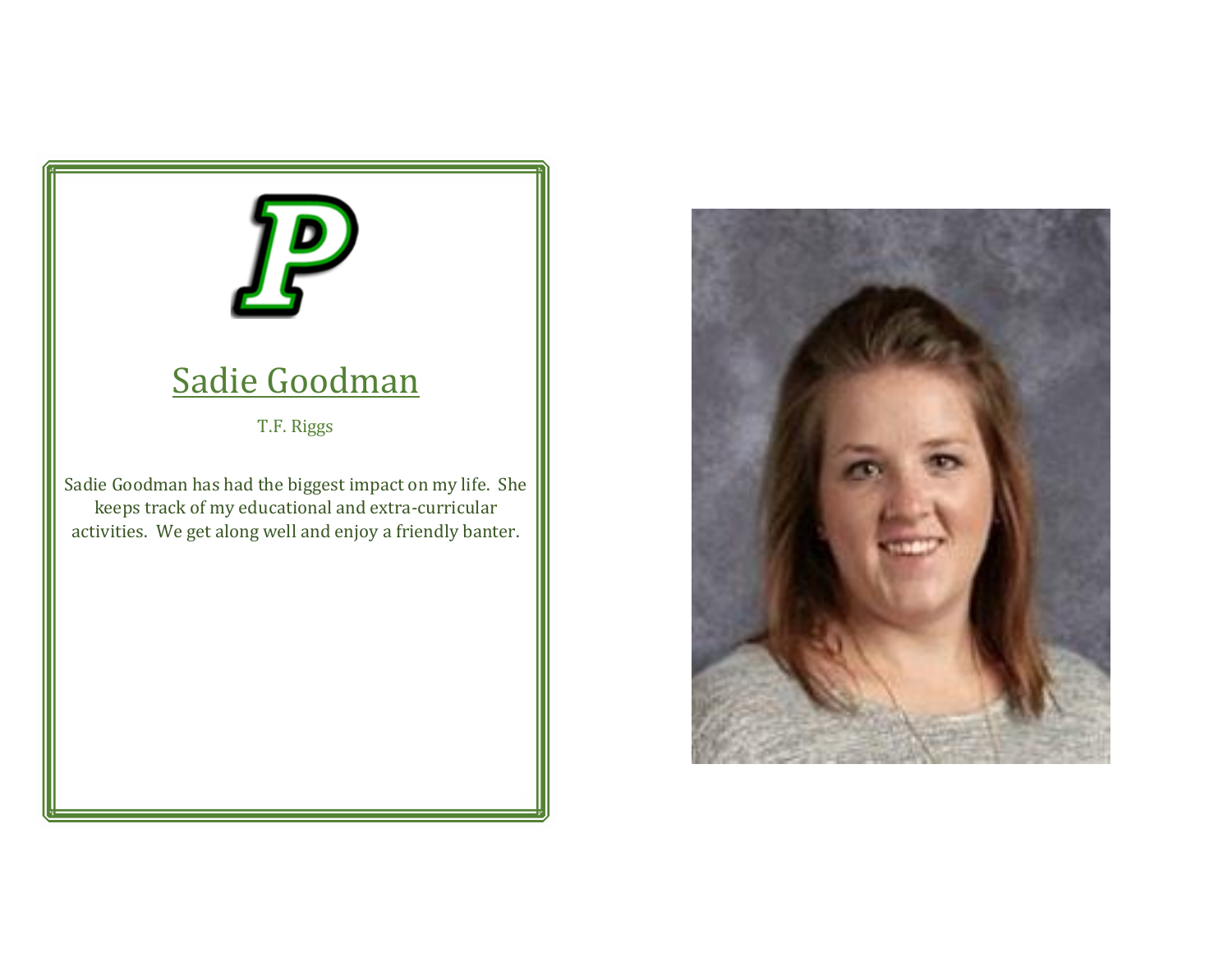## Brittany Green

T.F. Riggs

The high school teacher who had the biggest impact on me was Mrs.Brittany Green. She taught me my sophomore year in accelerated algebra two, and is one of the best teachers I have ever had. Mrs. Green somehow knew how to make math less confusing and knew the best ways to teach her students. Everyday when we came into class, we always got right to work, and she was always super passionate in what she was teaching us. Outside of school, Mrs. Green was and still is a friend, and I'm so lucky I was able to have her as a teacher. I hope I can be as great of an educator as she is one day.

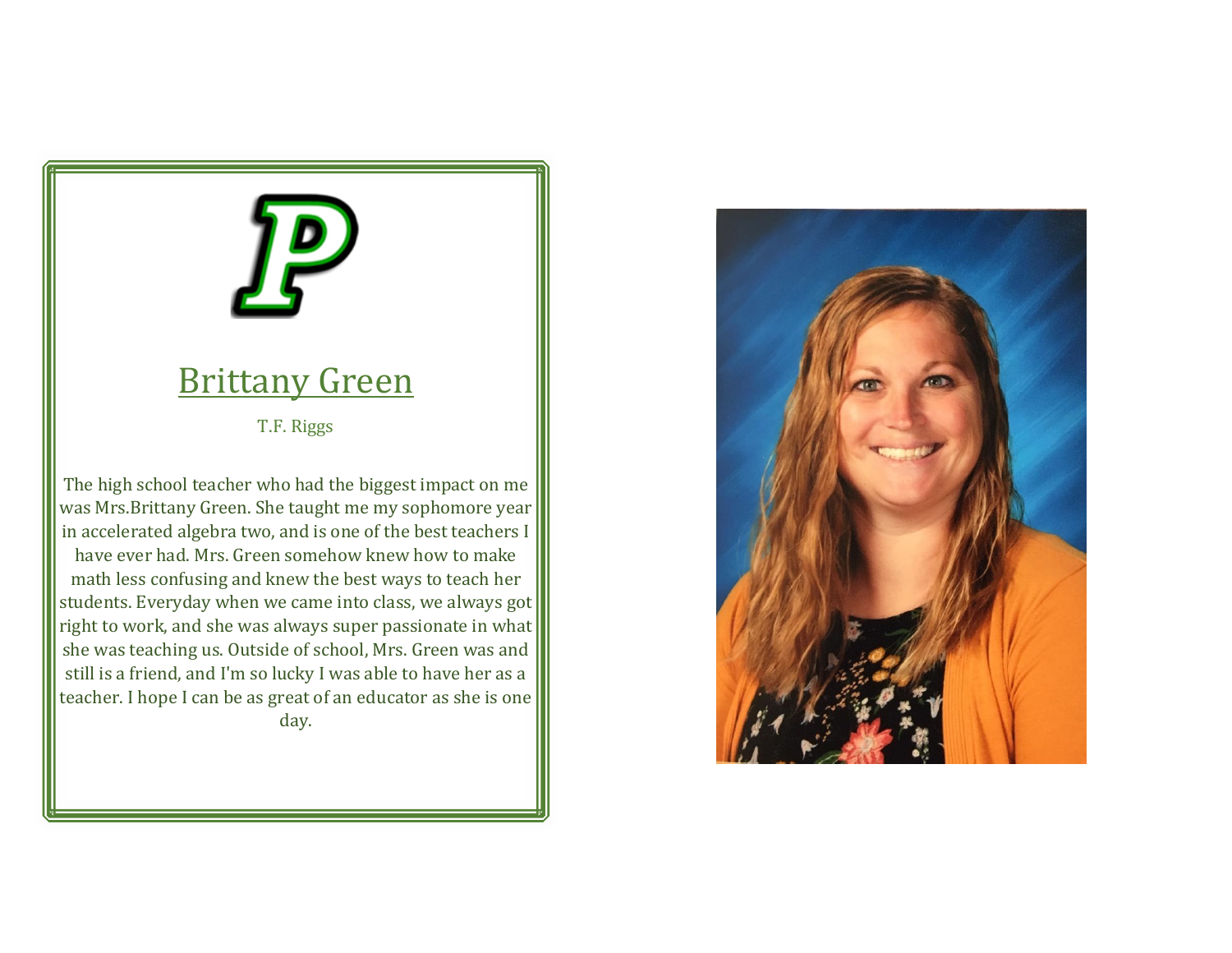#### Taylor Hamblin

GMMS

Taylor Hamblin. Mr. Hamblin not only helped me in school but went out of his way to prepare me for high school. Instead of always taking tests we could write essays. He taught me how to properly write an essay while also making it fun. Mr. Hamblin made the year go by fast with his early morning tea time and breakfast. He created an atmosphere that made everyone feel welcome and appreciated.

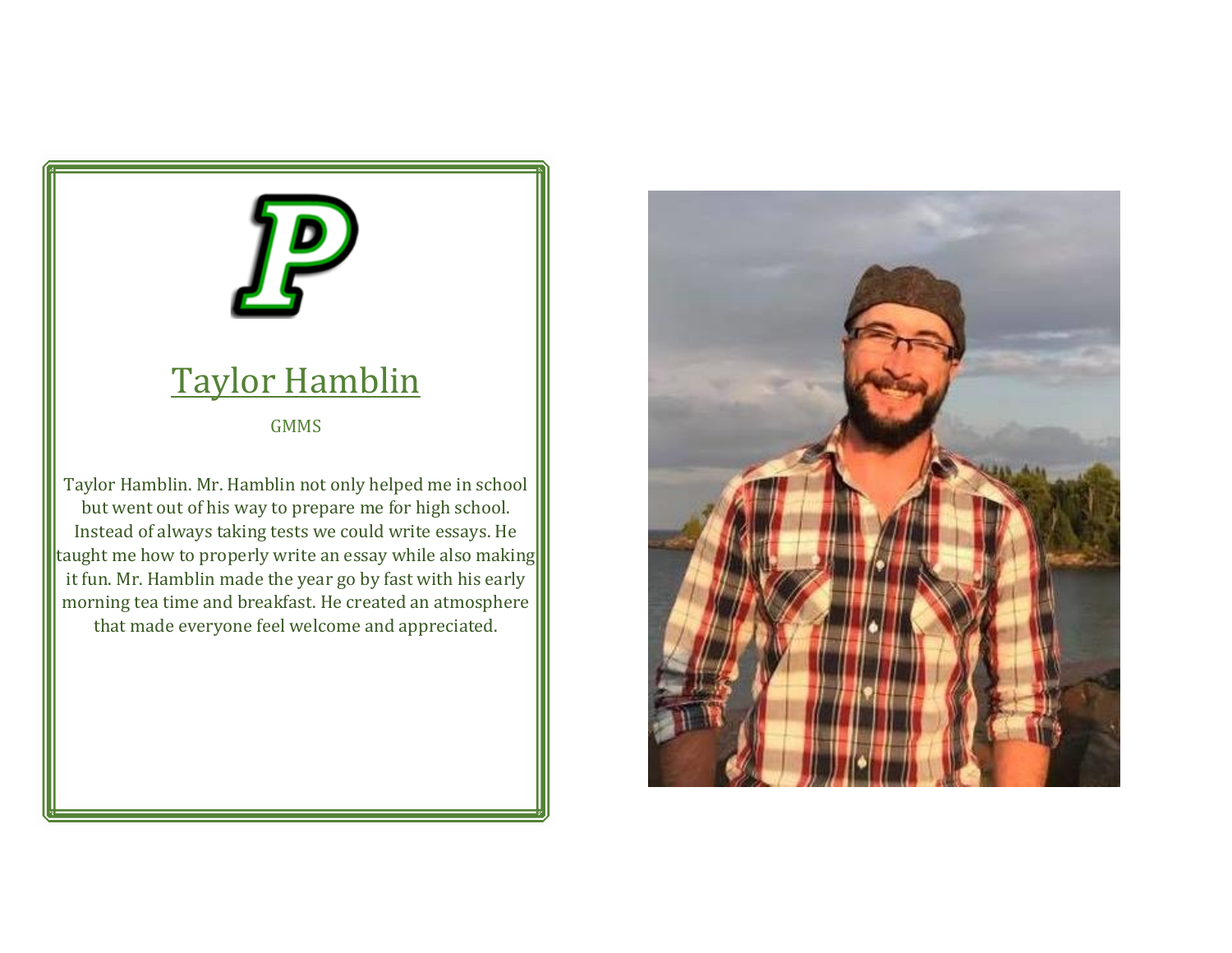#### Jenny Hodges

T.F. Riggs

Jenny Hodges. Mrs. Hodges was my drama teacher. Going into my freshman year, I was very shy. I didn't have the confidence to get out of my comfort zone. I took drama thinking it would just be watching movies and talking about it, but Mrs. Hodges gave it something. In that class I really had to learn to branch out and find my voice and confidence. Mrs. Hodges and I have developed a good relationship over my four years of knowing her. Two of which she was my teacher. She is always in a positive mood and has a smile on her face every time I see her. Mrs. Hodges has really helped shape me into the kind of person I am today.

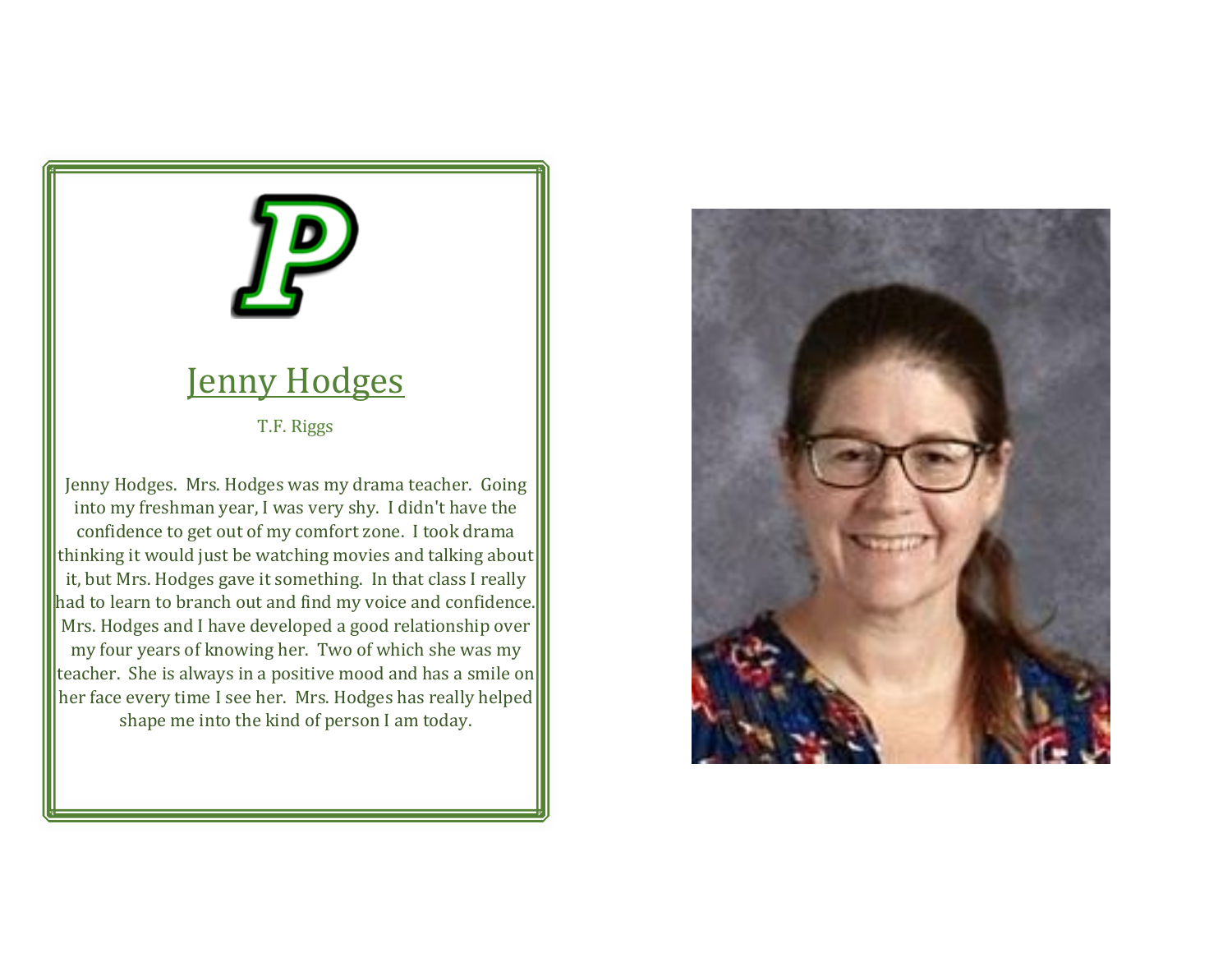

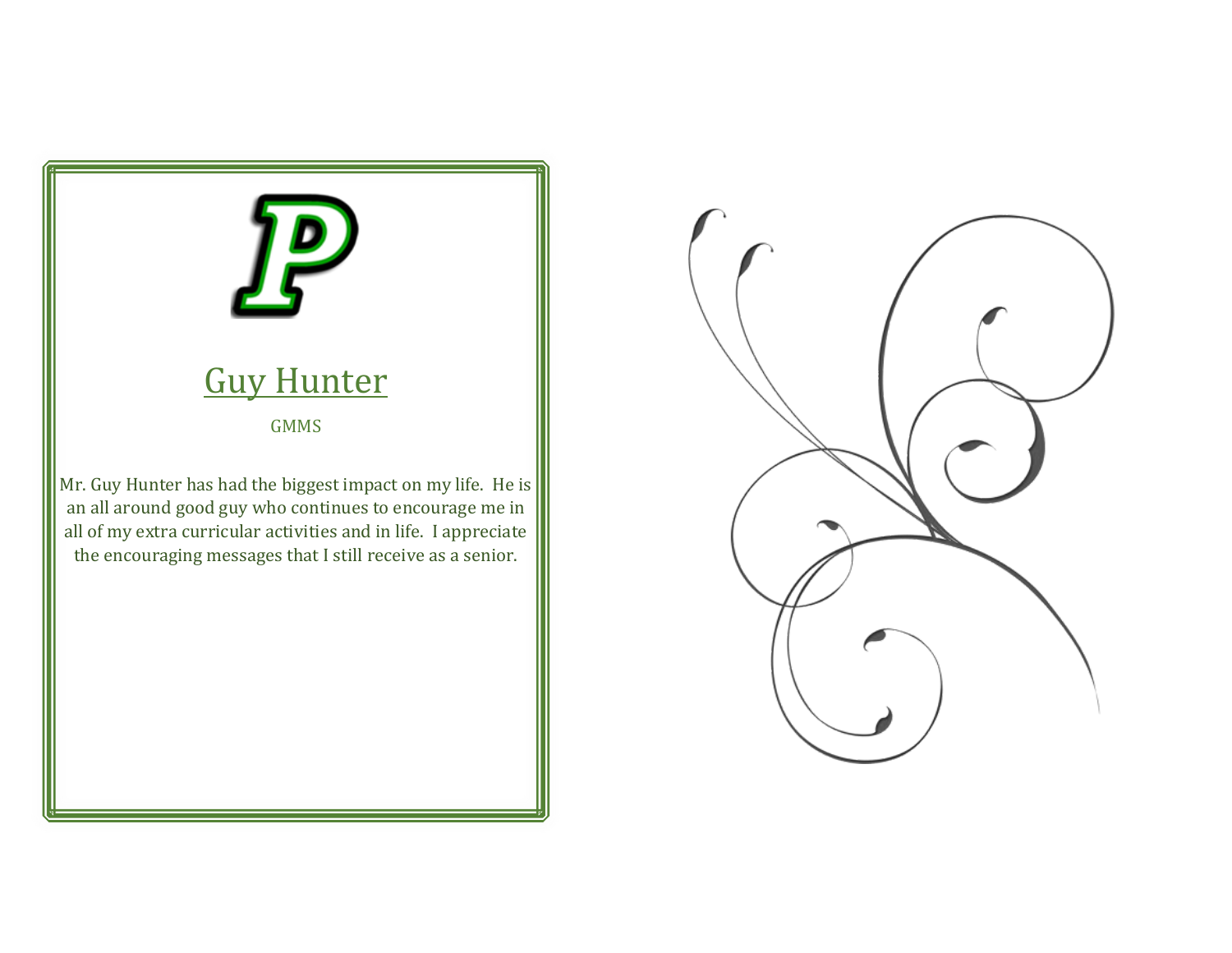#### Teresa Johnson

T.F. Riggs

Mrs. Johnson has had the biggest impact on me during my high school career. Mrs. Johnson is a one of a kind teacher that I was lucky to have for two years. She is so selfless and is always looking out for her students. Teaching is not just a

job to her, but it is something she truly loves and is passionate about. She has helped more people in her life that she may never even know or get credit for. Her class was always something I looked forward to going to and learning different life skills and how to work with many different types of people. Because of Mrs. Johnson, I now have a love for volunteering in my community and helping others. She has been a great role model for me and always someone I will look up to.

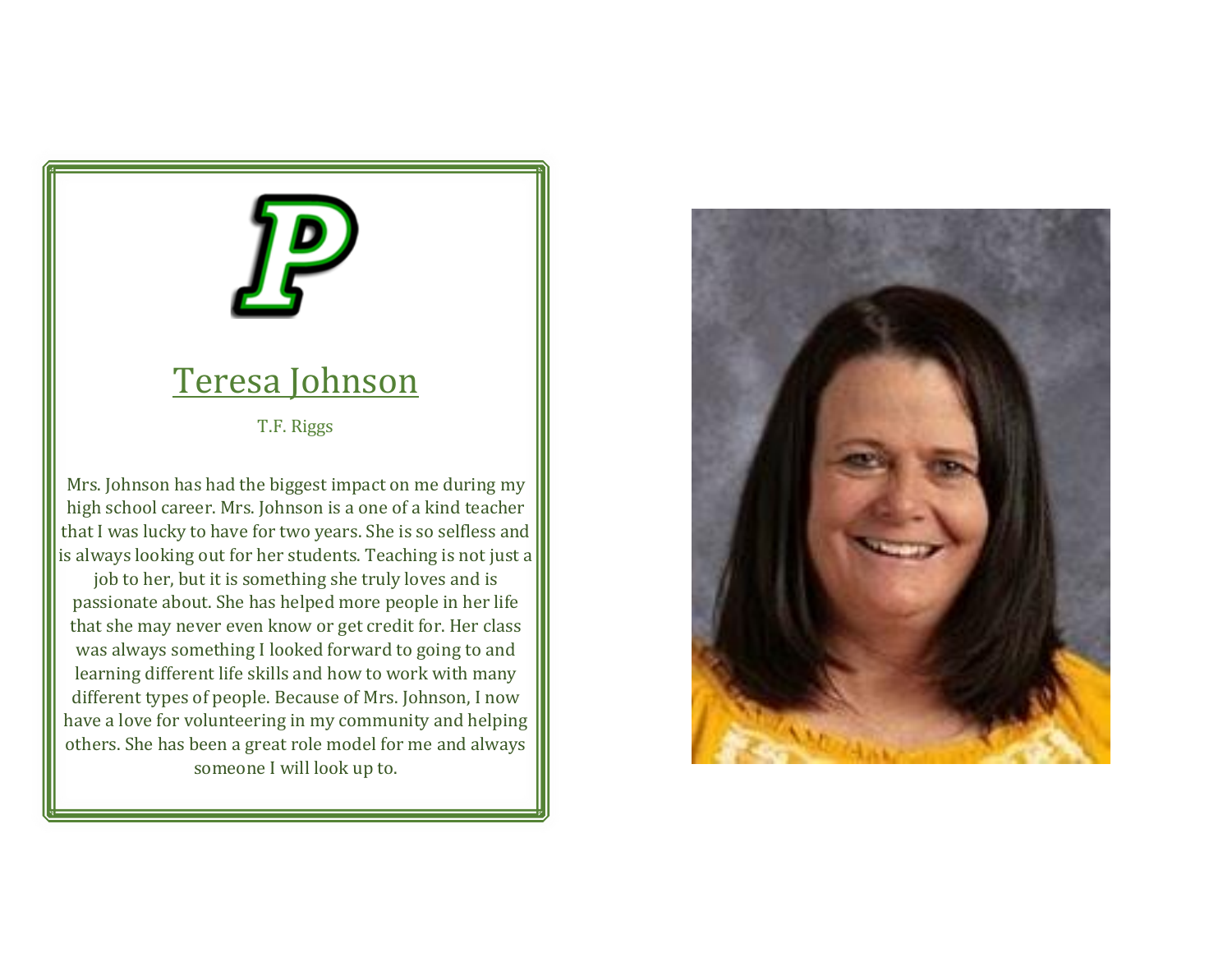

#### John Kalda

T.F. Riggs

Mr. Kalda has had the biggest impact on me in my high school career. As a freshman, I was really wanting to take a challenge, and Mr. Kalda took a chance and let me be in his AP Biology class the following year as sophomore. He gave me no special treatment, besides the extra patience and understanding, and treated me just like the older students. In Mr. Kalda's class, I learned that I truly could do the things I put my mind to. Not only is he a fantastic teacher, but also an amazing coach. Mr. Kalda is my distance track coach, and he always pushes me to be my best. He doesn't accept complacency, and he realizes potential and hard work. I appreciate all the time and hard work he has put in to being a teacher and a coach and I just hope he knows it doesn't go unnoticed or unappreciated. So many kids are affected by a good teacher and a good coach, and Mr. Kalda exemplifies both of those things.

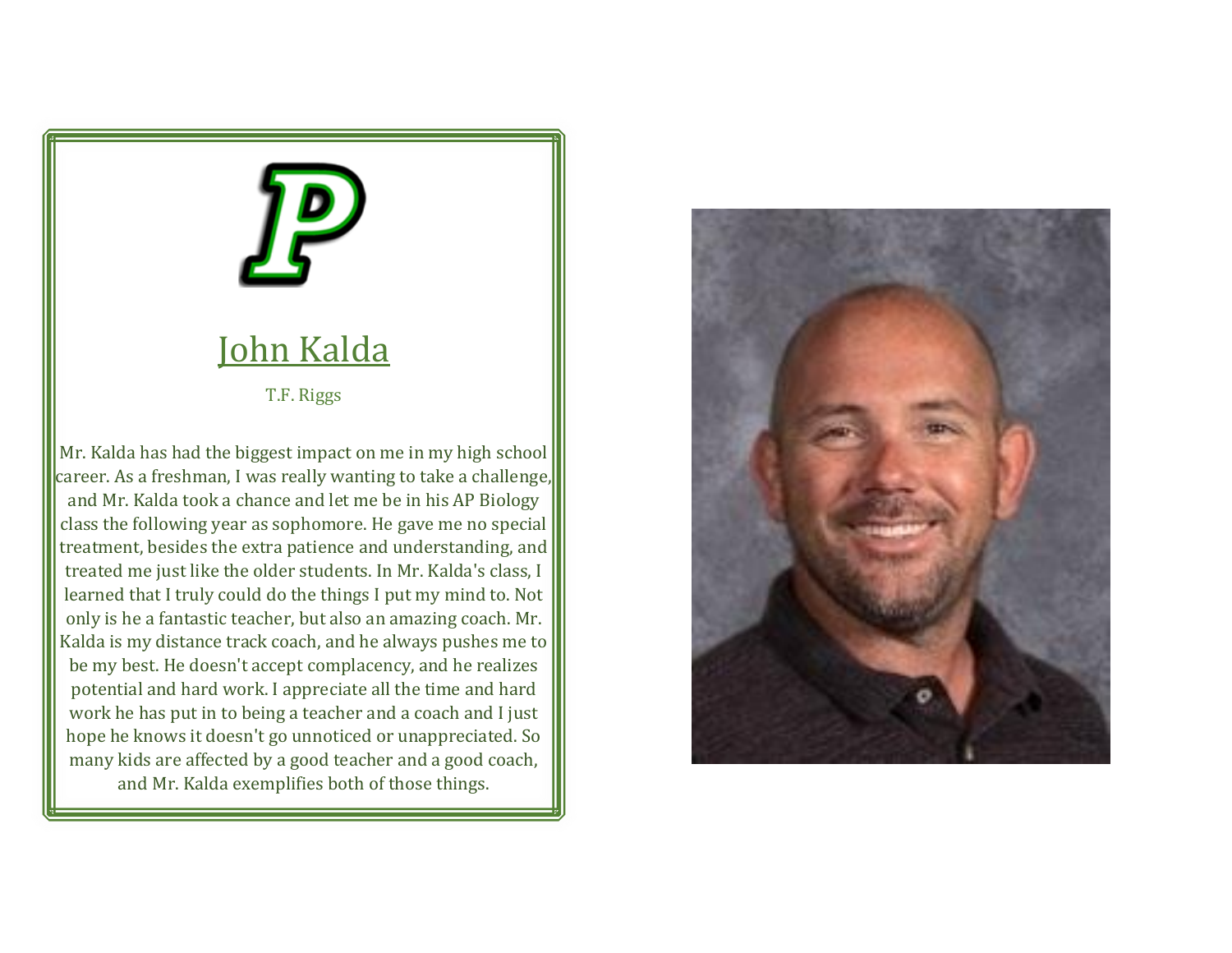

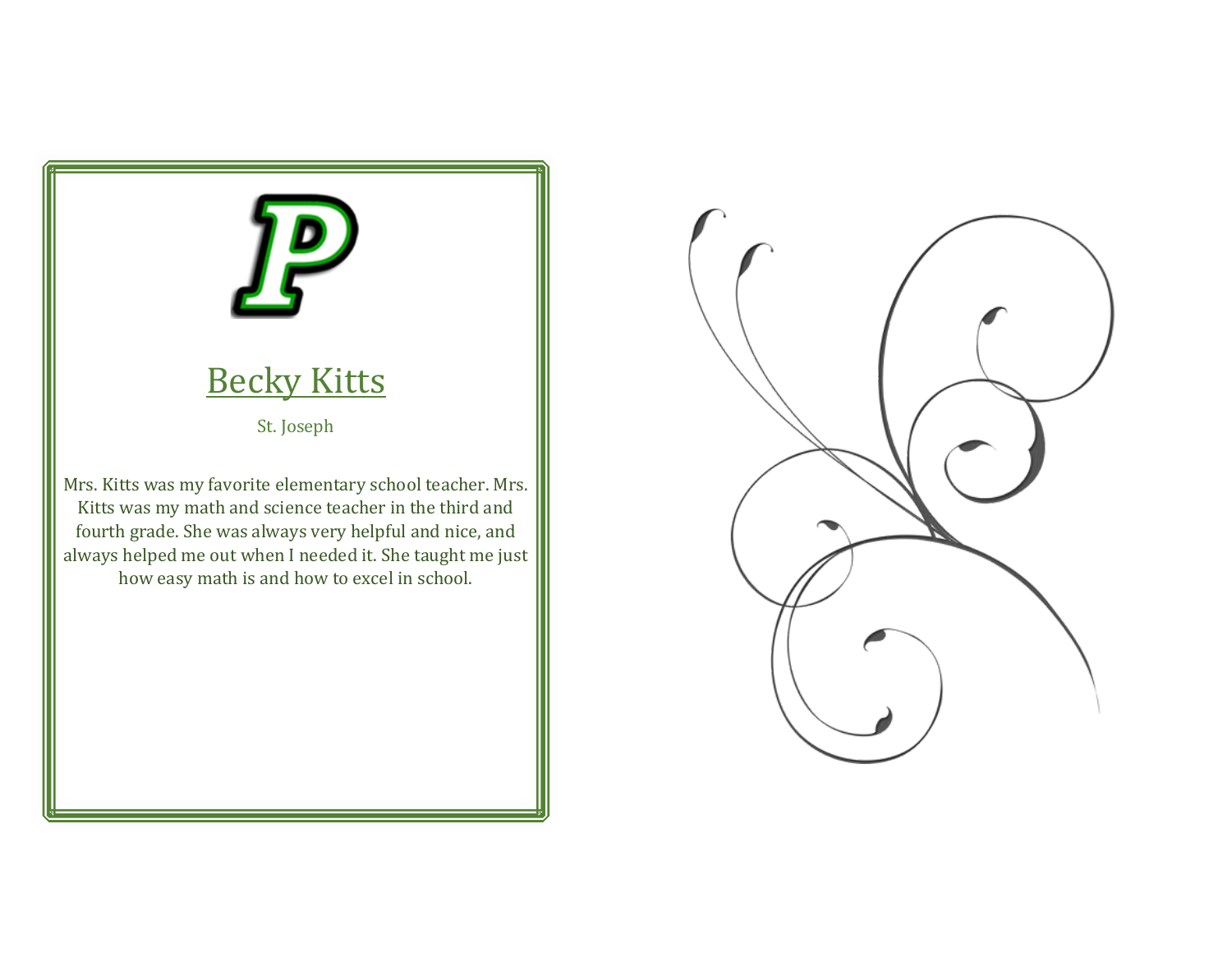## Chad Kringle

Buchanan

The teacher who has made the biggest impact on me in elementary school is Mr. Kringle. Throughout my fourthgrade year having him as a teacher he helped me to create goals and to have high expectations for myself. I struggled with reading before his class and he introduced me to a couple of series of books that sparked my interest. He really helped my reading skills and instilled in me a joy of reading novels. He made learning fun even though we worked hard in his class. He made me laugh everyday with his jokes and dry humor.

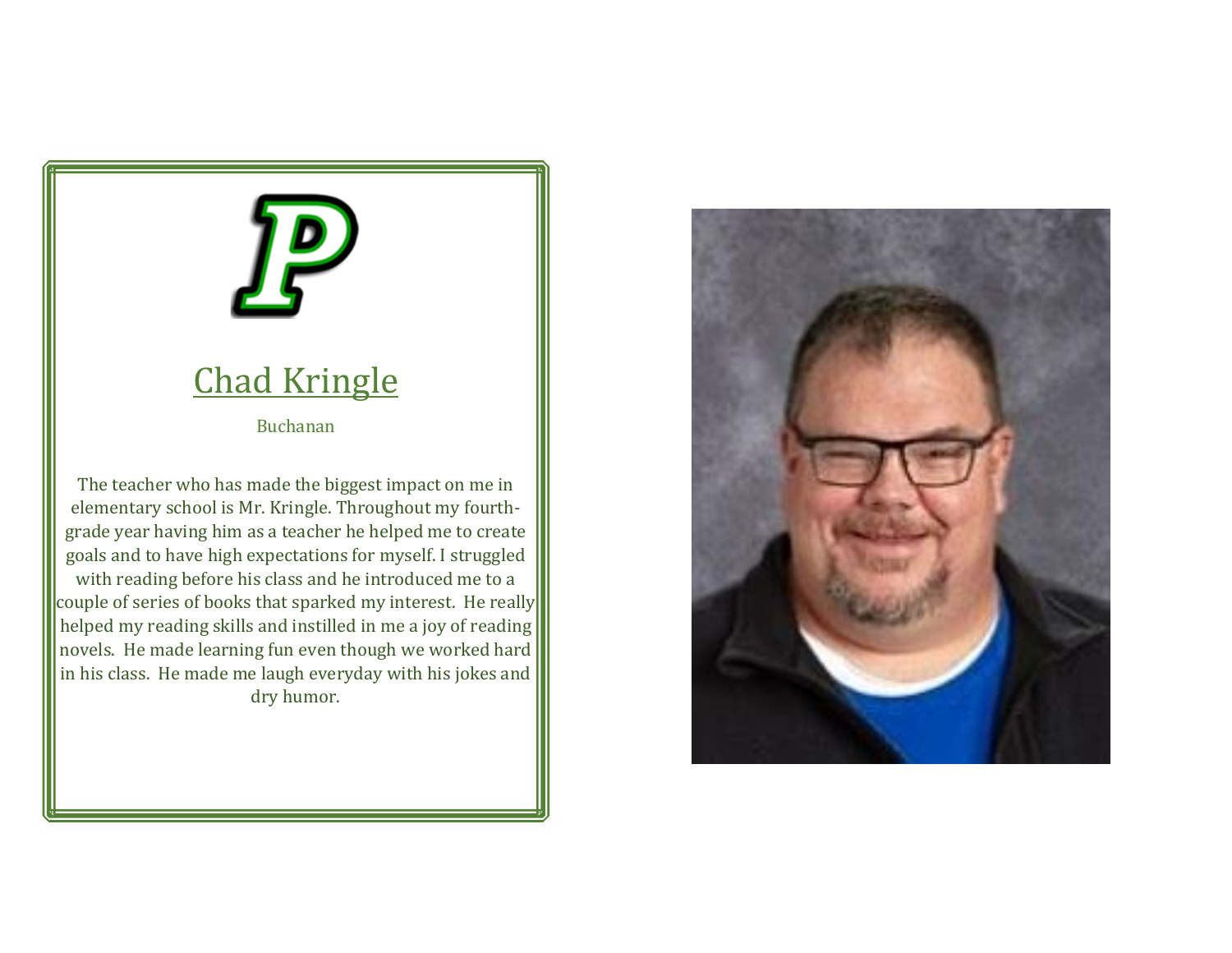## Tessa Krueger Buchanan The teacher that had the biggest impact on me during elementary and middle school was Mrs. Krueger. She was my teacher in grade 3-5 as she kept on moving up with our class. She made my time in those grades very enjoyable and set me and my classmates up to succeed in middle school

and on to where we are at today. I have many memories for those classes that I will always remember and have had an impact on me.

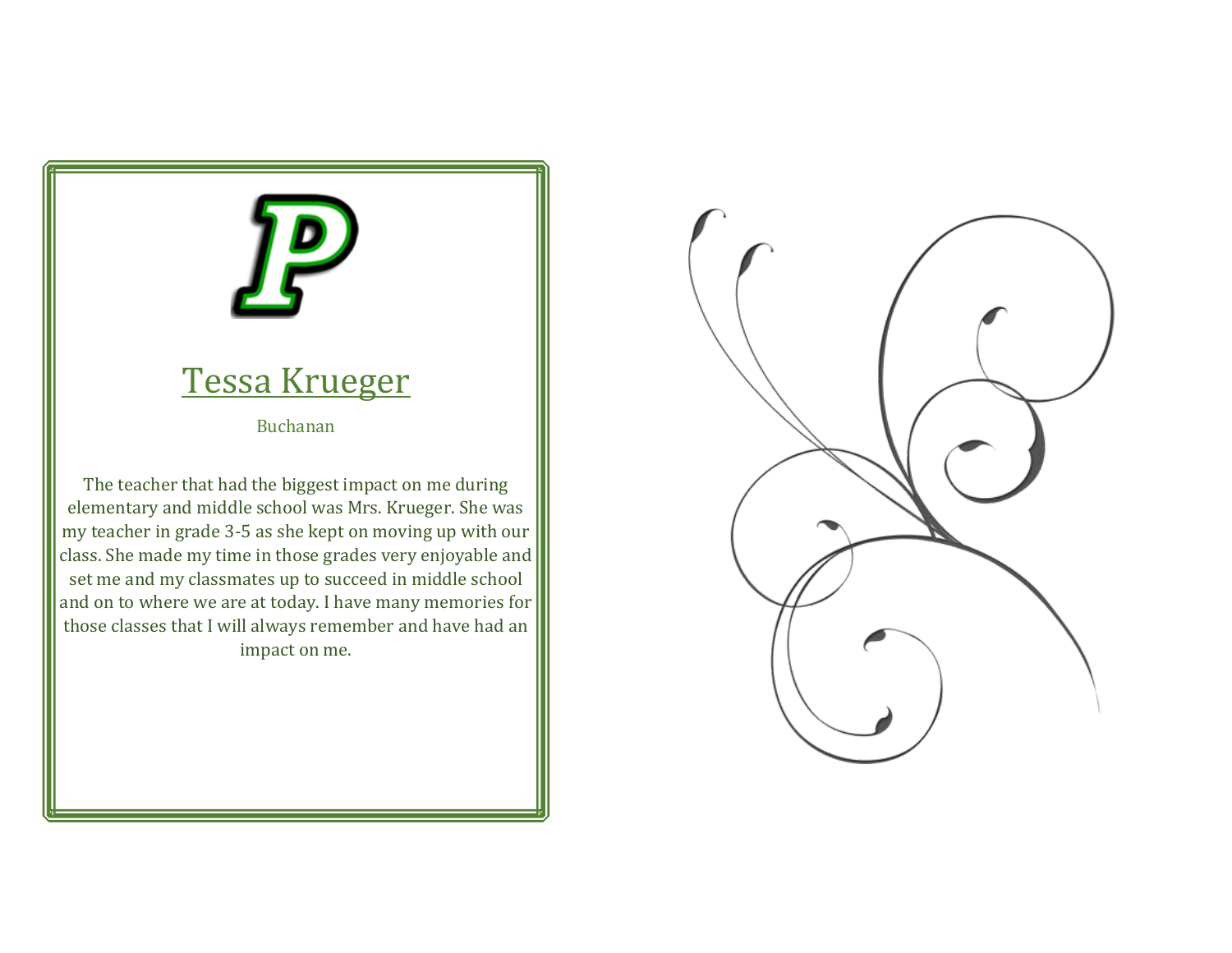#### Joseph Lehman

GMMS

Joseph Lehman. He was my 7th grade geography teacher. Before class everyday he always some fun activity to do and it always related to my life or made me laugh. Mr. Lehman always believed in me and motivated me to do better in school and at home. He knew I could reach my full potential and he pushed in that direction all the time. Even when he wasn't my teacher anymore, he always said hi to me in the hallways and smiled. Mr. Lehman definitely brightened my day and made my middle school learning just what I needed it to be.

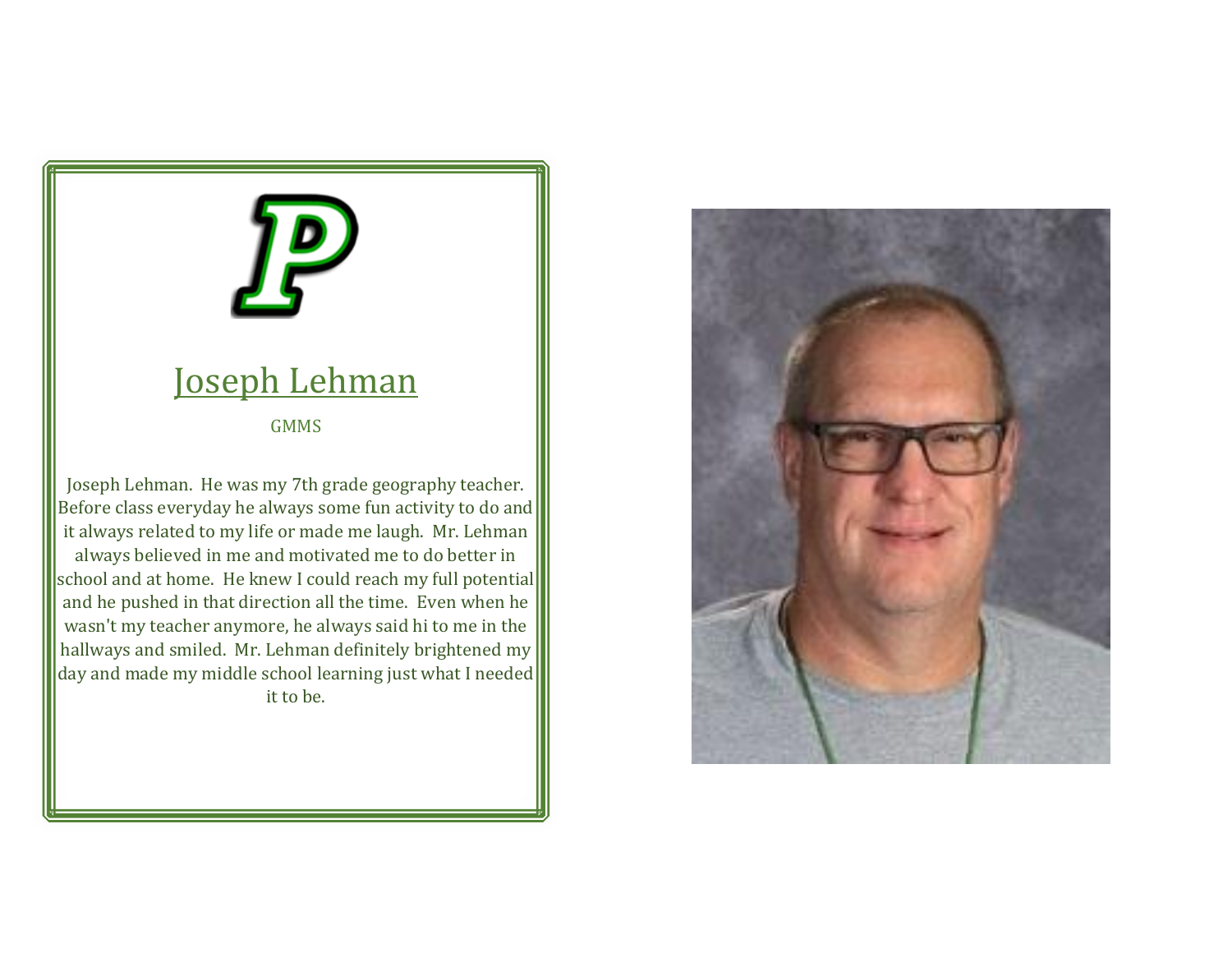#### Shawn Lewis

T.F. Riggs

The high school teacher who had the biggest impact on me is Mr. Lewis. I was so upset that I was forced to take physical science my freshman year while the rest of my friends were able to skip to biology, but taking this class turned out to be the biggest blessing. The daily knucks and smiles keep my days bright. I have spent over 20+ hours volunteering to correct papers for Mr. Lewis. Almost everyday I go into his room and just talk about my day. If i'm not having a good day he knows and somehow cheers me up. I will forever be thankful for all the important values he's taught me, the jokes we've shared, and the memories we've created. Thank you Mr. Lewis for showing me what a true friend looks like. Physical science wasn't so bad after all with you as my teacher.

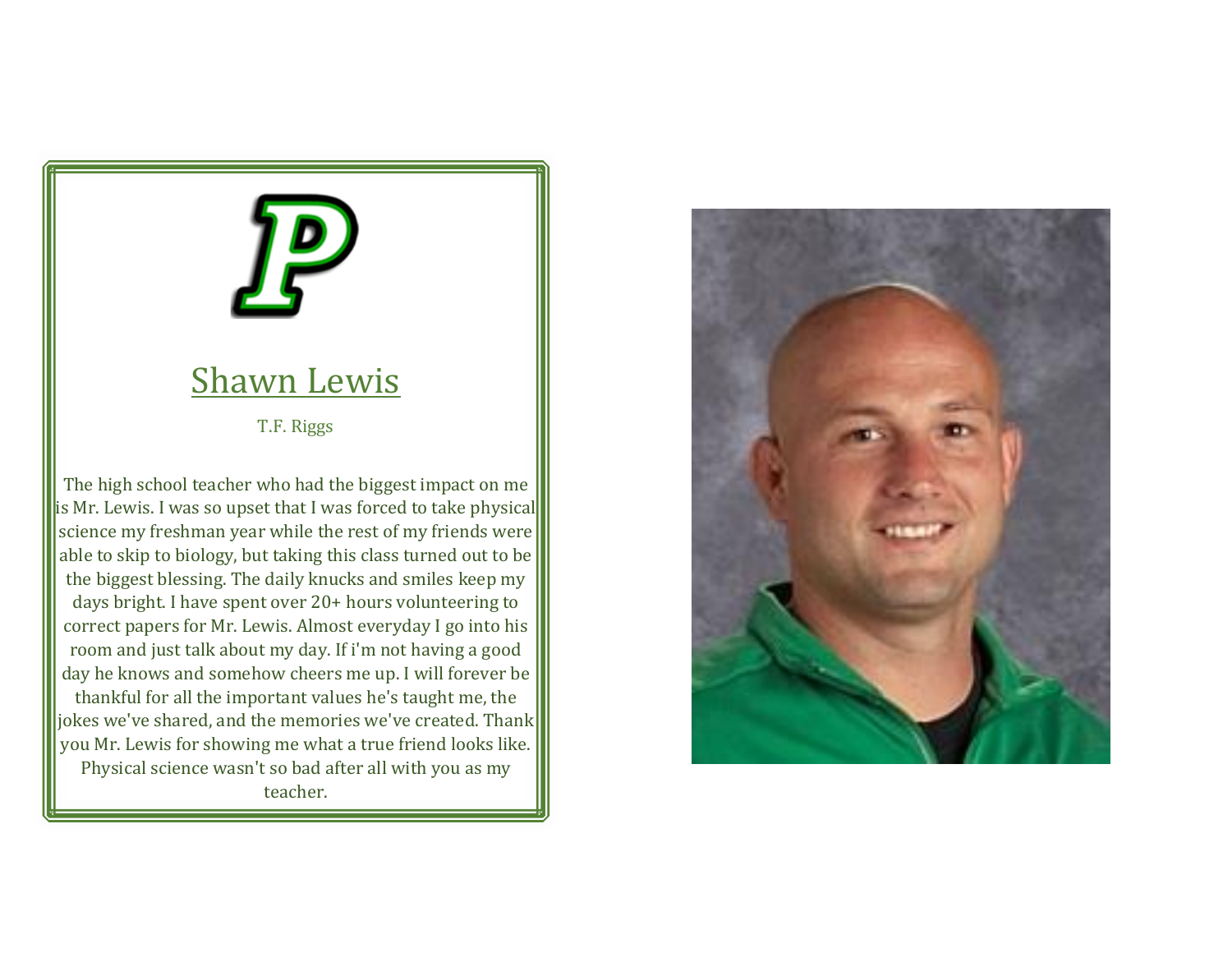#### Kim Livermont

Washington

Kim Livermont was my third grade teacher at Washington elementary. She was such a fun teacher to have. She loves what she does and that made learning and going to her class so much better. I remember she would let me stay in her room after school and talk to her about anything and she would play music for me and my friends and we would dance and just have a good time with her. She always cared about you as a person, she wanted you to succeed. She would do everything she can to help her students understand whatever it was she was teaching that day.

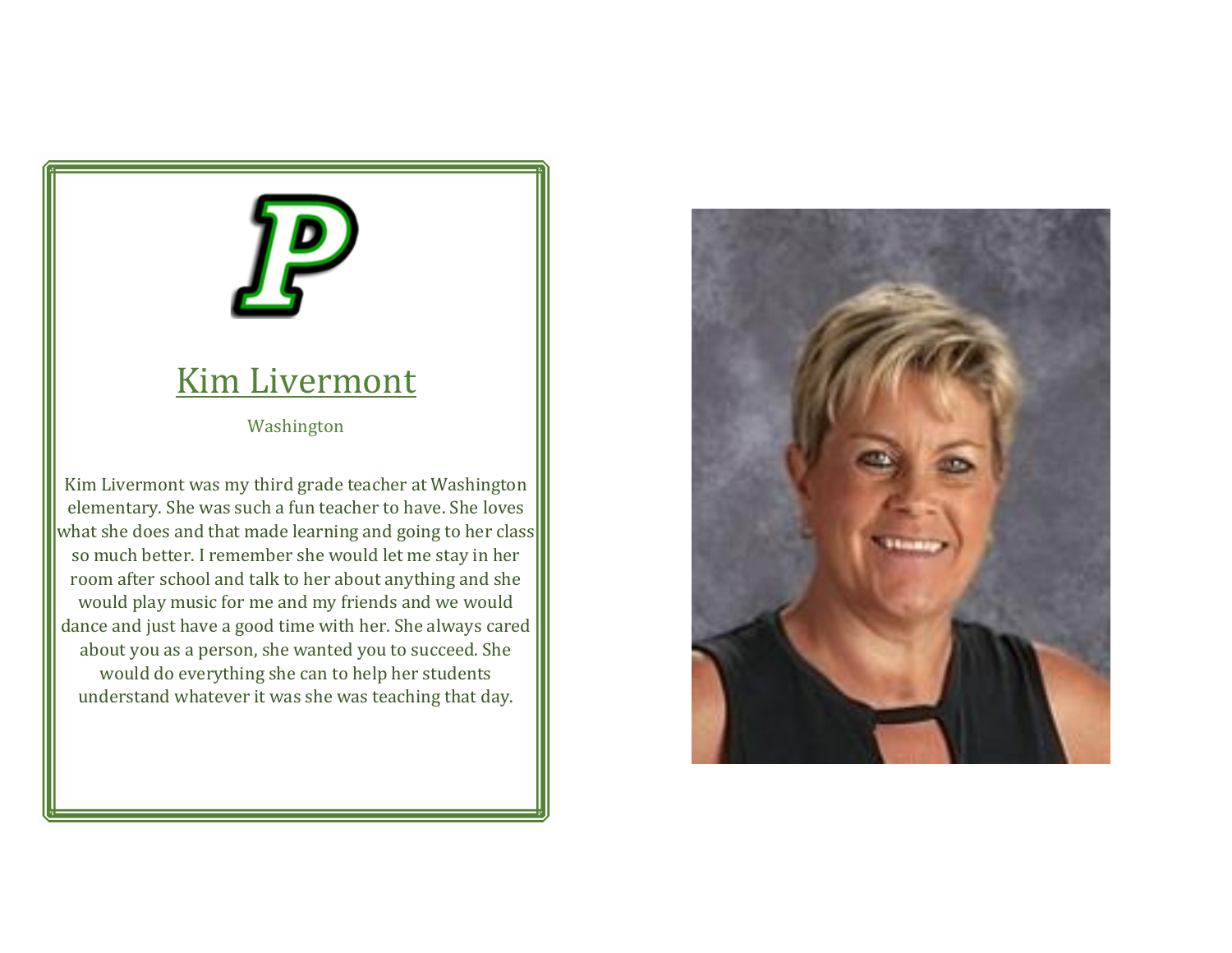# **Becky McKeever** St. Joseph Mrs. McKeever, my fifth-grade teacher, had the biggest

impact on me. She instilled in me a love for learning math and for helping my classmates, and she continues to be a great example of optimism and kindness when I volunteer in her classroom each week.

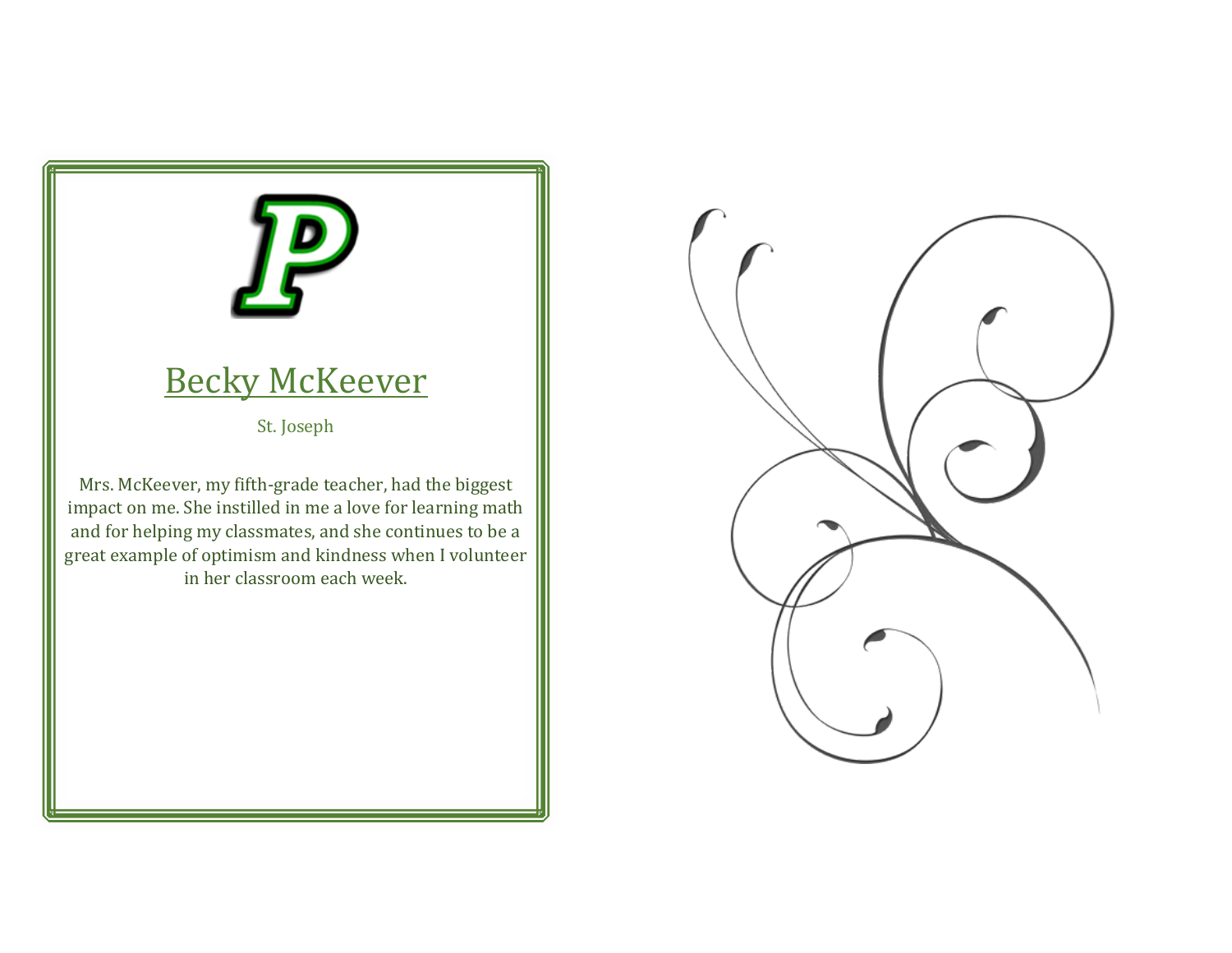#### Mackenzie McKeithan-Jensen

T.F. Riggs

Mrs. McKeithan, overall, has impacted my life the most. She taught me to love music, which lead to so many wonderful experiences and friends. She is a compassionate teacher whose door is never closed. Without her, life would be dull. Thank you so much, Mrs. McKeithan, for adding color to my life. I will miss you dearly.

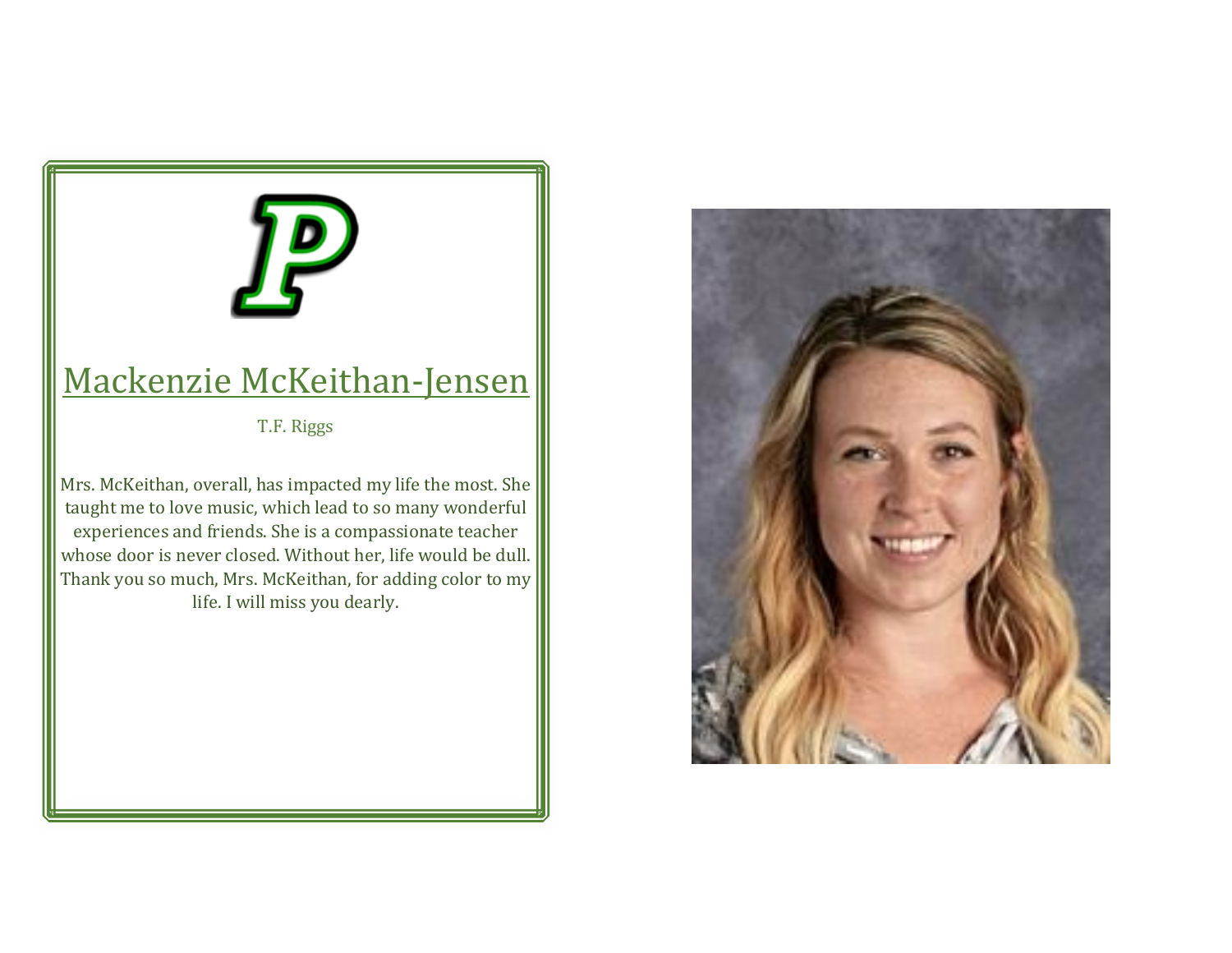#### Jordan Meland

T.F. Riggs

Jordan Meland was the nutrition and wellness teacher my freshman year of high school. She was new so it was like we were both starting high school together. I was really scared to start high school so having her as my first period teacher really helped start my day off on a good note. Over the year we became really close and stayed close even after my class with her ended. She became not only a mentor but a friend.

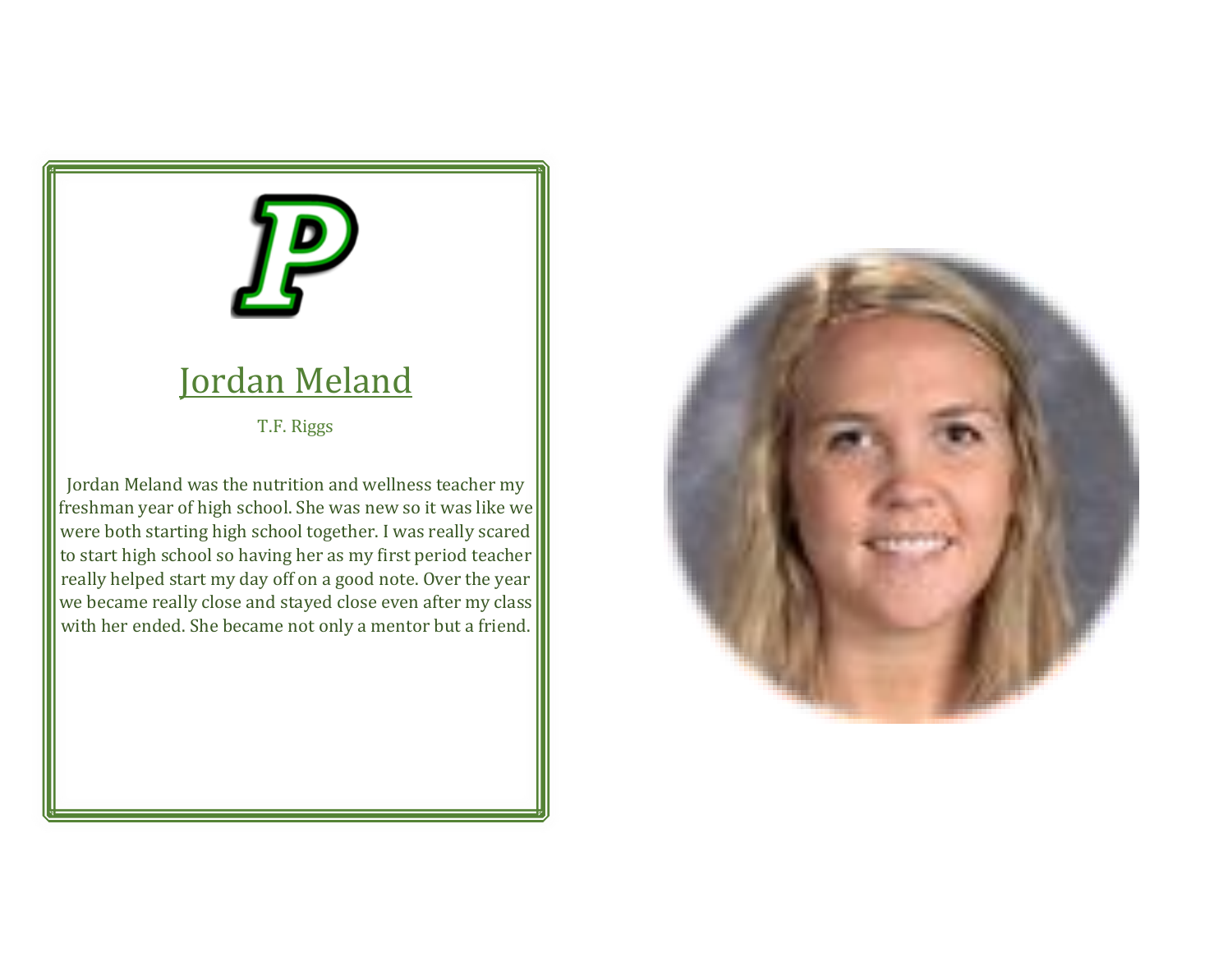

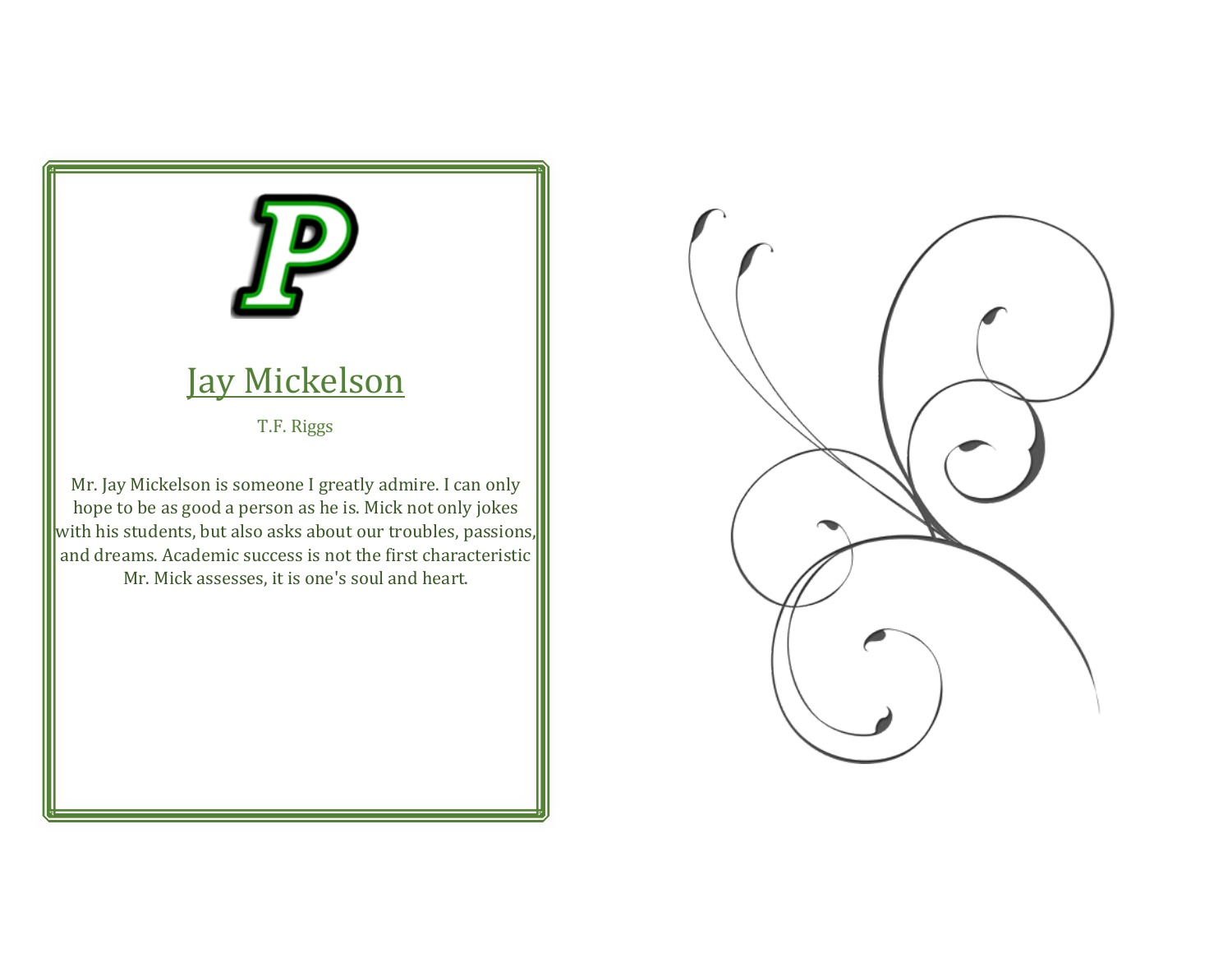# Brian Moser

T.F. Riggs

Brian Moser, the athletic director for the Pierre school district, has had the greatest impact on my life because he encouraged me to pursue a career in education as well as continue my love for gymnastics by continuing to coach and possibly becoming a judge for the sport.

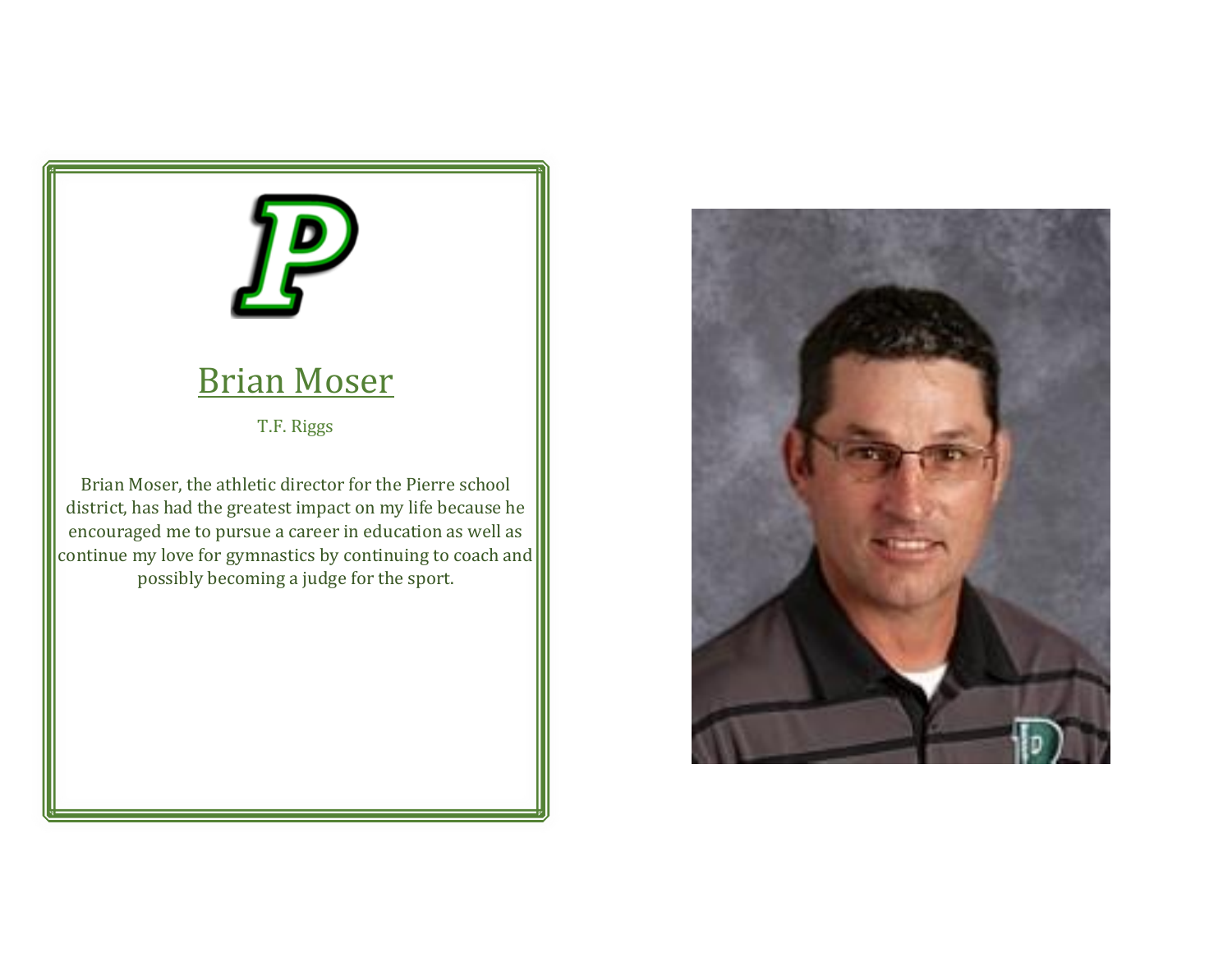

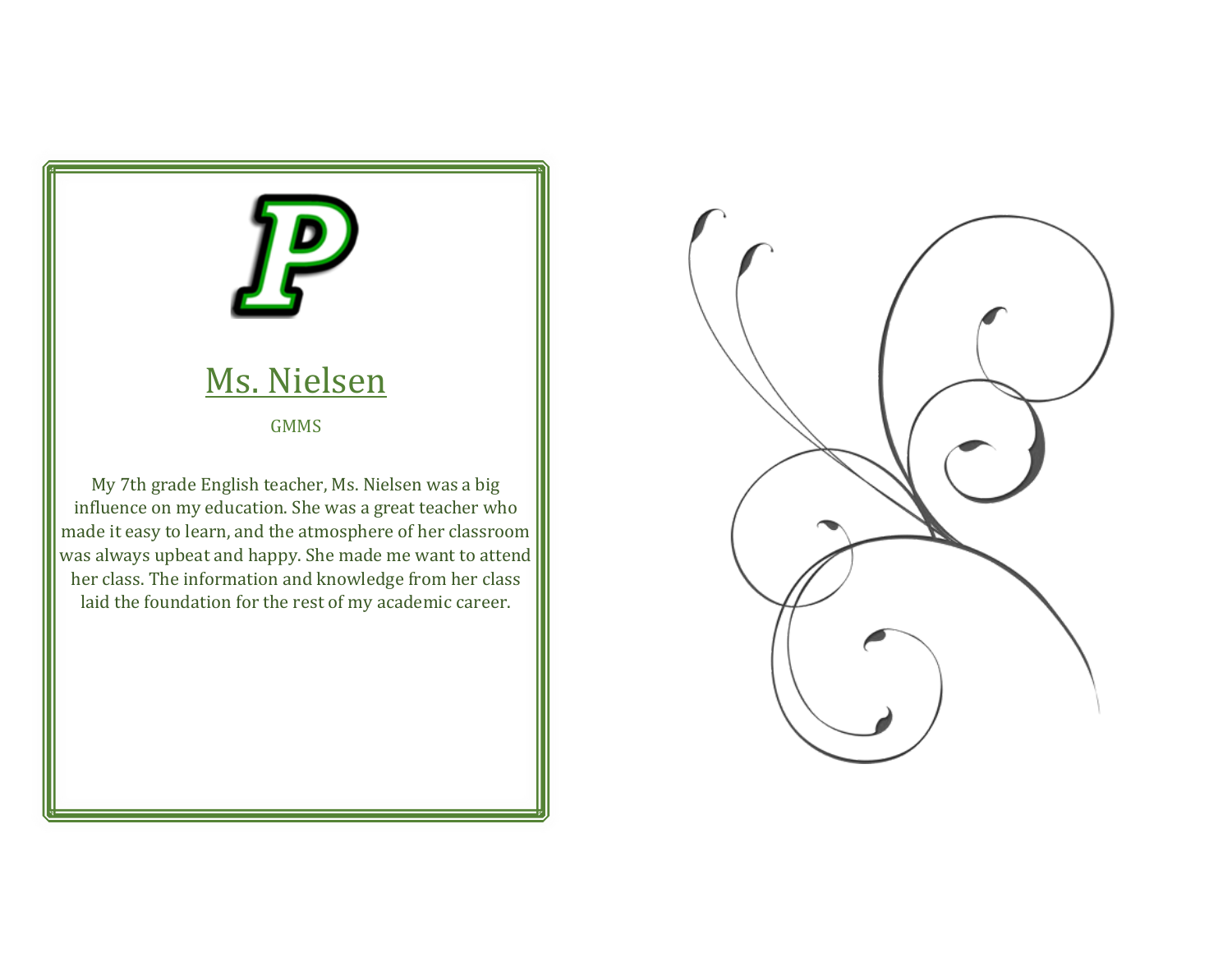

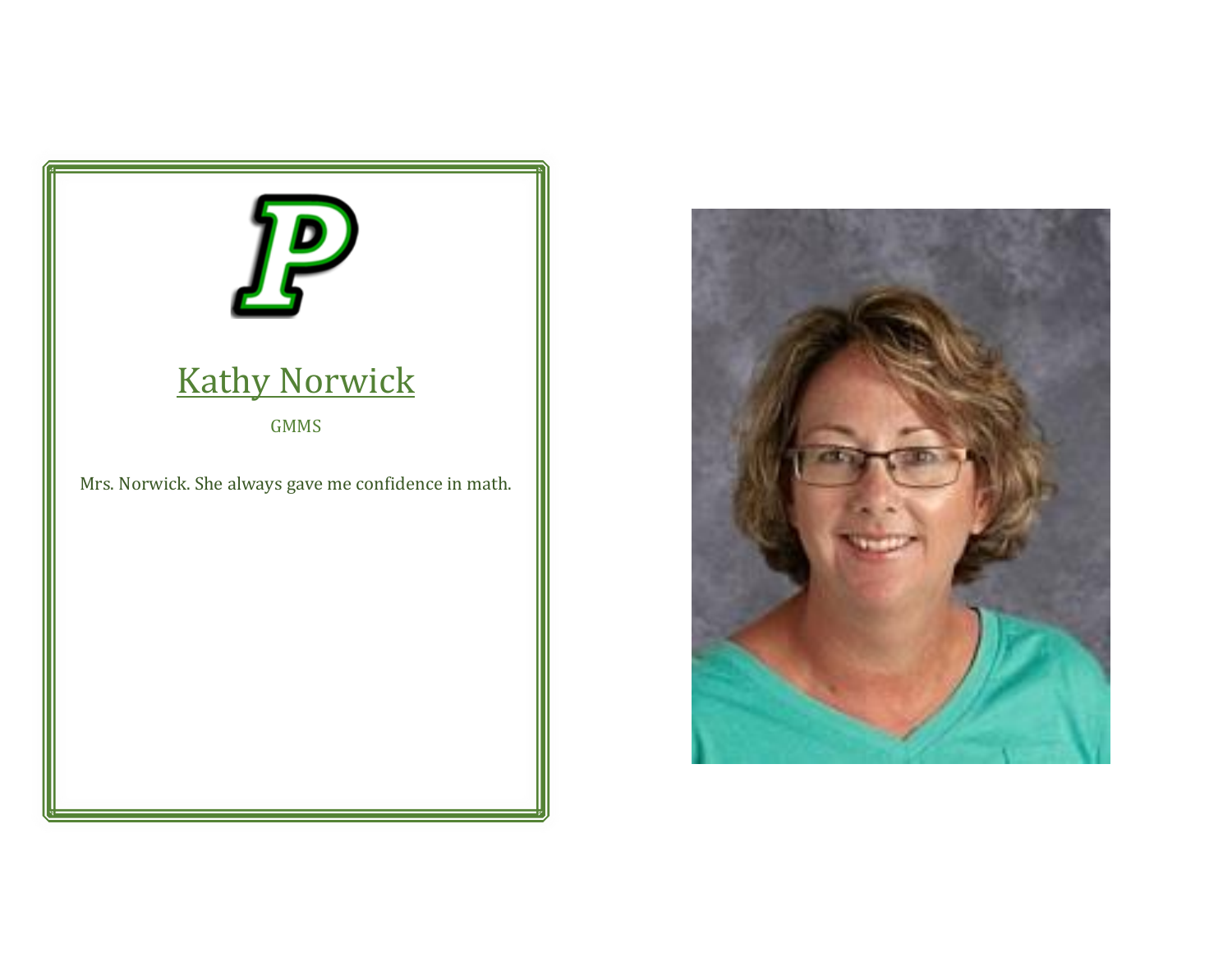#### Brianna Postma

T.F. Riggs

Ms. Postma was a legend when it came to teaching. She always made sure everyone understood the subject before progressing any further. Her loud and clear voice made learning an paying attention very easy. Ms. Postma treated everyone with respect even when respect was not returned to her. She fueled the flame for learning that burned inside of me and pushed me to reach outside of my comfort zone. I will forever be grateful for her and her teaching.

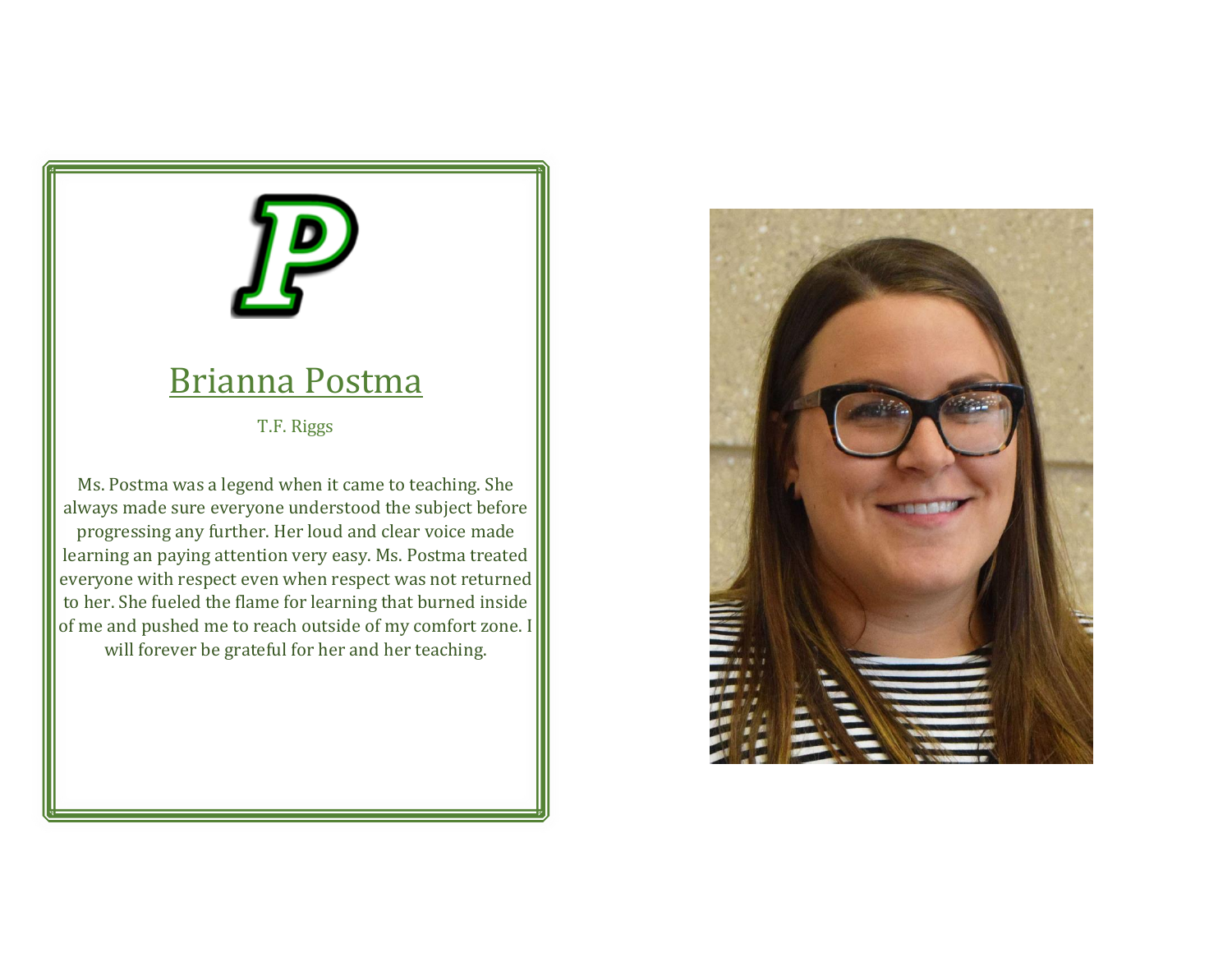## Kim Rogers GMMS Mrs. Rogers: as a school counselor she genuinely cares for all students and aims to get to know each and every one of them. She strives to make everyone feel welcome, not only so they continue to attend school and learn, but also so they have positivity and happiness in their lives. Mrs. Rogers continues to inspire students every day.

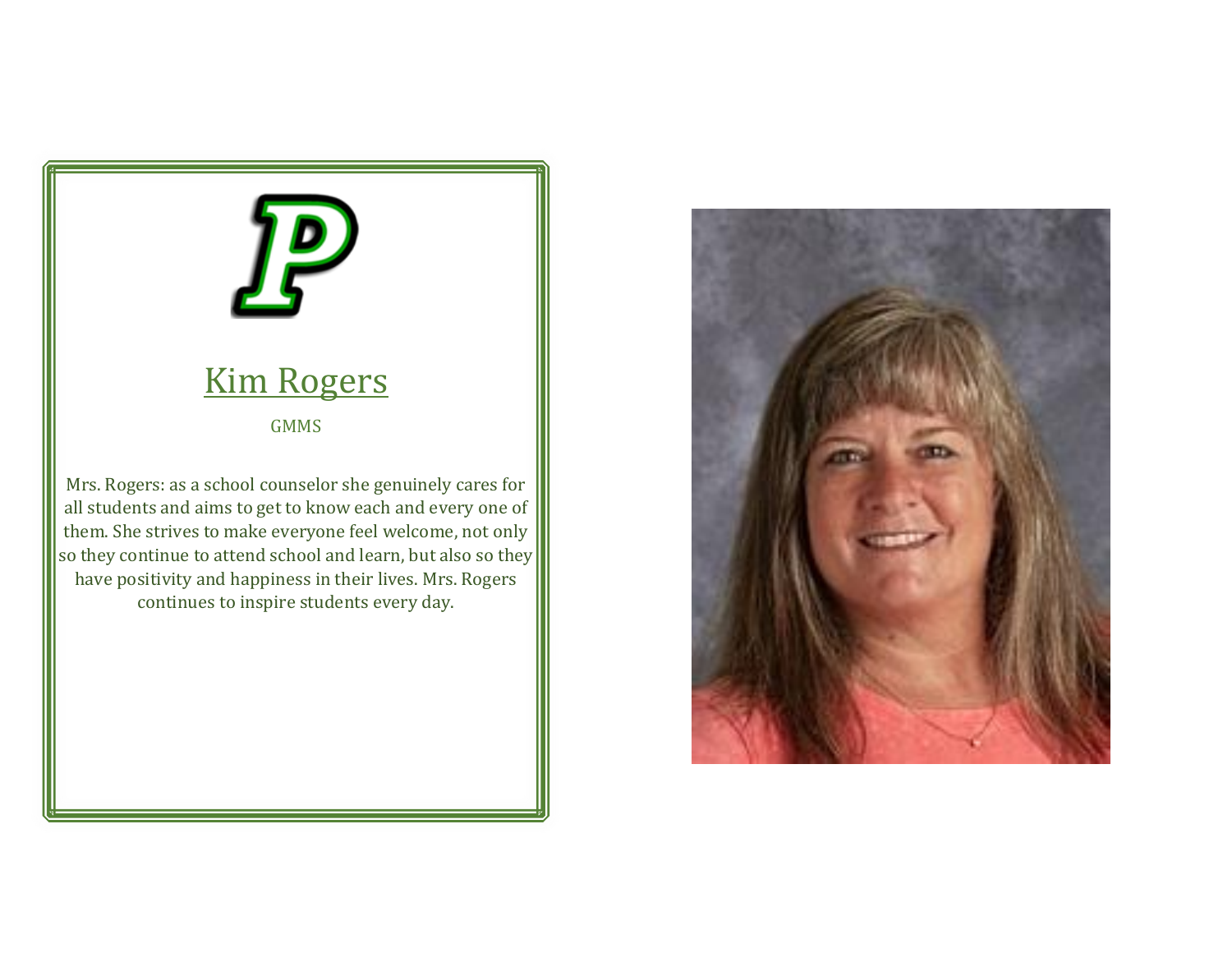# Jay Schwartz

T.F. Riggs

Mr. Schwartz is the teacher who has had the biggest impact on my high school career and my life. He patience amazes me. His kindness amazes me. I love the way he teaches as he explains in depth and always further explains if anyone doesn't understand any specific concept. His willingness to answer all my questions, both in class and outside of class, has truly made me love math even more.

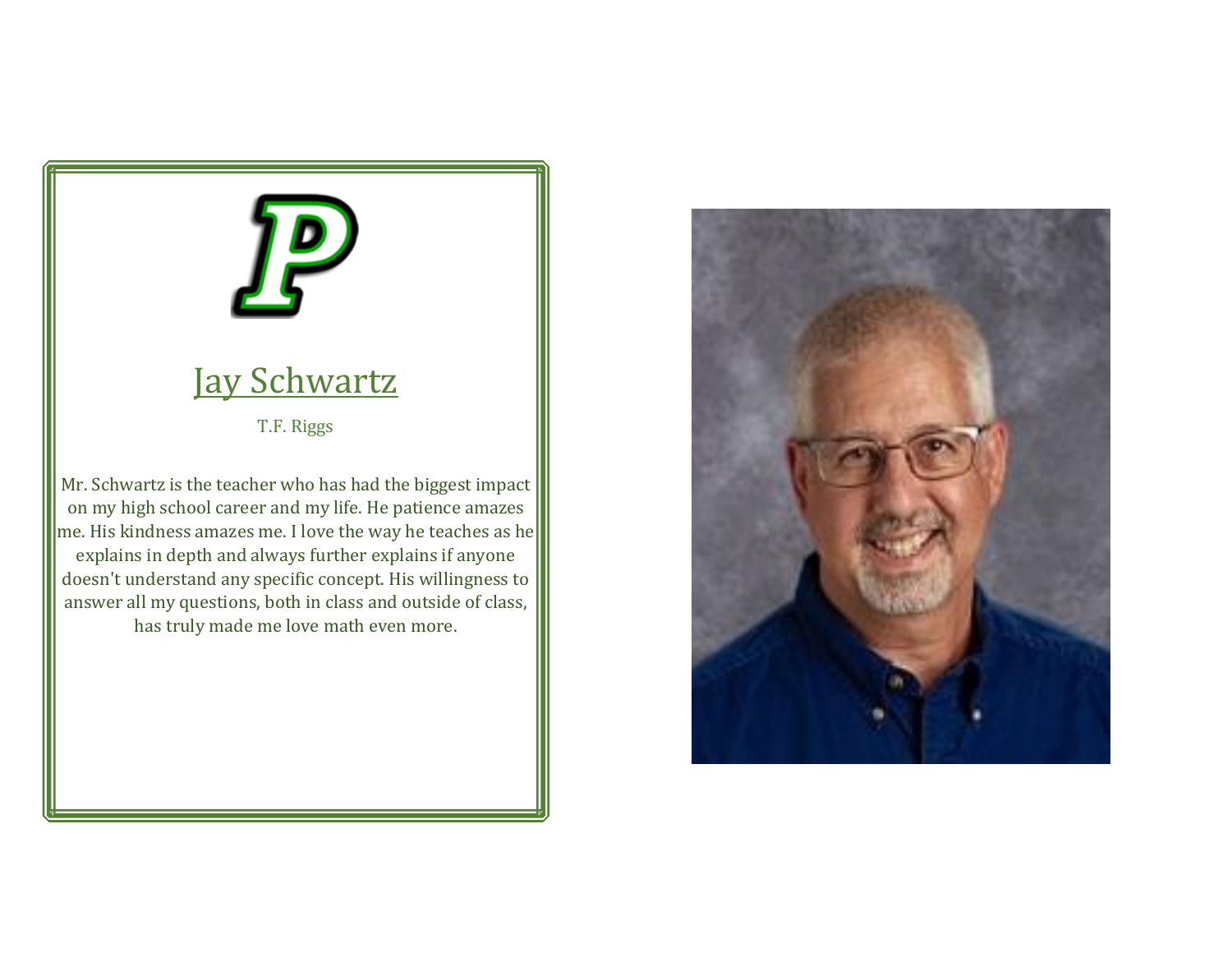## Mrs. Shafer Buchanan My fourth-grade elementary teacher, Mrs. Shafer, is the teacher who has had the biggest impact on me. I remember loving math and doing multiplication problems easily, and, one day, Mrs. Shafer had me teach the class. I remember being so nervous, but Mrs. Shafer gave me confidence to face my fears and stand up in front of the class. She would also answer ALL of my questions without turning me away or getting annoyed (believe me, I had tons of them).

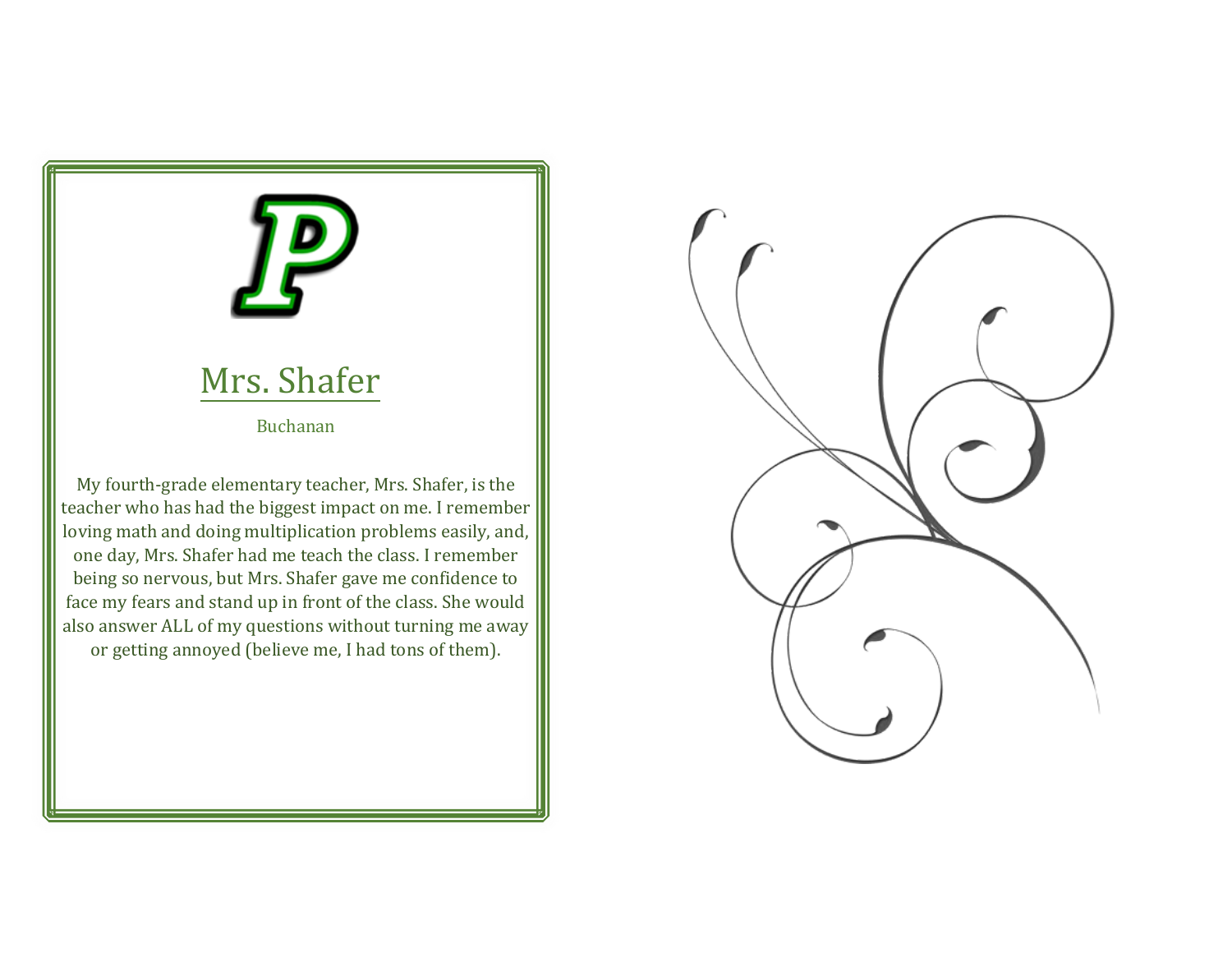## Missy Slaathaug

T.F. Riggs

Mrs. Slaathaaug had the biggest impact on me. She impacted both my education and my life since has not only supported me academically, but also she has taught me how to have trust in myself. Mrs. Slaathaug has helped me on anything I need. She has not only taught me English as a second language, but she has also taught a lot of things about myself that I did not think I would be capable of doing.

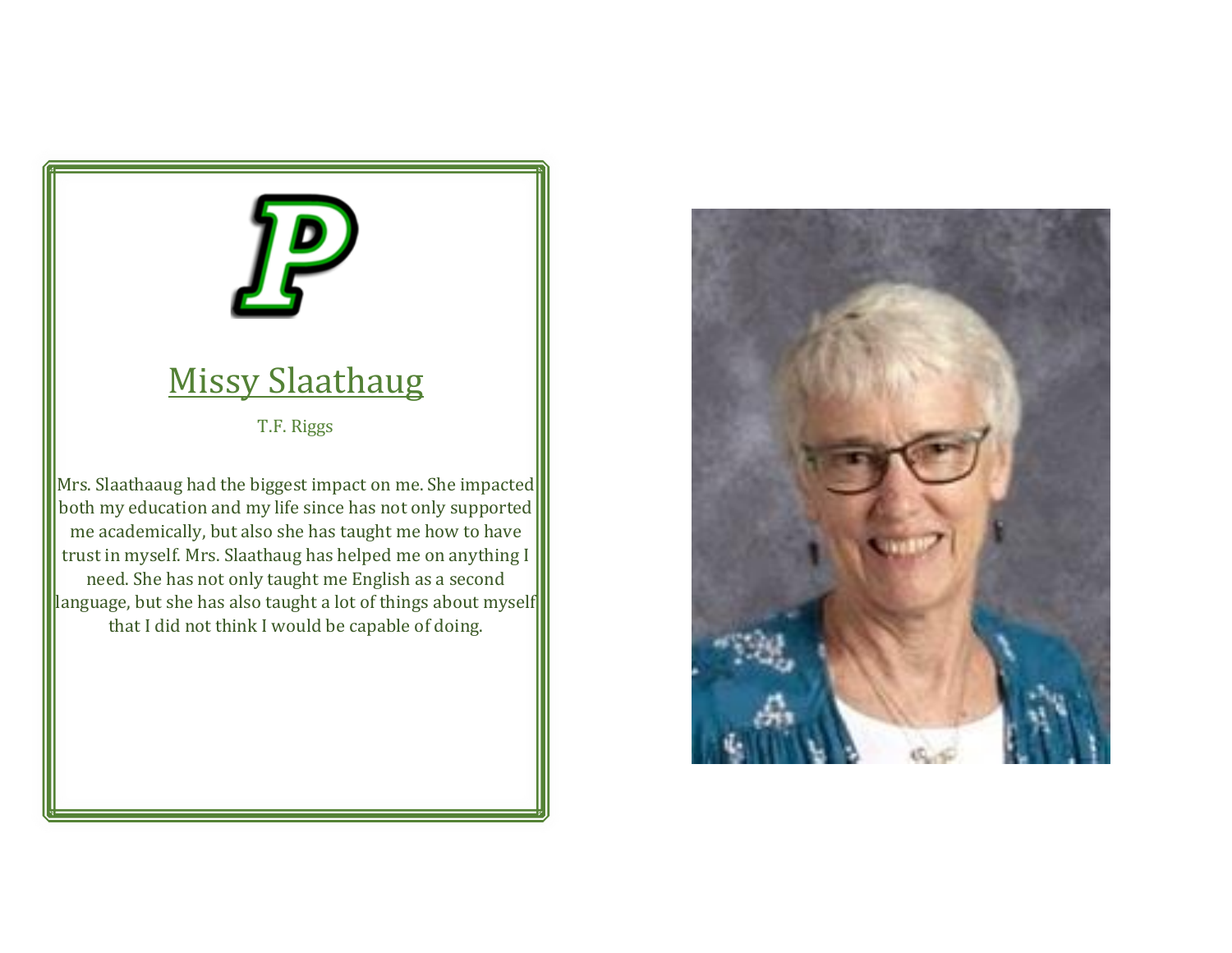

#### Dan Snyder

T.F. Riggs

Dan Snyder has been my Weights and Conditioning teacher for my entire high school career. I decided to take his course my senior year despite it not being able to count as credit. I just couldn't picture my senior year without his influence and support. He has watched me grow and always challenges my ability to get stronger. I always look forward to his class. From the start he has always engaged in light-hearted jokes with all of his students and has helped with my confidence as a whole. He takes a sincere interest in his students, which, in turn, has caused me to become more out-spoken and confident in my abilities. I wanted to acknowledge and thank Mr. Snyder for the special effort he made, and how he has impacted my high school experience and life there after. I'll always remember him and be grateful for the difference he's made in my life.

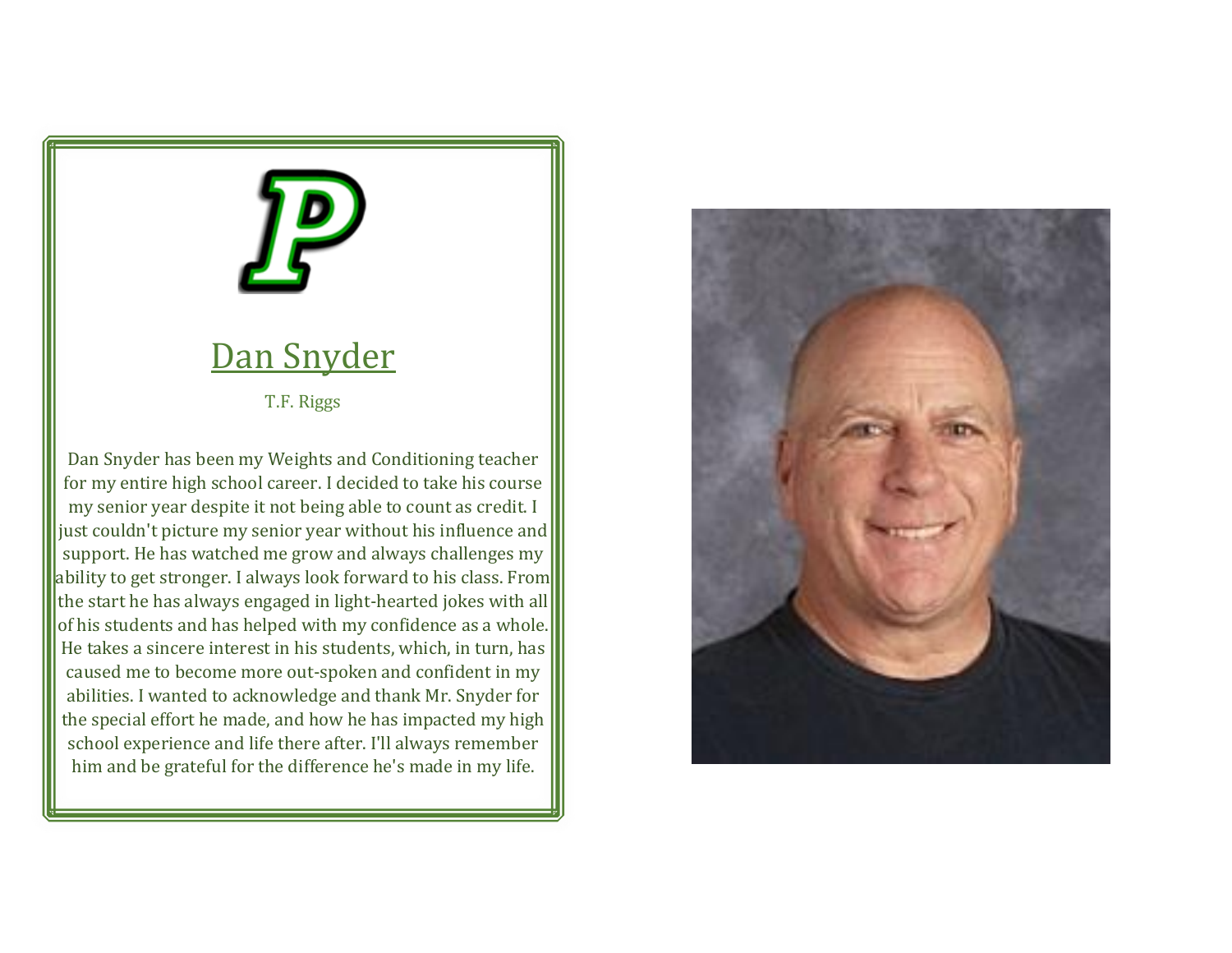#### Adam Spoehr

T.F. Riggs

One high school teacher that had a big impact on my education was Mr. Spoehr. One of my least favorite subjects in school has always been history. That was until I took Mr. Spoehr's US History class my Junior year of high school. He made learning about the past interesting. He also always made time to talk to each student every day.

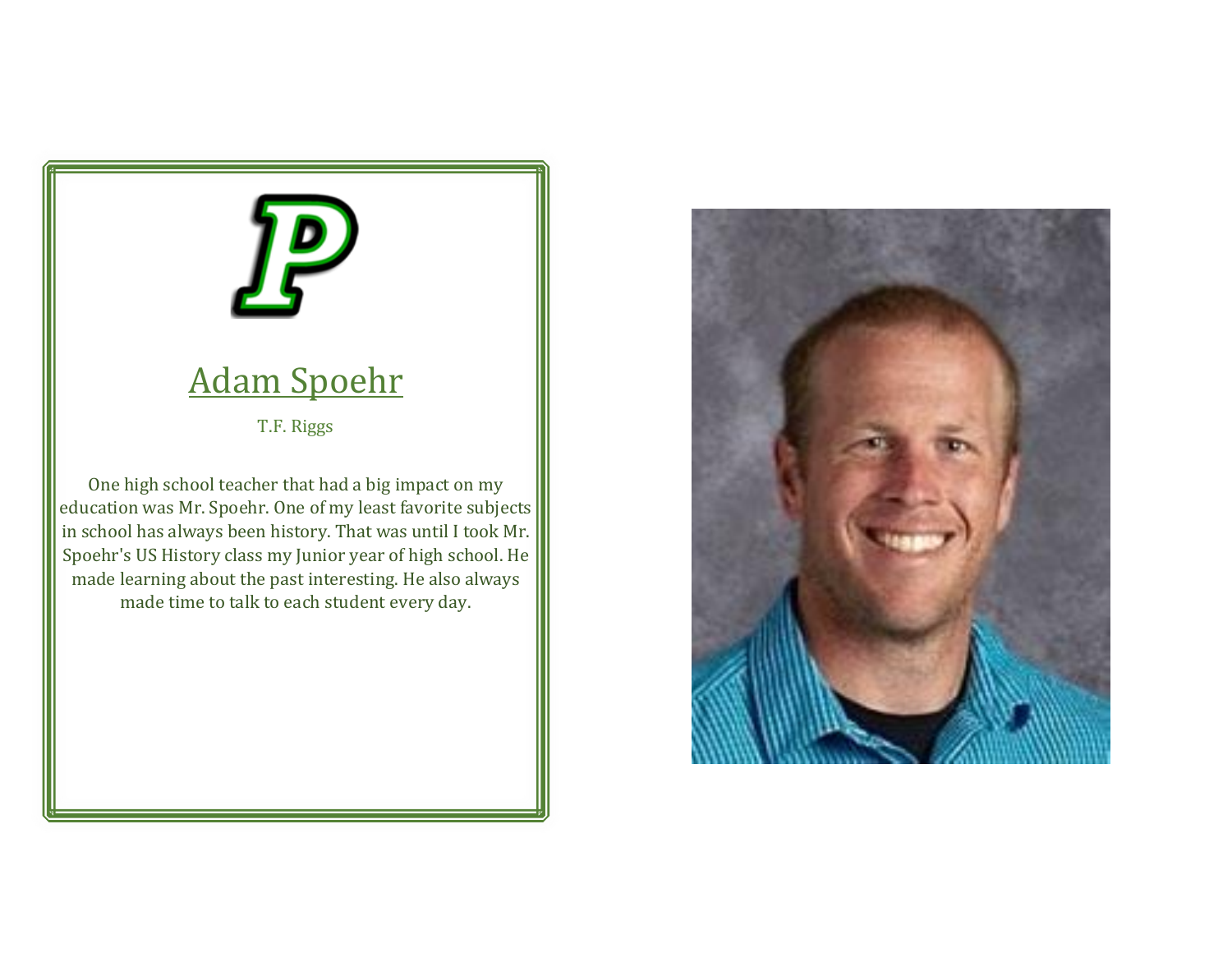

imagined, and he never let me give up no matter what the circumstance was.

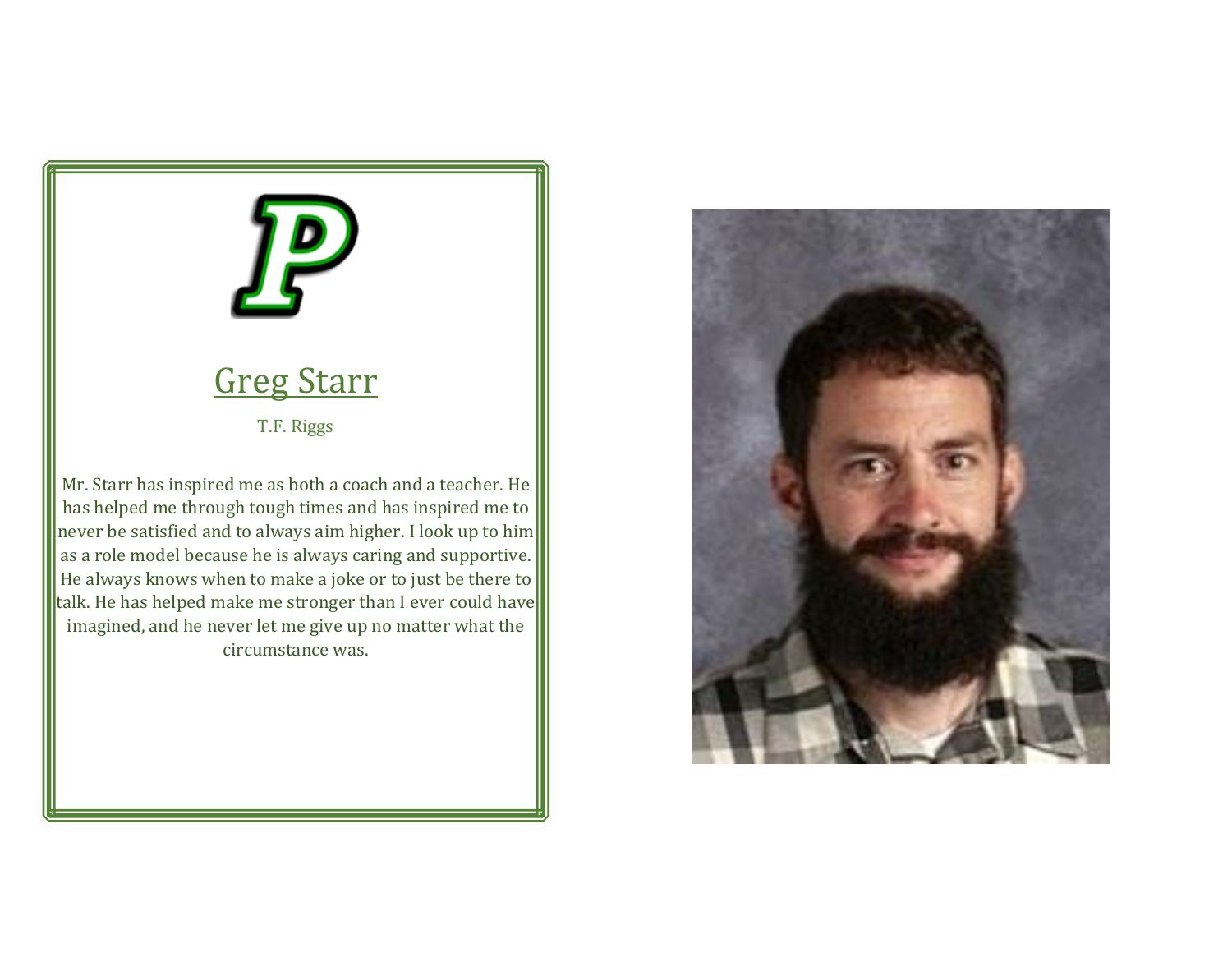#### Christina Staskewich

T.F. Riggs

Christina Staskewich is amazing. She can relate to so many students at a whole other level. They way she teaches and helps out kids is amazing and has made me consider becoming a teacher. Even on her worst days she puts everyone first.

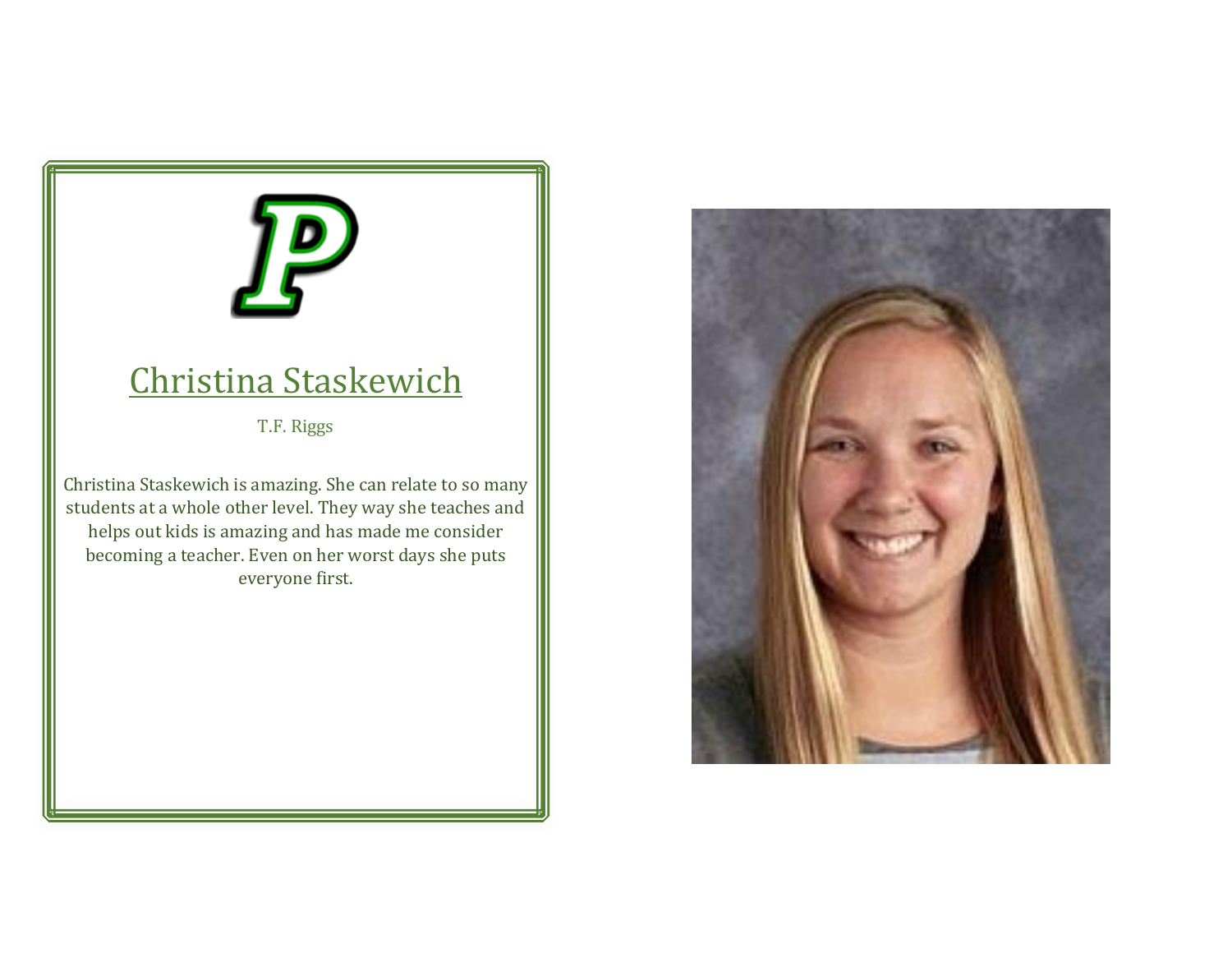## Steve Steele

T.F. Riggs

Mr. Steele had the biggest impact on my education and life during high school. Mr. Steele was my biology teacher my freshman year. He was the first teacher that made me understand and learn more about biology. He helped me to develop an interest in science and what it does in the world around us. Mr. Steele was also my tennis coach. He is a huge reason I have such a strong love for the game. He is one of the first coaches to believe in me more than I believe in myself. He taught me that through hard work and self belief I can accomplish my goals.

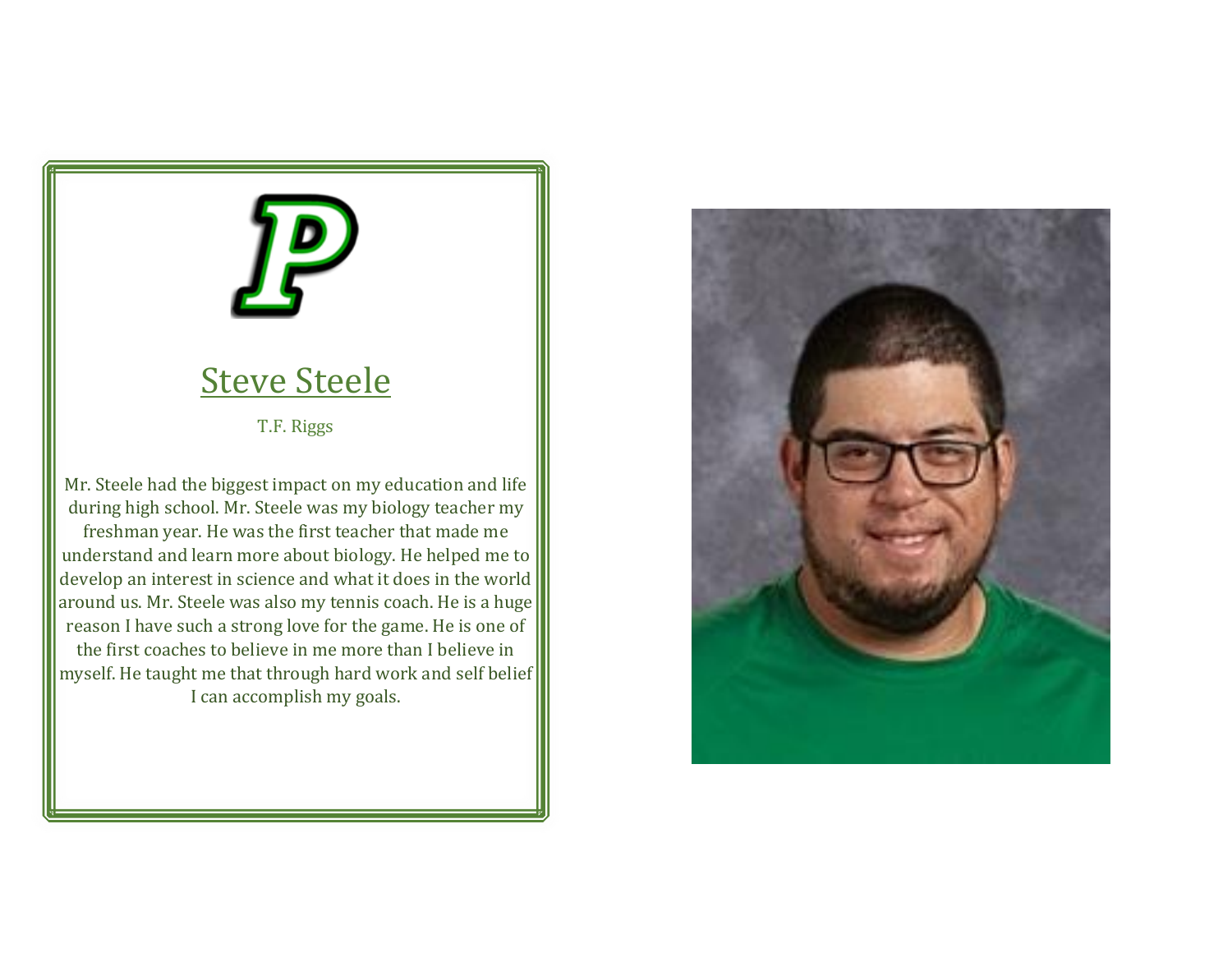#### Amber Stout

Jefferson

Mrs. Stout at Jefferson Elementary had a massive impact on my future plans early in my life. She took a hands on approach to her science class, and always went the extra mile to make science fun. For example, to showcase how chicks were developed, she could have slapped a poster on the wall showing the different stages of development in an egg. Instead, Mrs. Stout incubated a handful of eggs INSIDE the classroom, and let us watch the development in real time. Another time Stout raised trout eggs inside an aquarium, an upon their development, our classes released the fish into the Missouri River. She was the inspiration for me to follow a career in the sciences. While I have decided to pursue a different major, she was the first one to get me interested in science.

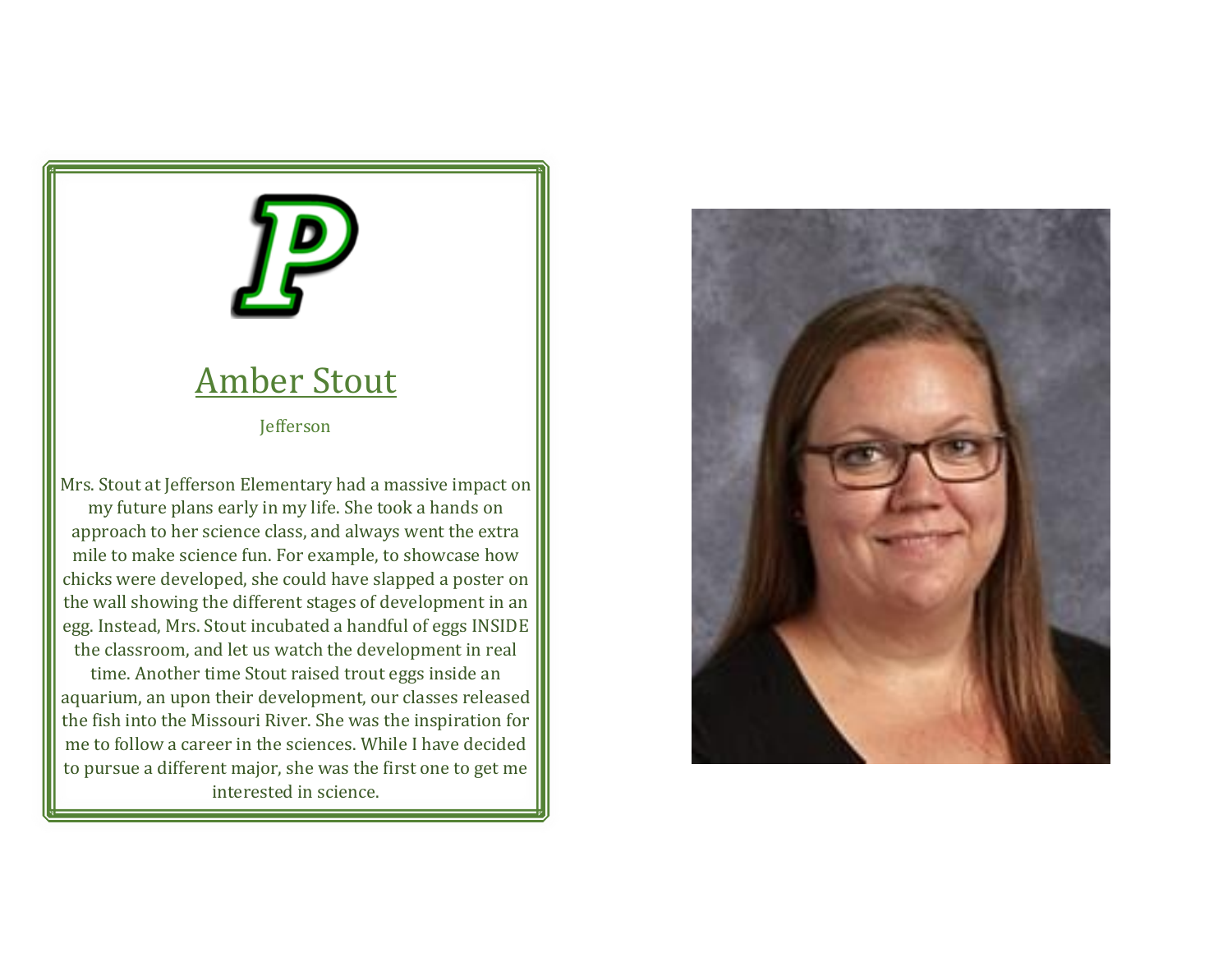#### Maria Swartos

**Jefferson** 

The Elementary teacher that I chose is Mrs. Swartos, and she is currently a Kindergarten teacher at Jefferson Elementary. Even though I did not have her as my own teacher she has made a big impact on my life. I go into her classroom 1 to 2 times a week to help with whatever she needs; i do this for a class I am in called gov-to-gov. Thanks to her, I have decided to become a teacher. She is incredible with her students. She is calm, cool, and collected which is exactly what you need to be when working with young kids. I have loved getting to know Mrs. Swartos because she has been nothing but kind to me. She will talk to me about anything and I feel so comfortable around her. Even though I get a lot of weird looks when I say I want to become a teacher, being around her assures me that it is what I want to do. She is doing what she loves and she $\hat{a} \in \mathbb{N}$ s having fun doing it. I want to strive to be like Mrs. Swartos in my future because I look up to her so much. I am very thankful I decided to volunteer in her classroom because it has impacted my life greatly.

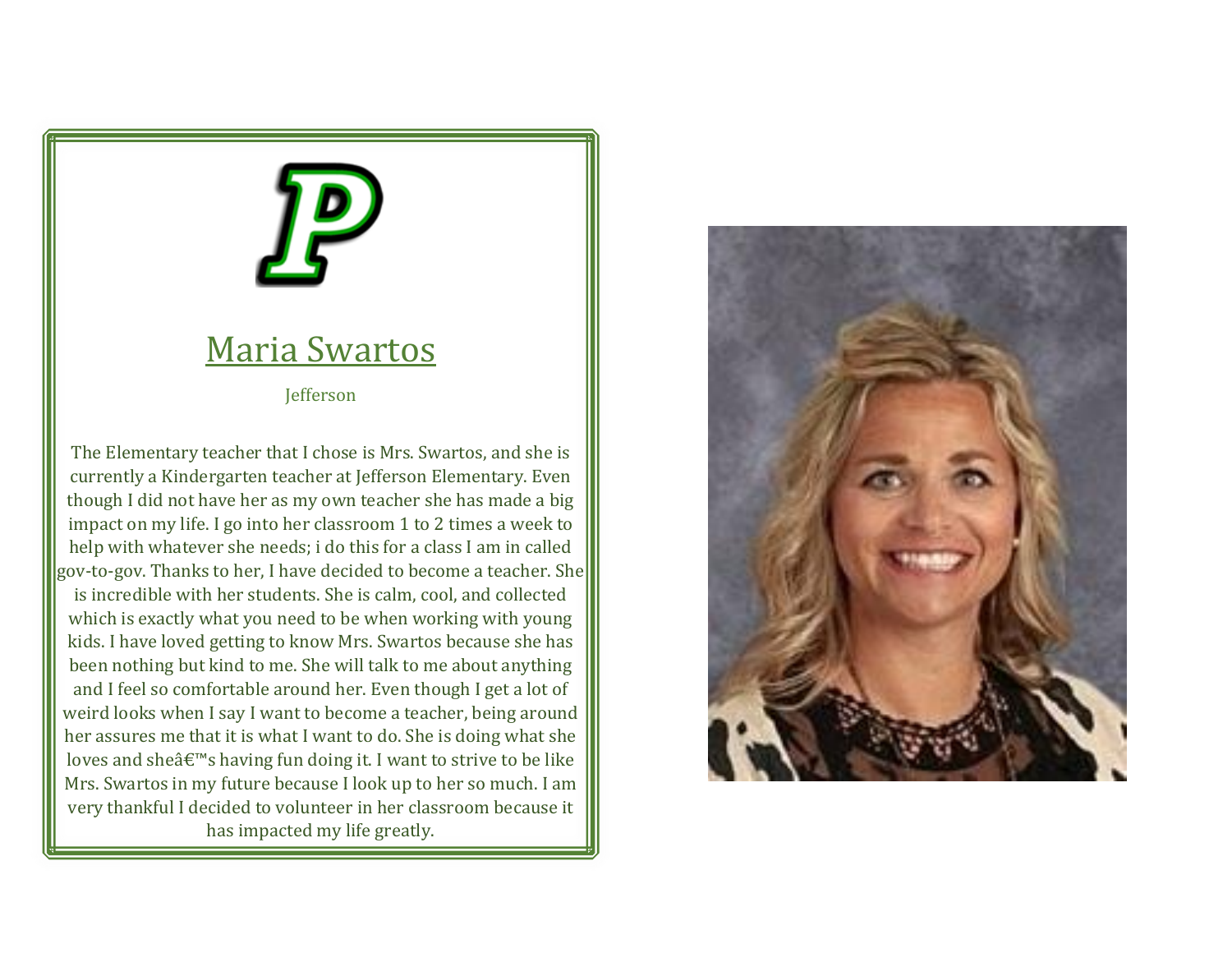## Chris Swiden

T.F. Riggs

I am going to choose Chris Swiden from the high school. I was able to have him as a teacher when I took his Anatomy and Physiology class as a senior. I really enjoyed taking his class because I plan to go into the medical field. I've always been a curious person and wanted to know the answer to everything I could think of. Mr. Swiden has been the one teacher who encouraged my curiosity more than any of the others. He always helps me to find the answers to the many questions I have and also leads me to wonder about new questions. He is one of the main teachers that I feel pushes me to be my best self and excel in my life.

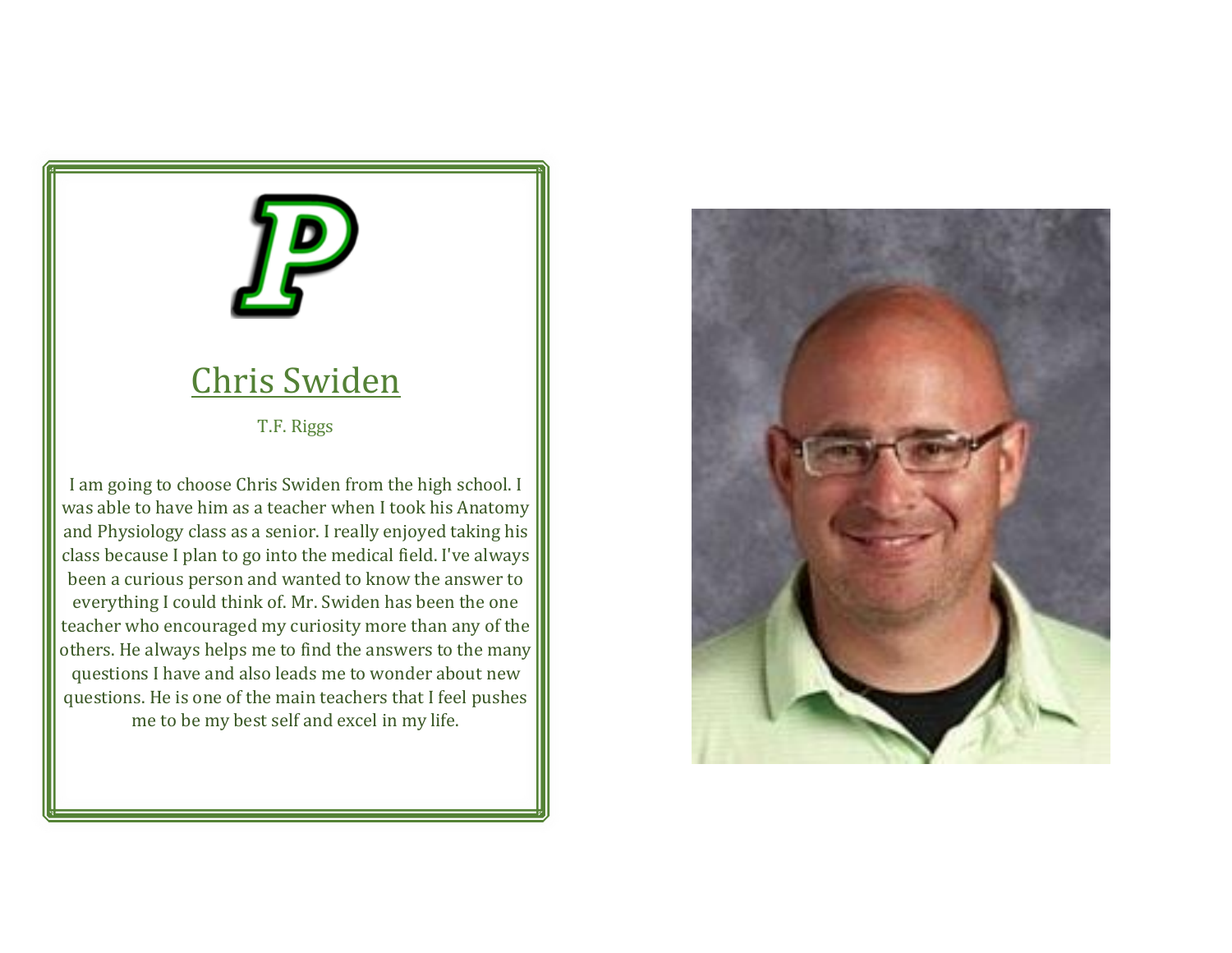## Craig Ullmann

GMMS

I am going to choose Craig Ullmann from the middle school. He was my eighth grade P.E. teacher. He was the first teacher who pushed me to be my true self and helped bring me out to my fullest potential. He always told us stories about his pass life that taught my class and I valuable life lessons, not just about P.E. or Health class.

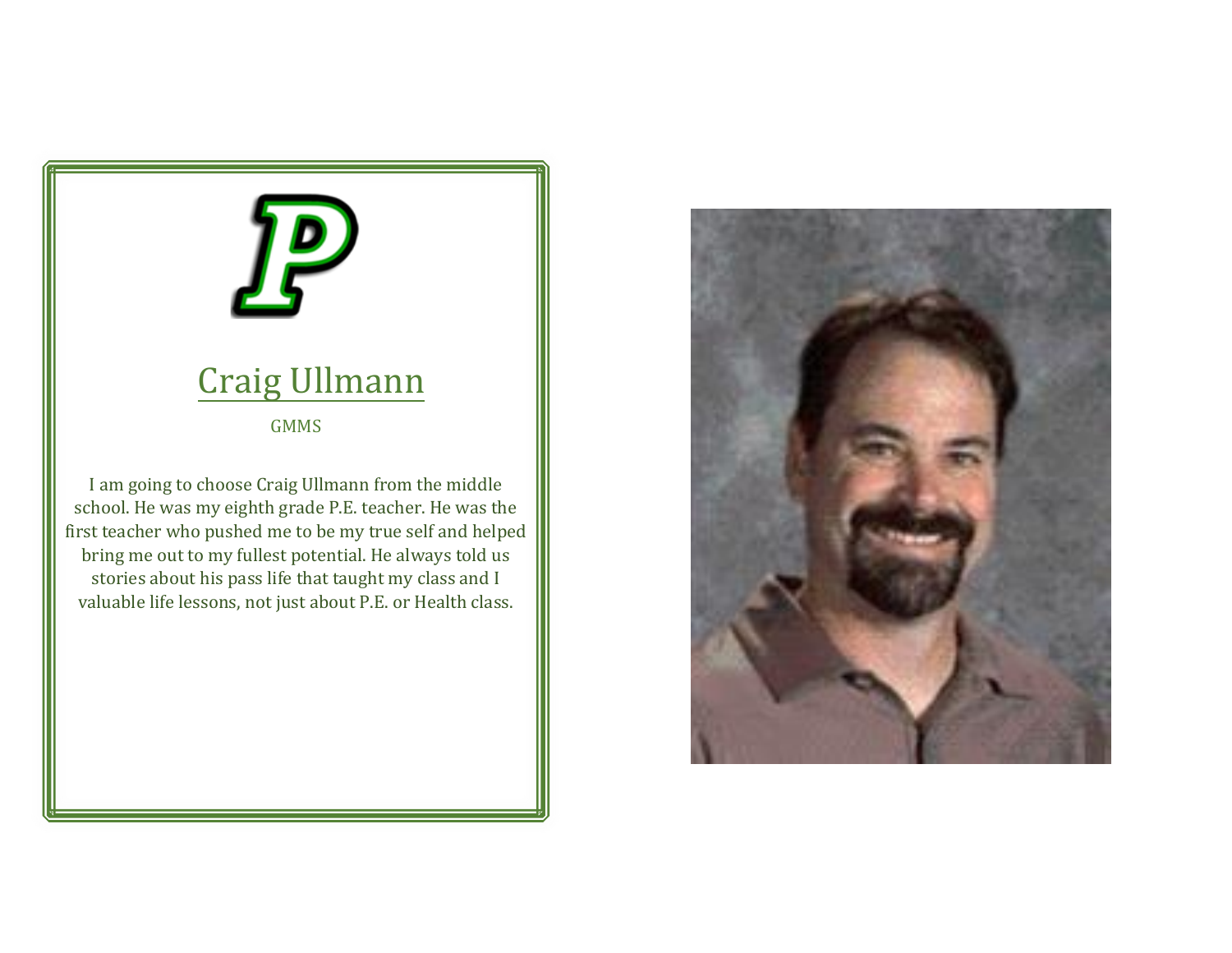# Elizabeth Vogt

T.F. Riggs

Elizabeth Vogt is by far the greatest teacher I have ever had. She expects a lot of her students, demanding their best effort. This demand for constant perfection helps hone in on students writing and grammar skills. I would not be where I am without Mrs. Vogt's Honors English.

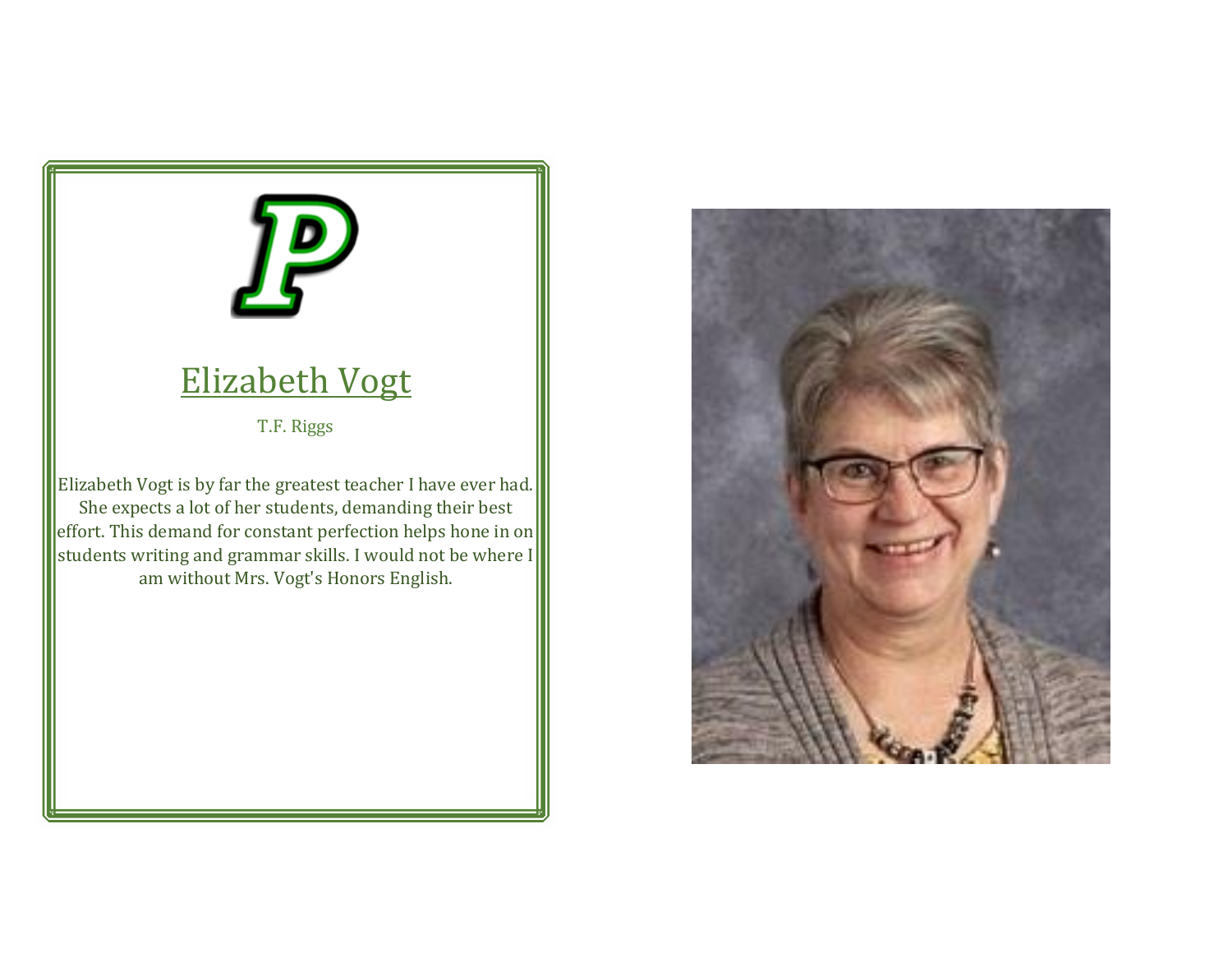

#### Becky Walsh

St. Joseph

The elementary teacher who has had the biggest impact on life would have to be Mrs. Walsh. Mrs. Walsh was my fourth and fifth grade teacher and she taught me about one of the most important lessons I've learned: positivity. Mrs. Walsh was a very happy, positive teacher and we could always tell she wanted to be with us. She has an extremely fun style of

teaching and I will never forget the states and capitals because of her song! Mrs. Walsh taught me things like reading and grammar, but the most important things were the life lessons. I learned that conflicts could be resolved through talking through it, and she also taught us that even when things don't go your way, they can be made a lot better by just having a good attitude. I feel that Mrs. Walsh is a teacher that really only comes once in a student's life and I was very lucky to have been taught by her.

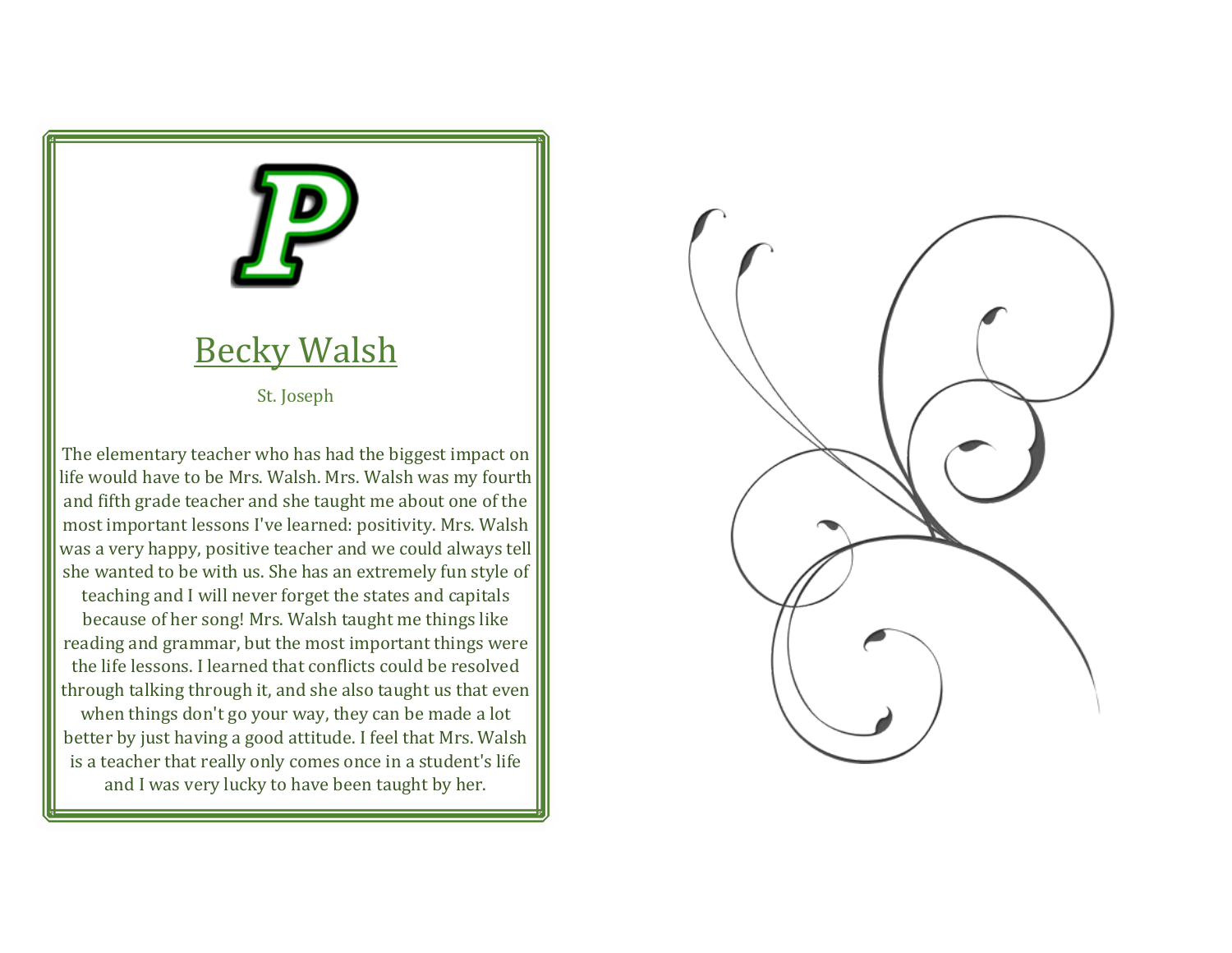## Paula Weeldreyer

Jefferson

Paula Weeldreyer was the teacher that had the biggest impact on my in elementary and middle school. Ms. Wheeldreyer always used fun and creative ways to teach her students concepts that were challenging or down right boring. She kept me curious and was always willing to help.